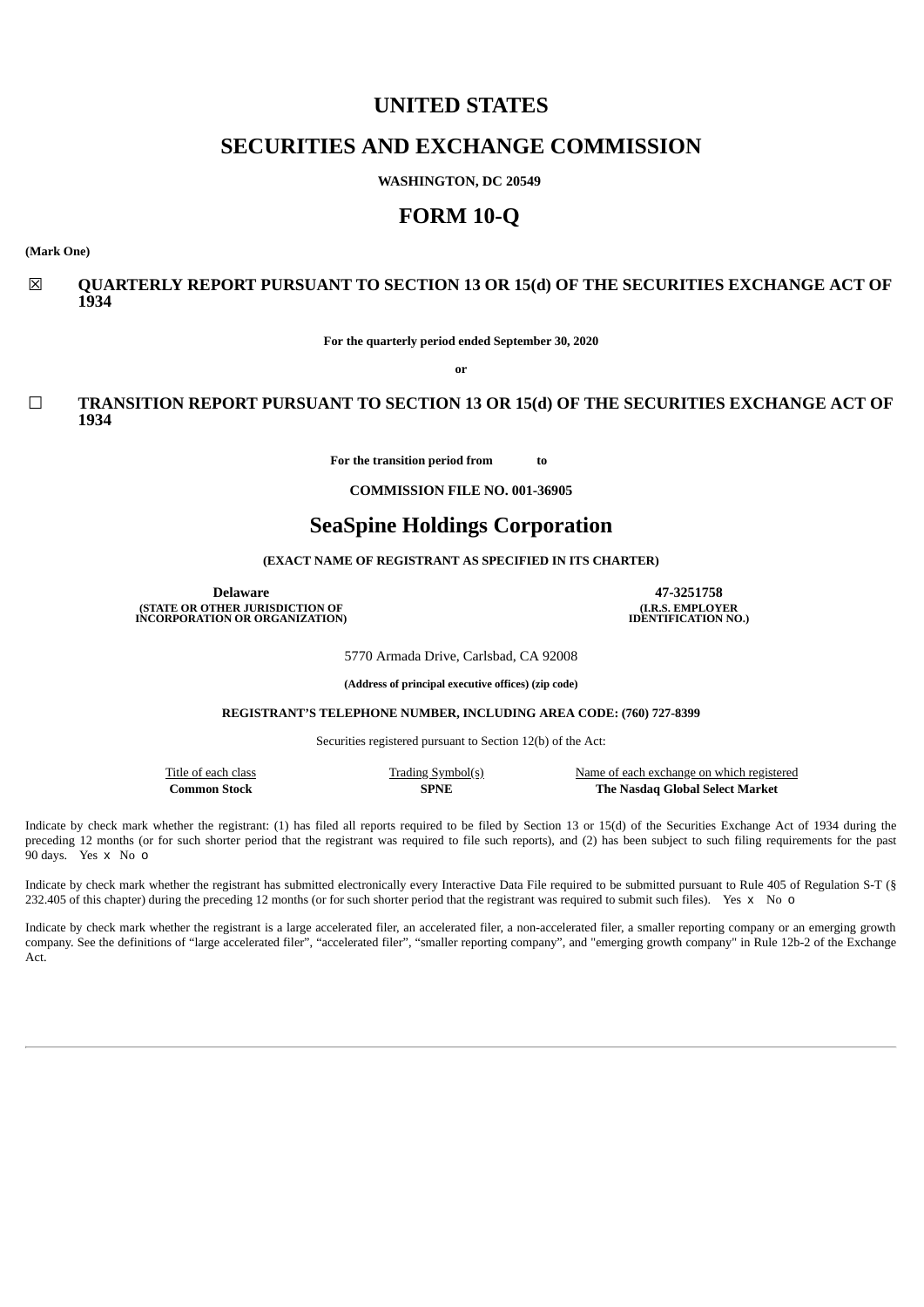| Large accelerated filer | 0 | Accelerated filer         | 区           |
|-------------------------|---|---------------------------|-------------|
| Non-accelerated filer   |   | Smaller reporting company | $\boxtimes$ |
|                         |   | Emerging growth company   | 図           |

If an emerging growth company, indicate by check mark if the registrant has elected not to use the extended transition period for complying with any new or revised financial accounting standards provided pursuant to Section 13(a) of the Exchange Act. o

Indicate by check mark whether the registrant is a shell company (as defined in Rule 12b-2 of the Exchange Act). Yes  $\Box$  No  $\boxtimes$ 

The number of shares of the registrant's common stock, \$0.01 par value, outstanding as of November 4, 2020 was 27,633,147.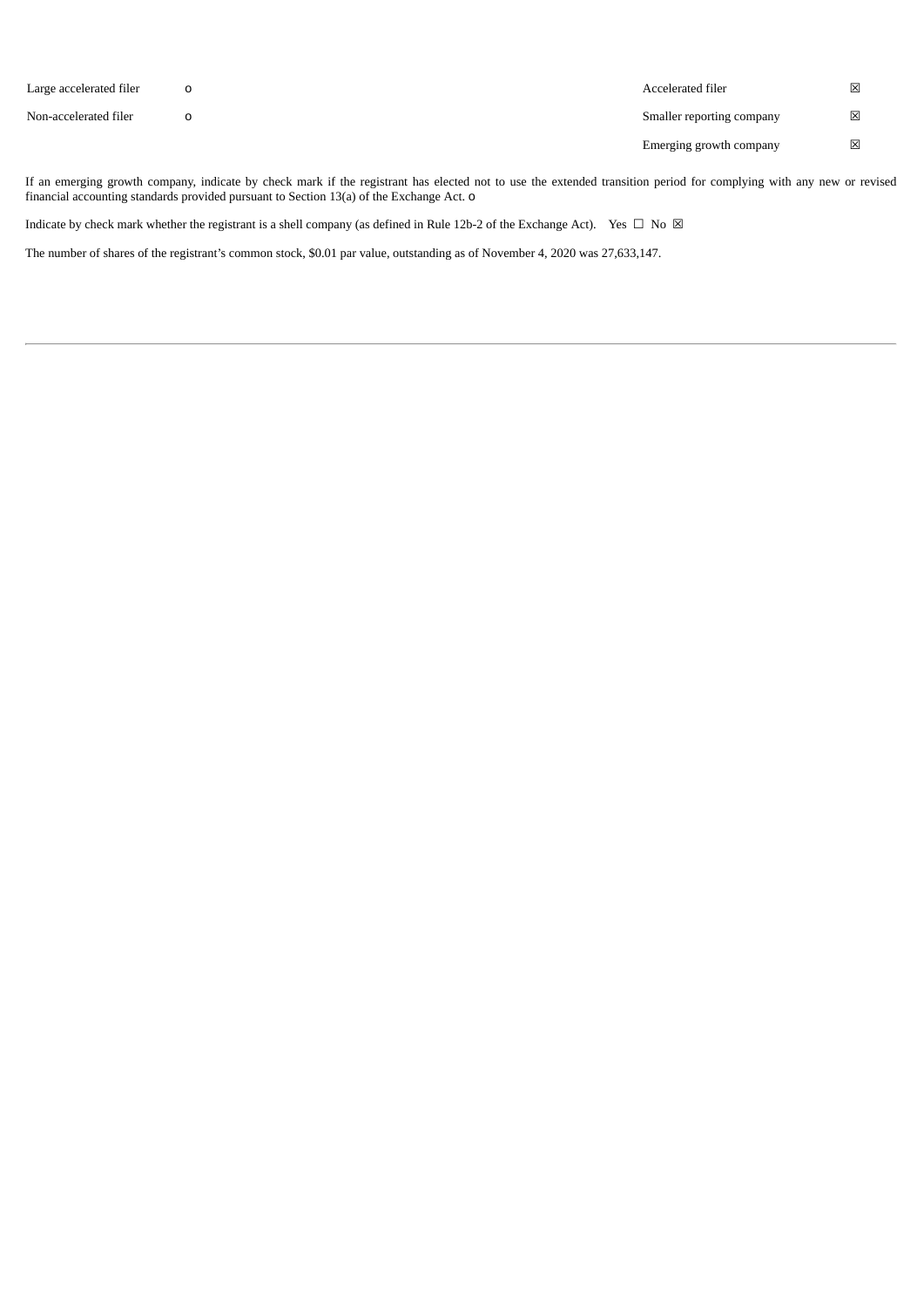# **SEASPINE HOLDINGS CORPORATION INDEX**

<span id="page-2-0"></span>

|                                                                                                                                     | Page<br><b>Number</b> |
|-------------------------------------------------------------------------------------------------------------------------------------|-----------------------|
| PART I. FINANCIAL INFORMATION                                                                                                       |                       |
| Item 1. Financial Statements                                                                                                        |                       |
| Condensed Consolidated Statements of Operations for the three and nine months ended September 30, 2020 and 2019 (Unaudited)         |                       |
| Condensed Consolidated Statements of Comprehensive Loss for the three and nine months ended September 30, 2020 and 2019 (Unaudited) | $\overline{5}$        |
| Condensed Consolidated Balance Sheets as of September 30, 2020 and December 31, 2019 (Unaudited)                                    | <u>6</u>              |
| Condensed Consolidated Statements of Cash Flows for the nine months ended September 30, 2020 and 2019 (Unaudited)                   | $\overline{z}$        |
| Condensed Consolidated Statements of Equity for the three and nine months ended September 30, 2020 and 2019 (Unaudited)             | 9                     |
| <b>Notes to Unaudited Condensed Consolidated Financial Statements</b>                                                               | 11                    |
| Item 2. Management's Discussion and Analysis of Financial Condition and Results of Operations                                       | 27                    |
| <b>Item 3. Quantitative and Qualitative Disclosures About Market Risk</b>                                                           | 39                    |
| Item 4. Controls and Procedures                                                                                                     | $\frac{39}{2}$        |
| PART II. OTHER INFORMATION                                                                                                          | 41                    |
| Item 1. Legal Proceedings                                                                                                           | 41                    |
| Item 1A. Risk Factors                                                                                                               | 41                    |
| Item 2. Unregistered Sales of Equity Securities and Use of Proceeds                                                                 | 45                    |
| Item 3. Defaults Upon Senior Securities                                                                                             | 45                    |
| <b>Item 4. Mine Safety Disclosures</b>                                                                                              | 45                    |
| Item 5. Other Information                                                                                                           | 45                    |
| Item 6. Exhibits                                                                                                                    | 46                    |
| <b>SIGNATURES</b>                                                                                                                   | 47                    |
|                                                                                                                                     |                       |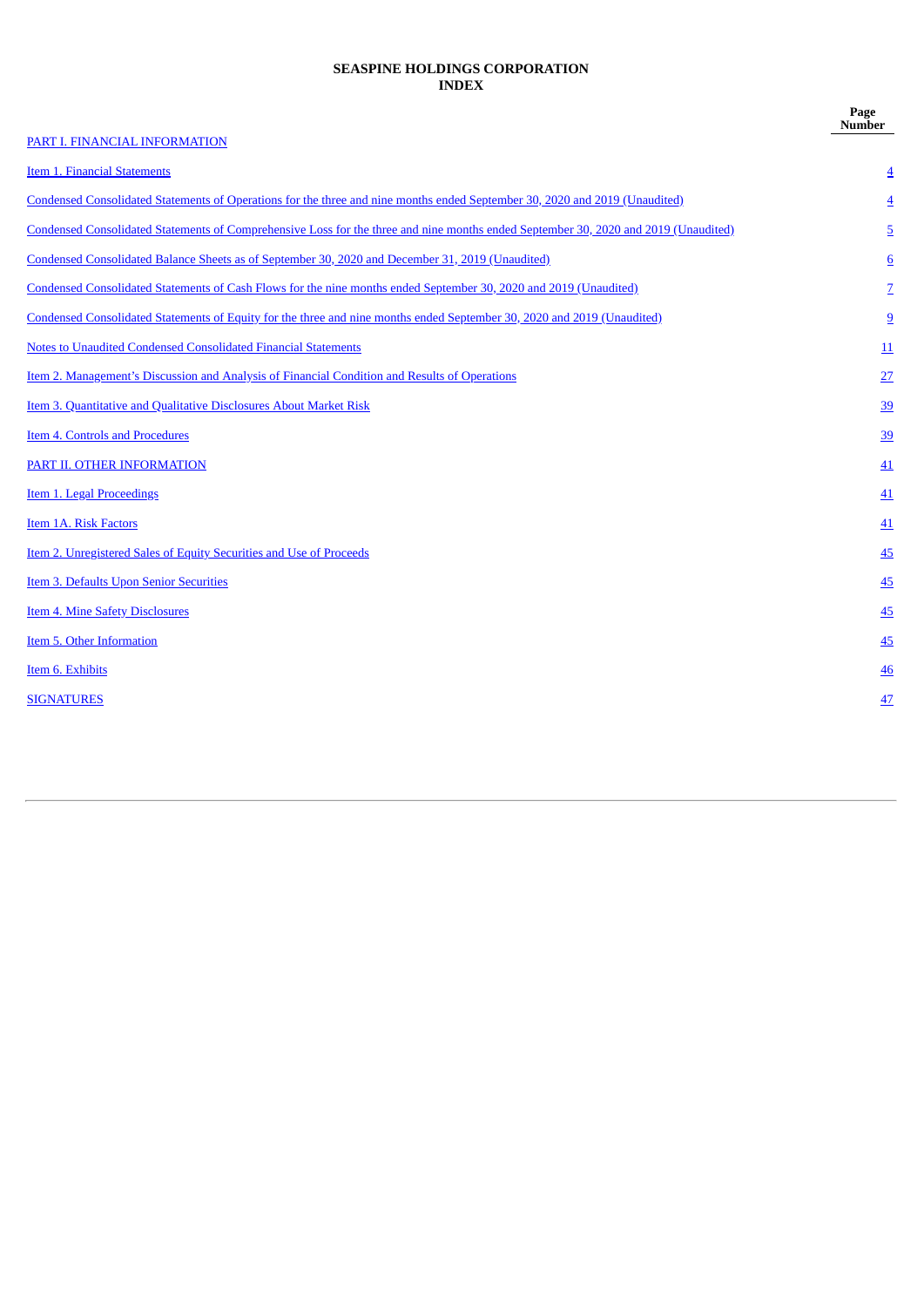<span id="page-3-1"></span><span id="page-3-0"></span>**Item 1. Financial Statements**

# **SEASPINE HOLDINGS CORPORATION CONDENSED CONSOLIDATED STATEMENTS OF OPERATIONS (Unaudited)**

(In thousands, except per share data)

|                                                                              | <b>Three Months Ended September 30,</b> |          |     |          |     | <b>Nine Months Ended September 30,</b> |    |           |  |
|------------------------------------------------------------------------------|-----------------------------------------|----------|-----|----------|-----|----------------------------------------|----|-----------|--|
|                                                                              |                                         | 2020     |     | 2019     |     | 2020                                   |    | 2019      |  |
| Total revenue, net                                                           |                                         | 43,209   | \$. | 39,888   | -\$ | 107,909                                | \$ | 115,344   |  |
| Cost of goods sold                                                           |                                         | 14,074   |     | 14,407   |     | 39,545                                 |    | 42,303    |  |
| Gross profit                                                                 |                                         | 29,135   |     | 25,481   |     | 68,364                                 |    | 73,041    |  |
| Operating expenses:                                                          |                                         |          |     |          |     |                                        |    |           |  |
| Selling and marketing                                                        |                                         | 22,163   |     | 21,682   |     | 59,652                                 |    | 60,552    |  |
| General and administrative                                                   |                                         | 8,908    |     | 8,452    |     | 26,307                                 |    | 24,498    |  |
| Research and development                                                     |                                         | 3,917    |     | 3,896    |     | 11,786                                 |    | 10,995    |  |
| Intangible amortization                                                      |                                         | 793      |     | 792      |     | 2,377                                  |    | 2,377     |  |
| Impairment of intangible assets                                              |                                         |          |     |          |     | 1,325                                  |    | 4,993     |  |
| Total operating expenses                                                     |                                         | 35,781   |     | 34,822   |     | 101,447                                |    | 103,415   |  |
| <b>Operating loss</b>                                                        |                                         | (6,646)  |     | (9,341)  |     | (33,083)                               |    | (30, 374) |  |
| Other income (expense), net                                                  |                                         | 136      |     | (97)     |     | 377                                    |    | (49)      |  |
| Loss before income taxes                                                     |                                         | (6,510)  |     | (9, 438) |     | (32,706)                               |    | (30, 423) |  |
| Provision for income taxes                                                   |                                         | 64       |     | 225      |     | 132                                    |    | 265       |  |
| Net loss                                                                     |                                         | (6, 574) | S.  | (9,663)  | \$. | (32, 838)                              | \$ | (30, 688) |  |
| Net loss per share, basic and diluted                                        |                                         | (0.24)   |     | (0.51)   | S.  | (1.21)                                 |    | (1.62)    |  |
| Weighted average shares used to compute basic and diluted net loss per share |                                         | 27,536   |     | 19,051   |     | 27,082                                 |    | 18,947    |  |

<span id="page-3-2"></span>The accompanying notes are an integral part of these condensed consolidated financial statements.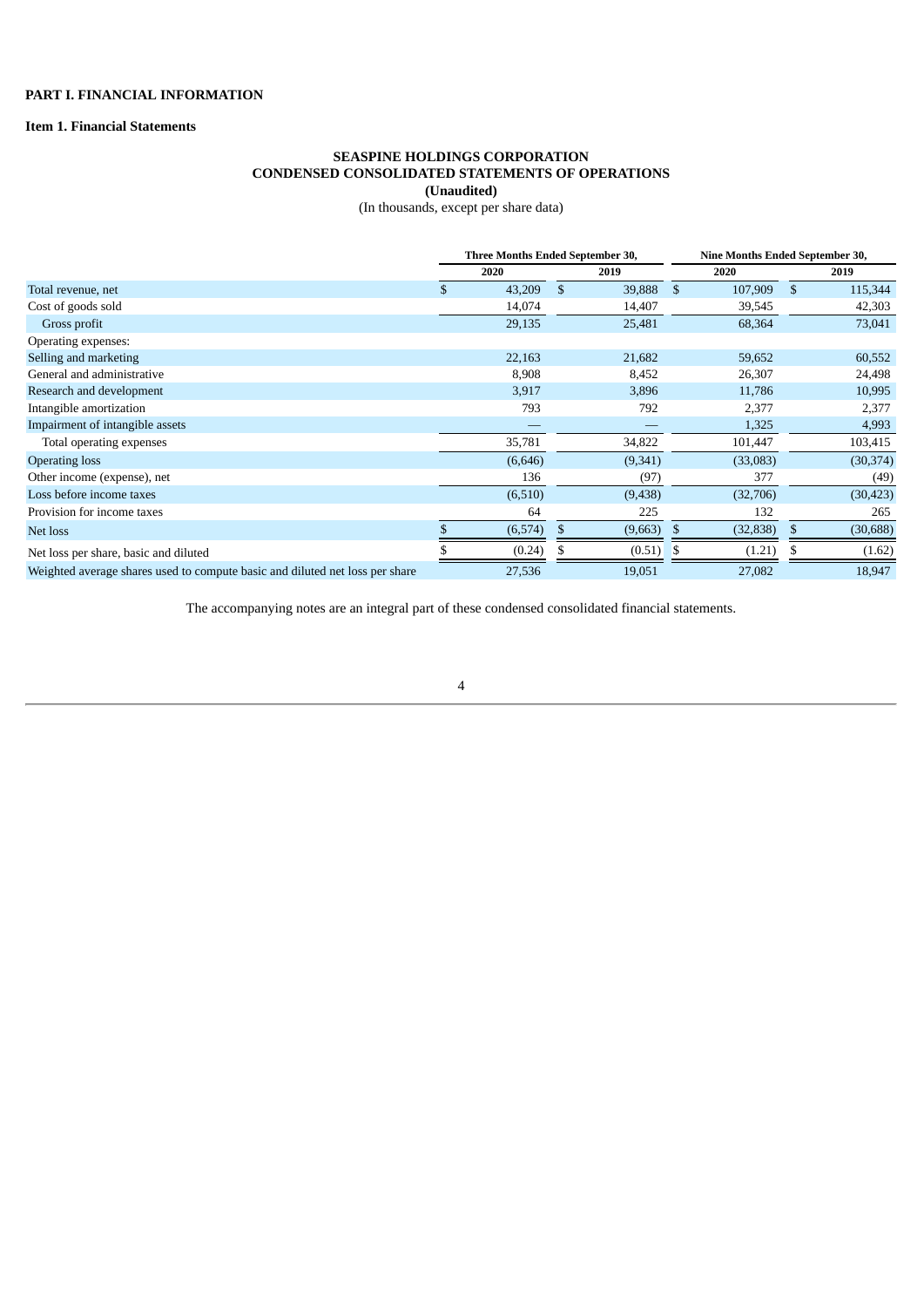# **SEASPINE HOLDINGS CORPORATION CONDENSED CONSOLIDATED STATEMENTS OF COMPREHENSIVE LOSS (Unaudited)**

(In thousands)

|                                          |   | <b>Three Months Ended September 30,</b> |  | Nine Months Ended September 30, |           |           |
|------------------------------------------|---|-----------------------------------------|--|---------------------------------|-----------|-----------|
|                                          |   | 2020                                    |  | 2019                            | 2020      | 2019      |
| Net loss                                 | ۰ | $(6,574)$ \$                            |  | (9,663)                         | (32, 838) | (30, 688) |
| Other comprehensive (loss) income        |   |                                         |  |                                 |           |           |
| Foreign currency translation adjustments |   | 347                                     |  | (327)                           | 325       | (388)     |
| Unrealized (loss) gain on investments    |   | (70`                                    |  | (9)                             | 31        |           |
| Comprehensive loss                       |   | $(6,297)$ \$                            |  | (9,999)                         | (32, 482) | (31,071)  |

<span id="page-4-0"></span>The accompanying notes are an integral part of these condensed consolidated financial statements.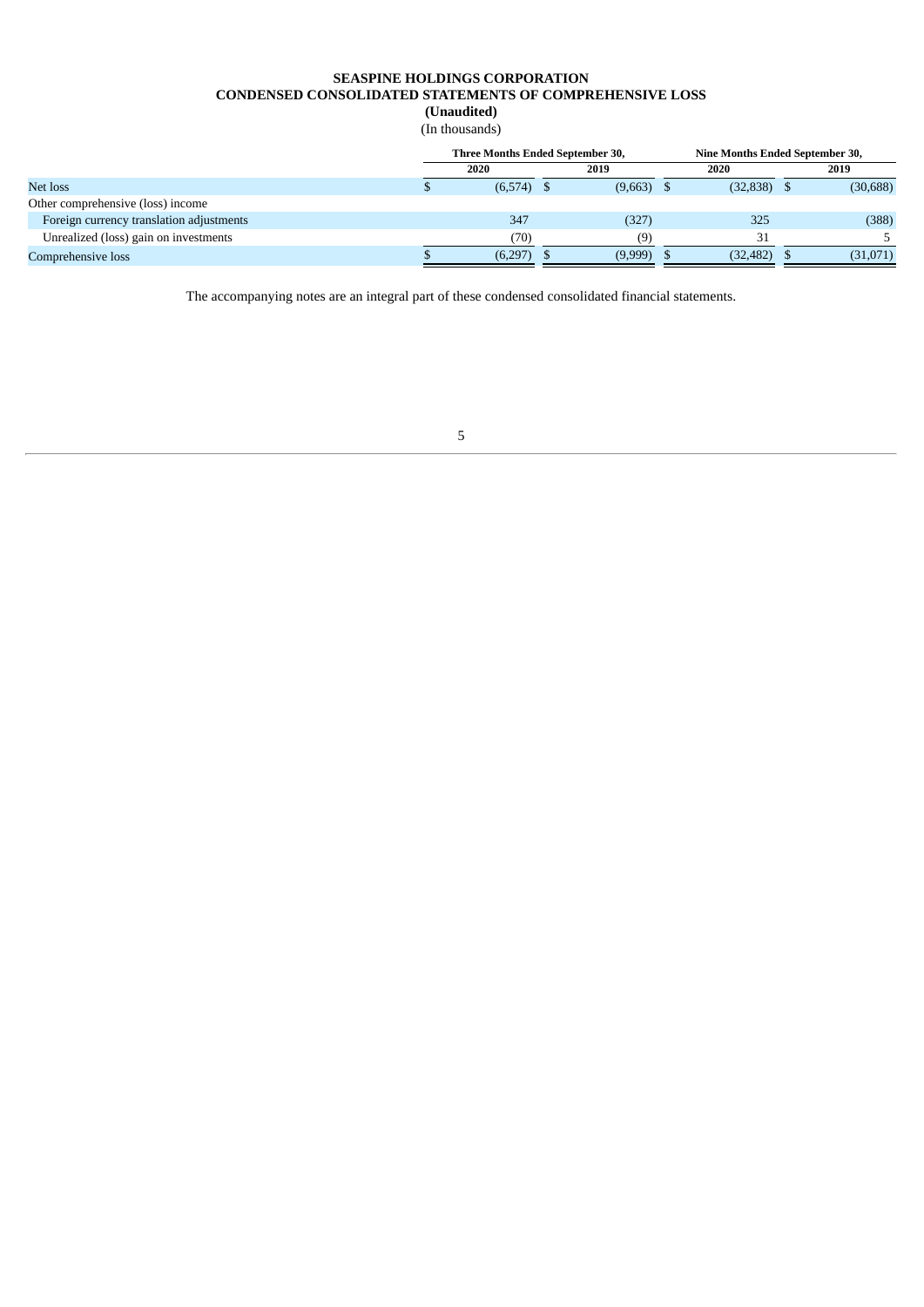# **SEASPINE HOLDINGS CORPORATION CONDENSED CONSOLIDATED BALANCE SHEETS (Unaudited)**

(In thousands, except par value data)

|                                                                                                                                                                 | <b>September 30, 2020</b> |                | <b>December 31, 2019</b> |
|-----------------------------------------------------------------------------------------------------------------------------------------------------------------|---------------------------|----------------|--------------------------|
| <b>ASSETS</b>                                                                                                                                                   |                           |                |                          |
| Current assets:                                                                                                                                                 |                           |                |                          |
| Cash and cash equivalents                                                                                                                                       | \$<br>78,188              | -\$            | 20,199                   |
| Short-term investments                                                                                                                                          | 15,043                    |                |                          |
| Trade accounts receivable, net of allowances of \$371 and \$111                                                                                                 | 23,352                    |                | 24,902                   |
| Inventories, net                                                                                                                                                | 51,645                    |                | 47,155                   |
| Prepaid expenses and other current assets                                                                                                                       | 2,152                     |                | 3,906                    |
| Total current assets                                                                                                                                            | 170,380                   |                | 96,162                   |
| Property, plant and equipment, net                                                                                                                              | 28,109                    |                | 25,751                   |
| Right of use assets                                                                                                                                             | 8,013                     |                |                          |
| Intangible assets, net                                                                                                                                          | 14,682                    |                | 19,173                   |
| Other assets                                                                                                                                                    | 558                       |                | 632                      |
| <b>Total assets</b>                                                                                                                                             | \$<br>221,742             | \$             | 141,718                  |
| LIABILITIES AND STOCKHOLDERS' EQUITY                                                                                                                            |                           |                |                          |
| Current liabilities:                                                                                                                                            |                           |                |                          |
| Short-term debt                                                                                                                                                 | \$<br>6,173               | $\mathfrak{S}$ |                          |
| Accounts payable, trade                                                                                                                                         | 8,092                     |                | 7,448                    |
| Accrued compensation                                                                                                                                            | 7,335                     |                | 7,879                    |
| Accrued commissions                                                                                                                                             | 7,028                     |                | 7,843                    |
| Contingent consideration liabilities                                                                                                                            | 49                        |                | 1,864                    |
| Short-term lease liability                                                                                                                                      | 2,130                     |                |                          |
| Other accrued expenses and current liabilities                                                                                                                  | 5,071                     |                | 5,444                    |
| Total current liabilities                                                                                                                                       | 35,878                    |                | 30,478                   |
| Long-term lease liability                                                                                                                                       | 7,230                     |                |                          |
| Other liabilities                                                                                                                                               | 96                        |                | 1,480                    |
| <b>Total liabilities</b>                                                                                                                                        | 43,204                    |                | 31,958                   |
|                                                                                                                                                                 |                           |                |                          |
| Commitments and contingencies                                                                                                                                   |                           |                |                          |
| Stockholders' equity:                                                                                                                                           |                           |                |                          |
| Preferred stock, \$0.01 par value; 15,000 authorized; no shares issued and outstanding at September 30, 2020 and<br>December 31, 2019                           |                           |                |                          |
| Common stock, \$0.01 par value; 60,000 authorized; 27,621 and 19,124 shares issued and outstanding at September<br>30, 2020 and December 31, 2019, respectively | 276                       |                | 191                      |
| Additional paid-in capital                                                                                                                                      | 385,386                   |                | 284,211                  |
| Accumulated other comprehensive income                                                                                                                          | 1,790                     |                | 1,434                    |
| Accumulated deficit                                                                                                                                             | (208, 914)                |                | (176, 076)               |
| <b>Total stockholders' equity</b>                                                                                                                               | 178,538                   |                | 109,760                  |
| Total liabilities and stockholders' equity                                                                                                                      | \$<br>221,742             | -\$            | 141,718                  |

<span id="page-5-0"></span>The accompanying notes are an integral part of these condensed consolidated financial statements.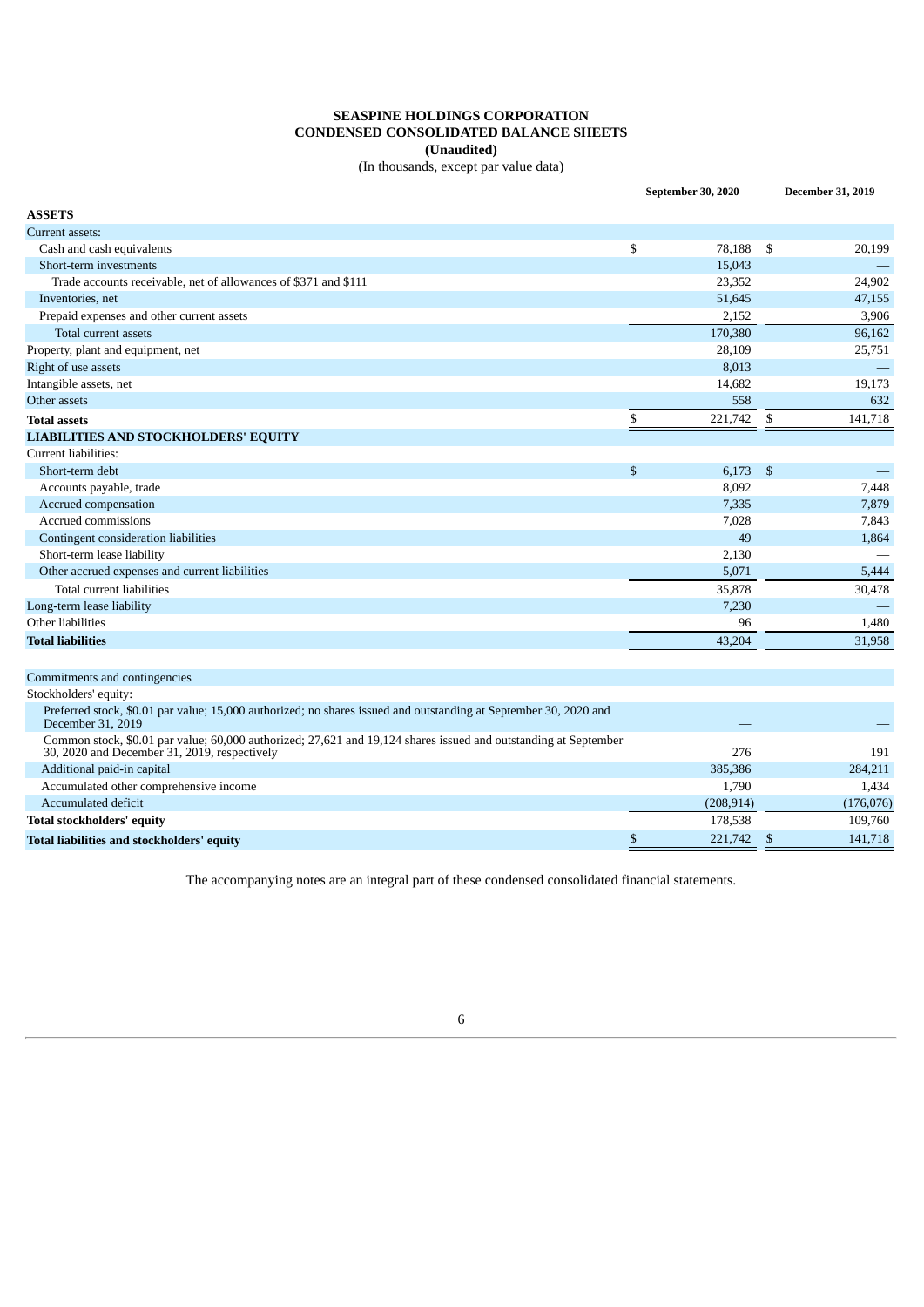### **SEASPINE HOLDINGS CORPORATION CONDENSED CONSOLIDATED STATEMENTS OF CASH FLOWS (Unaudited)** (In thousands)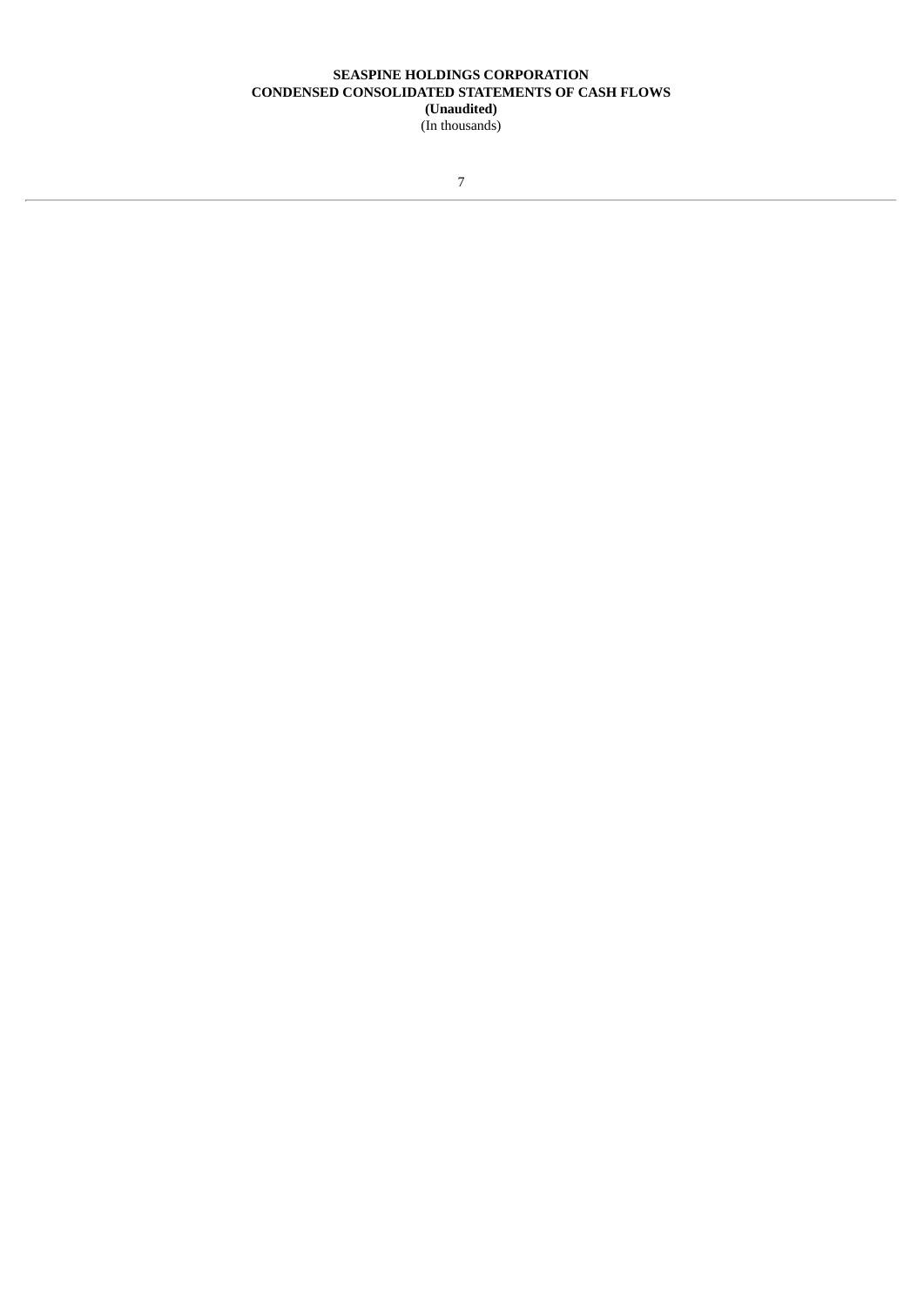|                                                                                                                              |    | Nine Months Ended September 30, |     |           |
|------------------------------------------------------------------------------------------------------------------------------|----|---------------------------------|-----|-----------|
|                                                                                                                              |    | 2020                            |     | 2019      |
| <b>OPERATING ACTIVITIES:</b>                                                                                                 |    |                                 |     |           |
| Net loss                                                                                                                     | \$ | $(32,838)$ \$                   |     | (30, 688) |
| Adjustments to reconcile net loss to net cash used in operating activities:                                                  |    |                                 |     |           |
| Depreciation and amortization                                                                                                |    | 7,929                           |     | 7,929     |
| Instrument replacement expense                                                                                               |    | 1,555                           |     | 1,602     |
| Impairment of intangible assets                                                                                              |    | 1,325                           |     | 4,993     |
| Impairment of spinal instruments                                                                                             |    | 210                             |     | 30        |
| Provision for excess and obsolete inventories                                                                                |    | 3,365                           |     | 2,358     |
| Stock-based compensation                                                                                                     |    | 7,934                           |     | 5,907     |
| Loss/(gain) from change in fair value of contingent consideration liabilities                                                |    | 160                             |     | (571)     |
| Other                                                                                                                        |    | 49                              |     | 233       |
| Changes in assets and liabilities:                                                                                           |    |                                 |     |           |
| Accounts receivable                                                                                                          |    | 1,606                           |     | (3,531)   |
| Inventories                                                                                                                  |    | (6, 436)                        |     | (6, 413)  |
| Prepaid expenses and other current assets                                                                                    |    | 1,755                           |     | (236)     |
| Other non-current assets                                                                                                     |    | (10)                            |     | (2)       |
| Accounts payable                                                                                                             |    | 140                             |     | 2,117     |
| Accrued commissions                                                                                                          |    | (825)                           |     | 1,918     |
| Other accrued expenses and current liabilities                                                                               |    | 66                              |     | (1,013)   |
| Other non-current liabilities                                                                                                |    | (17)                            |     | 237       |
| Net cash used in operating activities                                                                                        |    | (14, 032)                       |     | (15, 130) |
| <b>INVESTING ACTIVITIES:</b>                                                                                                 |    |                                 |     |           |
| Purchases of property and equipment                                                                                          |    | (9,571)                         |     | (10, 337) |
| Additions to technology assets                                                                                               |    | (850)                           |     |           |
| Purchases of short-term investments                                                                                          |    | (25,007)                        |     |           |
| Maturities of short-term investments                                                                                         |    | 10,000                          |     | 25,000    |
| Net cash (used in) provided by investing activities                                                                          |    | (25, 428)                       |     | 14,663    |
| <b>FINANCING ACTIVITIES:</b>                                                                                                 |    |                                 |     |           |
| Proceeds from Paycheck Protection Program Loan                                                                               |    | 7,173                           |     |           |
| Repayments of Paycheck Protection Program Loan                                                                               |    | (1,000)                         |     |           |
| Proceeds from issuance of common stock- employee stock purchase plan                                                         |    | 698                             |     | 671       |
| Proceeds from exercise of stock options                                                                                      |    | 1,073                           |     | 230       |
| Proceeds from issuance of common stock, net of offering costs                                                                |    | 91,622                          |     |           |
| Repurchases of common stock for income tax withheld upon vesting of restricted stock awards and restricted<br>stock units    |    | (2,069)                         |     | (2,070)   |
| Payment of contingent consideration liabilities in connection with acquisition of                                            |    |                                 |     |           |
| business                                                                                                                     |    | (109)                           |     | (98)      |
| Net cash provided by (used in) financing activities                                                                          |    | 97,388                          |     | (1,267)   |
| Effect of exchange rate changes on cash and cash equivalents                                                                 |    | 61                              |     | (185)     |
| Net change in cash and cash equivalents                                                                                      |    | 57.989                          |     | (1,919)   |
| Cash and cash equivalents at beginning of period                                                                             |    | 20,199                          |     | 24,233    |
| Cash and cash equivalents at end of period                                                                                   | \$ | 78,188                          | \$  | 22,314    |
| <b>Supplemental cash flow information:</b>                                                                                   |    |                                 |     |           |
| Interest paid                                                                                                                | \$ | 126                             | \$  | 115       |
| Income taxes paid                                                                                                            | \$ | 115                             | \$  | 98        |
| <b>Non-cash investing activities:</b>                                                                                        |    |                                 |     |           |
| Property and equipment in liabilities                                                                                        | \$ | 1,187                           | -\$ | 1,358     |
| <b>Non-cash financing activities:</b>                                                                                        |    |                                 |     |           |
| Settlement of contingent closing consideration liabilities with stock issuance in connection with acquisition of<br>business | \$ | $2,000$ \$                      |     |           |

<span id="page-7-0"></span>The accompanying notes are an integral part of these condensed consolidated financial statements.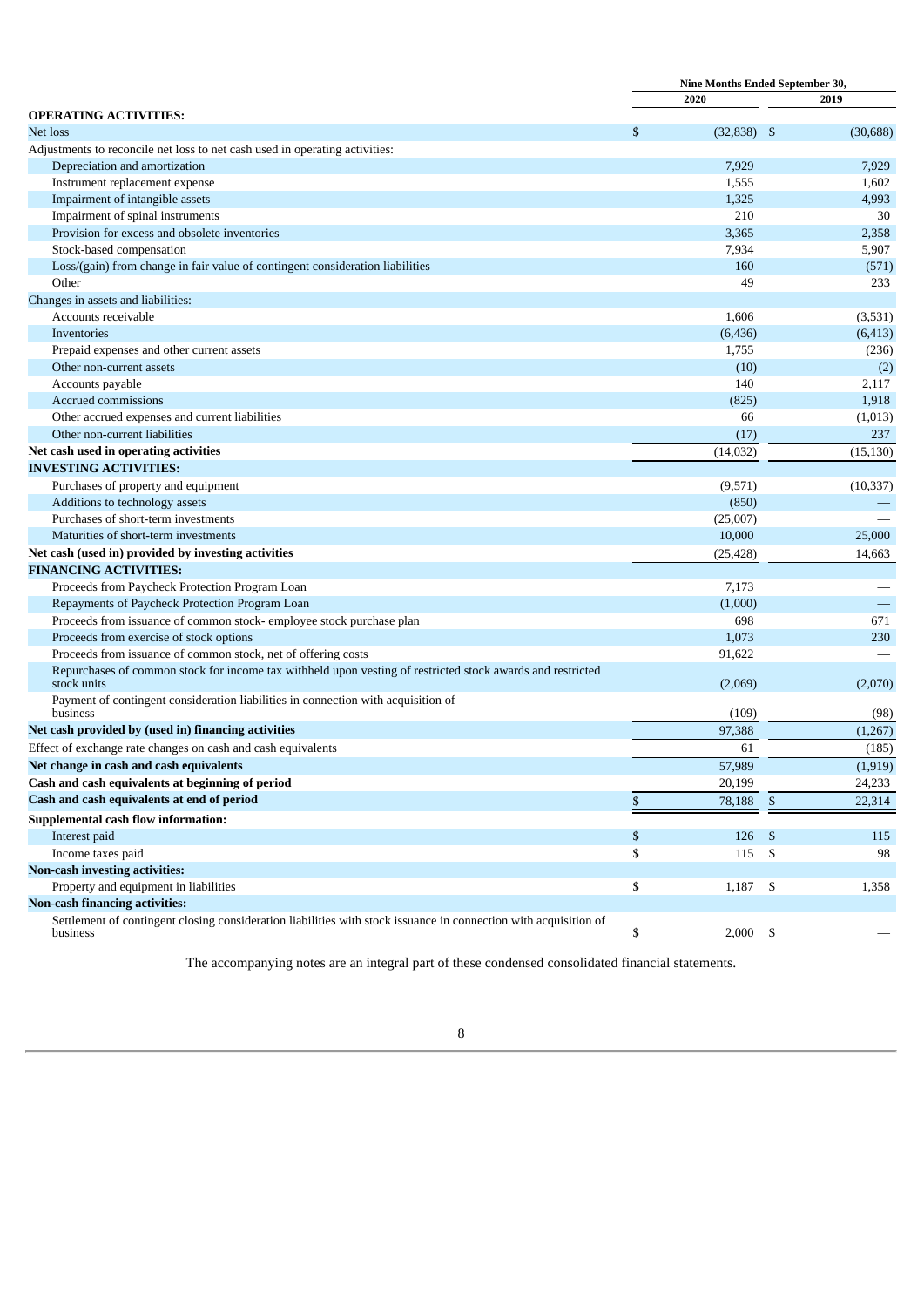# **SEASPINE HOLDINGS CORPORATION CONDENSED CONSOLIDATED STATEMENTS OF EQUITY (Unaudited)**

|                                                                                                                           | <b>Common Stock</b><br>Number of<br><b>Shares</b> |              | <b>Amount</b>  | <b>Additional</b><br>Paid-In<br>Capital |    | <b>Accumulated Other</b><br>Comprehensive<br>Income |              |            |               |  |  | <b>Accumulated</b><br><b>Deficit</b> | <b>Total</b><br><b>Stockholders'</b><br><b>Equity</b> |
|---------------------------------------------------------------------------------------------------------------------------|---------------------------------------------------|--------------|----------------|-----------------------------------------|----|-----------------------------------------------------|--------------|------------|---------------|--|--|--------------------------------------|-------------------------------------------------------|
| Balance December 31, 2019                                                                                                 | 19,124                                            | $\mathbb{S}$ | 191            | \$<br>284,211                           | \$ | 1,434                                               | $\mathbb{S}$ | (176, 076) | \$<br>109,760 |  |  |                                      |                                                       |
| Net loss                                                                                                                  |                                                   |              |                |                                         |    |                                                     |              | (12, 551)  | (12, 551)     |  |  |                                      |                                                       |
| Foreign currency translation adjustment                                                                                   |                                                   |              |                |                                         |    | (164)                                               |              |            | (164)         |  |  |                                      |                                                       |
| Unrealized gain on short-term investments                                                                                 |                                                   |              |                |                                         |    | 190                                                 |              |            | 190           |  |  |                                      |                                                       |
| Restricted stock issued                                                                                                   | 213                                               |              | $\overline{2}$ |                                         |    |                                                     |              |            | $\mathcal{P}$ |  |  |                                      |                                                       |
| Issuance of common stock - public offering                                                                                | 7,820                                             |              | 78             | 91,544                                  |    |                                                     |              |            | 91,622        |  |  |                                      |                                                       |
| Issuance of common stock - exercise of stock options                                                                      | 80                                                |              | $\overline{1}$ | 901                                     |    |                                                     |              |            | 902           |  |  |                                      |                                                       |
| Repurchases of common stock for income tax withheld upon<br>vesting of restricted stock awards and restricted stock units |                                                   |              |                | (1,855)                                 |    |                                                     |              |            | (1,855)       |  |  |                                      |                                                       |
| Stock-based compensation                                                                                                  |                                                   |              |                | 1,983                                   |    |                                                     |              |            | 1,983         |  |  |                                      |                                                       |
| Balance March 31, 2020                                                                                                    | 27,237                                            |              | 272            | 376,784                                 |    | 1,460                                               |              | (188, 627) | 189,889       |  |  |                                      |                                                       |
| Net loss                                                                                                                  |                                                   |              |                |                                         |    |                                                     |              | (13,713)   | (13, 713)     |  |  |                                      |                                                       |
| Foreign currency translation adjustment                                                                                   |                                                   |              |                |                                         |    | 142                                                 |              |            | 142           |  |  |                                      |                                                       |
| Unrealized loss on short-term investments                                                                                 |                                                   |              |                |                                         |    | (89)                                                |              |            | (89)          |  |  |                                      |                                                       |
| Restricted stock issued                                                                                                   | 79                                                |              | $\mathbf{1}$   | (1)                                     |    |                                                     |              |            |               |  |  |                                      |                                                       |
| Issuance of common stock under employee stock purchase plan                                                               | 78                                                |              | $\mathbf{1}$   | 697                                     |    |                                                     |              |            | 698           |  |  |                                      |                                                       |
| Issuance of common stock- exercise of stock options                                                                       | 5                                                 |              |                | 46                                      |    |                                                     |              |            | 46            |  |  |                                      |                                                       |
| Repurchases of common stock for income tax withheld upon<br>vesting of restricted stock awards and restricted stock units |                                                   |              |                | (43)                                    |    |                                                     |              |            | (43)          |  |  |                                      |                                                       |
| Stock-based compensation                                                                                                  |                                                   |              |                | 2,769                                   |    |                                                     |              |            | 2,769         |  |  |                                      |                                                       |
| Balance June 30, 2020                                                                                                     | 27,399                                            |              | 274            | 380,252                                 |    | 1,513                                               |              | (202, 340) | 179,699       |  |  |                                      |                                                       |
| Net loss                                                                                                                  |                                                   |              |                |                                         |    |                                                     |              | (6,574)    | (6,574)       |  |  |                                      |                                                       |
| Foreign currency translation adjustment                                                                                   |                                                   |              |                |                                         |    | 347                                                 |              |            | 347           |  |  |                                      |                                                       |
| Unrealized loss on short-term investments                                                                                 |                                                   |              |                |                                         |    | (70)                                                |              |            | (70)          |  |  |                                      |                                                       |
| Restricted stock issued                                                                                                   | 33                                                |              |                |                                         |    |                                                     |              |            |               |  |  |                                      |                                                       |
| Issuance of common stock- NLT Spine Ltd contingent<br>consideration                                                       | 176                                               |              | $\overline{2}$ | 1,998                                   |    |                                                     |              |            | 2,000         |  |  |                                      |                                                       |
| Issuance of common stock- exercise of stock options                                                                       | 13                                                |              |                | 125                                     |    |                                                     |              |            | 125           |  |  |                                      |                                                       |
| Repurchases of common stock for income tax withheld upon<br>vesting of restricted stock awards and restricted stock units |                                                   |              |                | (171)                                   |    |                                                     |              |            | (171)         |  |  |                                      |                                                       |
| Stock-based compensation                                                                                                  |                                                   |              |                | 3,182                                   |    |                                                     |              |            | 3,182         |  |  |                                      |                                                       |
| Balance September 30, 2020                                                                                                | 27,621                                            |              | 276            | 385,386                                 |    | 1,790                                               |              | (208, 914) | 178,538       |  |  |                                      |                                                       |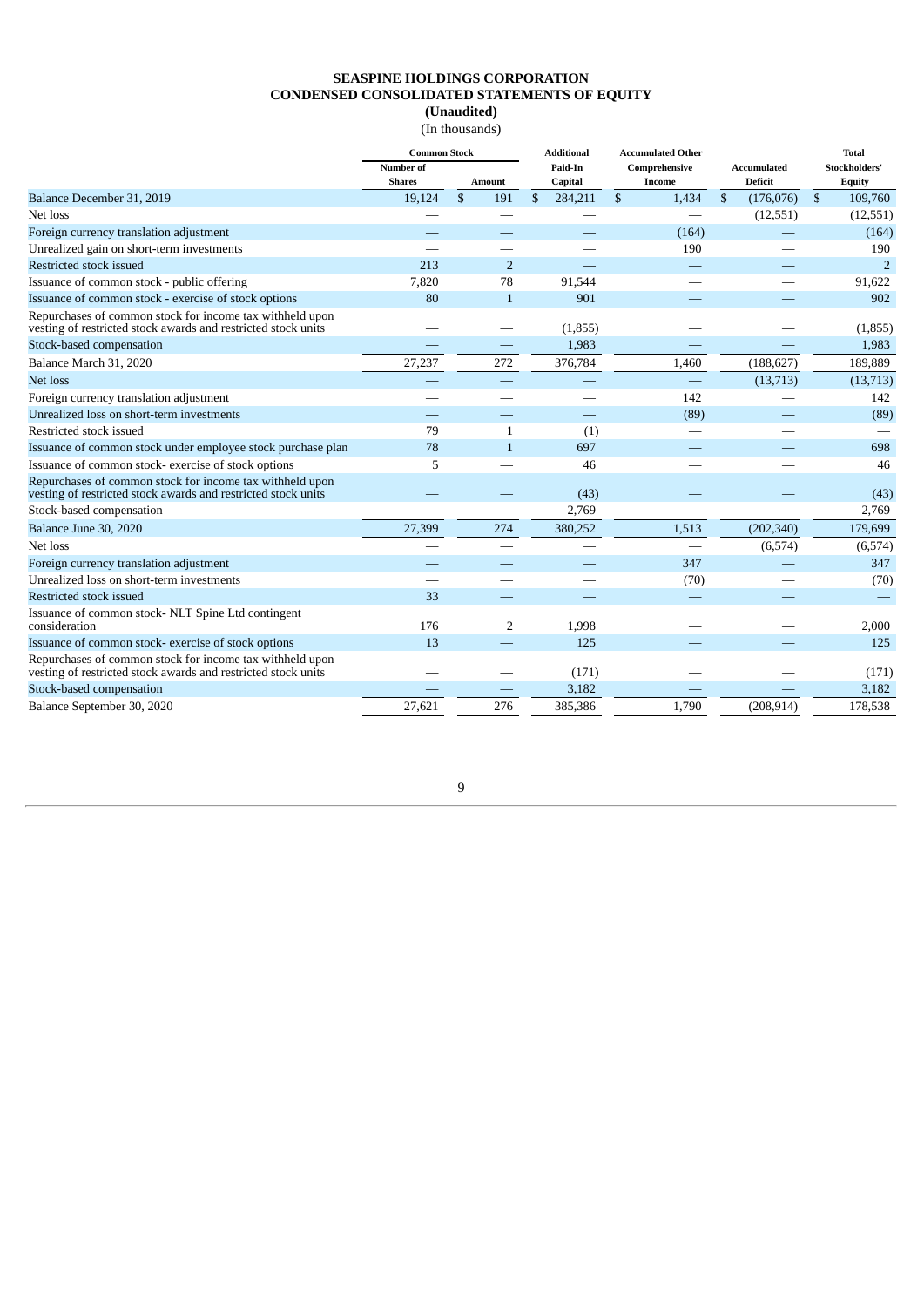|                                                                                                                           | <b>Common Stock</b> |                | <b>Additional</b>        | <b>Accumulated Other</b> |       |    |                    | <b>Total</b>         |                |
|---------------------------------------------------------------------------------------------------------------------------|---------------------|----------------|--------------------------|--------------------------|-------|----|--------------------|----------------------|----------------|
|                                                                                                                           | <b>Number</b> of    |                | Paid-In                  | Comprehensive            |       |    | <b>Accumulated</b> | <b>Stockholders'</b> |                |
|                                                                                                                           | <b>Shares</b>       | Amount         | Capital                  | Income                   |       |    | Deficit            | Equity               |                |
| Balance December 31, 2018                                                                                                 | 18,669              | \$<br>187      | $\mathbf{\$}$<br>277,096 | $\mathbb{S}$             | 1,602 | \$ | (136, 800)         | \$                   | 142,085        |
| Net loss                                                                                                                  |                     |                |                          |                          |       |    | (8,989)            |                      | (8,989)        |
| Foreign currency translation adjustment                                                                                   |                     |                |                          |                          | (169) |    |                    |                      | (169)          |
| Unrealized gain on short-term investments                                                                                 |                     |                |                          |                          | 11    |    |                    |                      | 11             |
| Restricted stock issued                                                                                                   | 216                 | $\overline{2}$ |                          |                          |       |    |                    |                      | $\overline{2}$ |
| Issuance of common stock- exercise of stock options                                                                       | 11                  |                | 143                      |                          |       |    |                    |                      | 143            |
| Repurchases of common stock for income tax withheld upon<br>vesting of restricted stock awards and restricted stock units |                     |                | (1,851)                  |                          |       |    |                    |                      | (1,851)        |
| Stock-based compensation                                                                                                  |                     |                | 1,947                    |                          |       |    |                    |                      | 1,947          |
| Balance March 31, 2019                                                                                                    | 18,896              | 189            | 277,335                  |                          | 1,444 |    | (145,789)          |                      | 133,179        |
| Net loss                                                                                                                  |                     |                |                          |                          |       |    | (12,036)           |                      | (12,036)       |
| Foreign currency translation adjustment                                                                                   |                     |                |                          |                          | 108   |    |                    |                      | 108            |
| Unrealized gain on short-term investments                                                                                 |                     |                |                          |                          | 3     |    |                    |                      | 3              |
| Restricted stock issued                                                                                                   | 71                  | $\mathbf{1}$   |                          |                          |       |    |                    |                      | $\mathbf{1}$   |
| Issuance of common stock under employee stock purchase plan                                                               | 64                  | $\mathbf{1}$   | 670                      |                          |       |    |                    |                      | 671            |
| Issuance of common stock- exercise of stock options                                                                       | 5                   |                | 76                       |                          |       |    |                    |                      | 76             |
| Repurchases of common stock for income tax withheld upon<br>vesting of restricted stock awards and restricted stock units |                     |                | (57)                     |                          |       |    |                    |                      | (57)           |
| Stock-based compensation                                                                                                  |                     |                | 1,970                    |                          |       |    |                    |                      | 1,970          |
| Balance June 30, 2019                                                                                                     | 19,036              | 191            | 279,994                  |                          | 1,555 |    | (157, 825)         |                      | 123,915        |
| Net loss                                                                                                                  |                     |                |                          |                          |       |    | (9,663)            |                      | (9,663)        |
| Foreign currency translation adjustment                                                                                   |                     |                |                          |                          | (327) |    |                    |                      | (327)          |
| Unrealized loss on short-term investments                                                                                 |                     |                |                          |                          | (9)   |    |                    |                      | (9)            |
| Restricted stock issued                                                                                                   | 23                  |                |                          |                          |       |    |                    |                      |                |
| Issuance of common stock- exercise of stock options                                                                       |                     |                | 10                       |                          |       |    |                    |                      | 10             |
| Repurchases of common stock for income tax withheld upon<br>vesting of restricted stock awards and restricted stock units |                     |                | (164)                    |                          |       |    |                    |                      | (164)          |
| Stock-based compensation                                                                                                  |                     |                | 1,990                    |                          |       |    |                    |                      | 1,990          |
| Balance September 30, 2019                                                                                                | 19,060              | 191            | 281,830                  |                          | 1,219 |    | (167, 488)         |                      | 115,752        |

<span id="page-9-0"></span>The accompanying notes are an integral part of these condensed consolidated financial statements.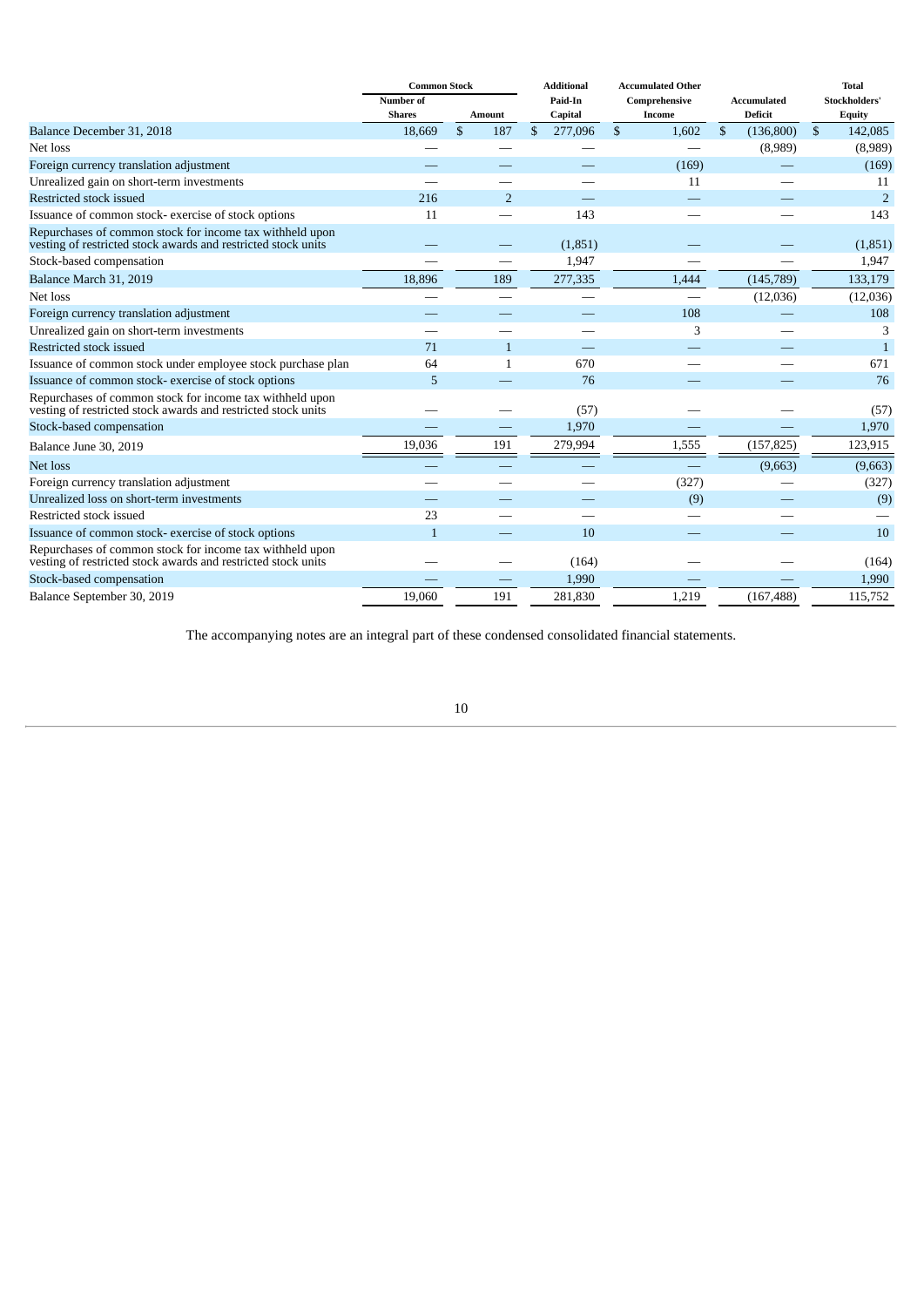### **1. BUSINESS AND BASIS OF PRESENTATION**

### *Business*

SeaSpine Holdings Corporation was incorporated in Delaware on February 12, 2015 in connection with the spin-off of the orthobiologics and spinal implant business of Integra LifeSciences Holdings Corporation, a diversified medical technology company. The spin-off occurred on July 1, 2015. Unless the context indicates otherwise, (i) references to "SeaSpine" or the "Company" refer to SeaSpine Holdings Corporation and its wholly-owned subsidiaries, and (ii) references to "Integra" refer to Integra LifeSciences Holdings Corporation and its subsidiaries other than SeaSpine.

SeaSpine is a global medical technology company focused on the design, development and commercialization of surgical solutions for the treatment of patients suffering from spinal disorders. SeaSpine has a comprehensive portfolio of orthobiologics and spinal implant solutions to meet the varying combinations of products that neurosurgeons and orthopedic spine surgeons need to perform fusion procedures in the lumbar, thoracic and cervical spine. The Company believes this broad combined portfolio of orthobiologics and spinal implant products is essential to meet the "complete solution" requirements of such surgeons.

### *Basis of Presentation and Principles of Consolidation*

The Company prepared the unaudited interim condensed consolidated financial statements included in this report in accordance with accounting principles generally accepted in the U.S. (GAAP) for interim financial information and the rules and regulations of the Securities and Exchange Commission (SEC) related to quarterly reports on Form 10-Q.

The Company's financial statements are presented on a consolidated basis. The consolidated financial statements include the accounts of the Company and its wholly-owned subsidiaries. Intercompany accounts and transactions have been eliminated in consolidation. The unaudited interim condensed consolidated financial statements do not include all information and disclosures required by GAAP for annual audited financial statements and should be read with the Company's consolidated financial statements and notes thereto for the year ended December 31, 2019 included in the Company's Annual Report on Form 10-K filed with the SEC. In the opinion of management, the unaudited interim condensed consolidated financial statements included in this report have been prepared on the same basis as the Company's audited consolidated financial statements and include all adjustments (consisting only of normal recurring adjustments) necessary for a fair statement of the financial position, results of operations, cash flows, and statement of equity for periods presented. The results for the three and nine months ended September 30, 2020 are not necessarily indicative of the results expected for the full year. In addition, the full extent to which the COVID-19 pandemic will directly or indirectly impact the Company's business, results of operations and financial condition, including revenues, expenses, manufacturing, research and development costs and employee-related compensation, will depend on future developments that are highly uncertain and cannot be predicted. See Note 2. Summary of Significant Accounting Policies-Use of Estimates, below. The condensed consolidated balance sheet as of December 31, 2019 was derived from the audited consolidated balance sheet for the year ended December 31, 2019. Certain prior year amounts have been reclassified for consistency with the current year presentation. These reclassifications had no effect on the reported results of operations.

Under current SEC rules, generally, a company qualifies as a "smaller reporting company" if it has a public float of less than \$250 million as of the last business day of its most recently completed second fiscal quarter. If a company qualifies as a smaller reporting company on that date, it may elect to reflect that determination and use the smaller reporting company scaled disclosure accommodations in its subsequent SEC filings until the beginning of the first quarter of the fiscal year following the date it determines it does not qualify as a smaller reporting company. The Company's public float as of June 30, 2020, the last business day of its most recent second fiscal quarter, was less than \$250 million, and as such, the Company qualifies as a smaller reporting company, elected to reflect that determination and intends to use certain of the scaled disclosure accommodations in its SEC filings made during and for each of the years ended December 31, 2020 and 2021.

# *Concentration of Risk*

Integra and PcoMed, LLC (PcoMed) entered into a supply agreement in May 2013 (the Supply Agreement), which was subsequently assigned to the Company by Integra in May 2015. For the nine months ending September 30, 2020, the sales of products incorporating the NanoMetalene® technology licensed and supplied to the Company pursuant to the Supply Agreement exceeded 10% of the Company's revenue.

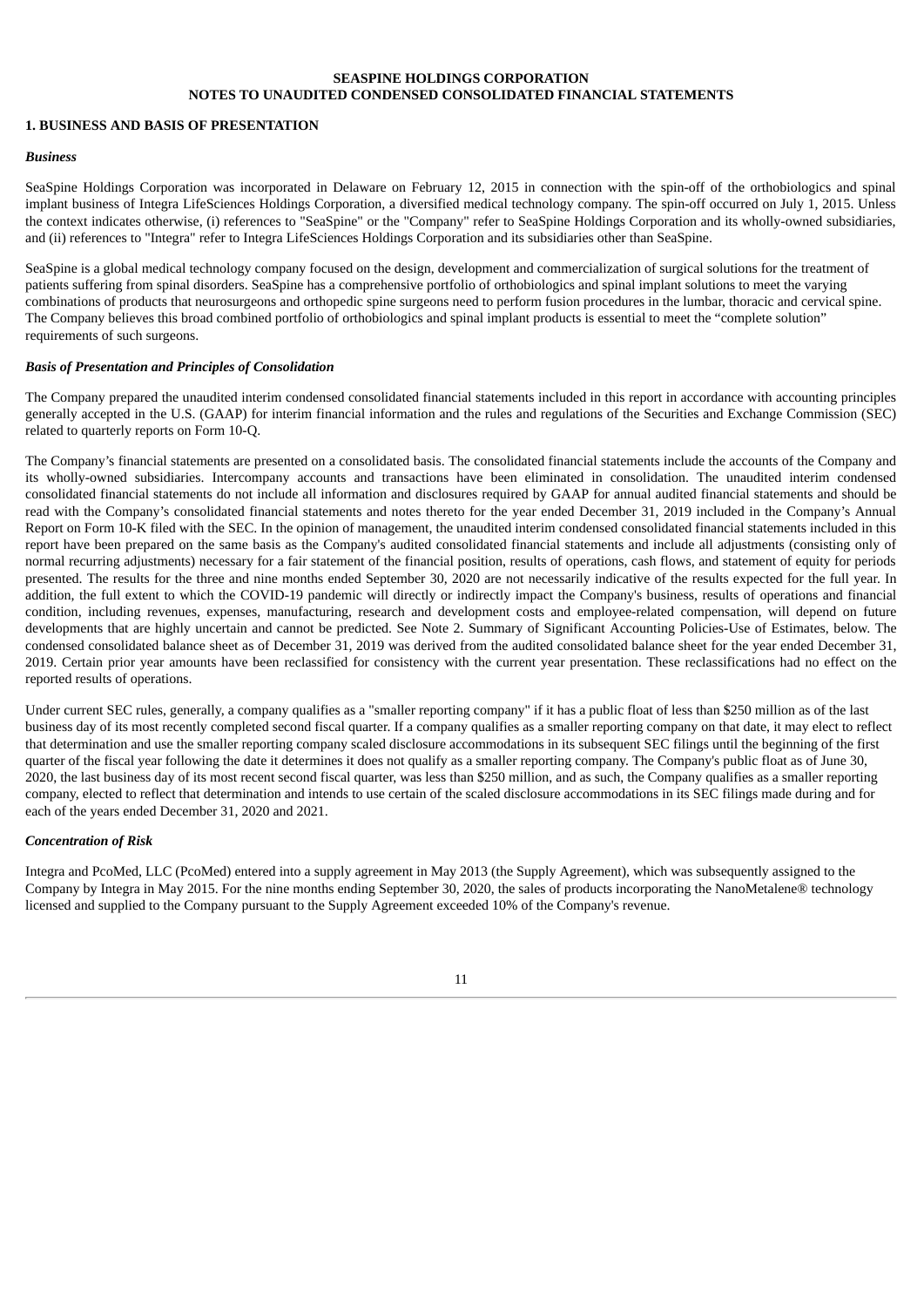Pursuant to the Supply Agreement, PcoMed granted the Company a worldwide exclusive license to sell certain of its products treated with certain proprietary PcoMed technology (Treatment) for use in the spinal interbody and intervertebral market (Treated Products). PcoMed serves as the sole supplier of the Treatment. As consideration for the license and the Treatment, the Company paid to PcoMed initial milestone payments prior to the initial sale of any Treated Products and the Company will pay PcoMed a low single digit royalty on the Company's net sales of all Treated Products. In the event the Company fails to meet any of its payment obligations, the license will, at PcoMed's option and following a cure period, convert to a non-exclusive license. The Supply Agreement contains customary representations and termination provisions, including for material breach and bankruptcy. Each of the Company and PcoMed retain the rights to their respective intellectual property.

The Company's financial instruments that are exposed to concentrations of credit risk consist primarily of cash. Cash balances are maintained primarily at major financial institutions in the United States and exceed the regulatory limit of \$250,000 insured by the Federal Deposit Insurance Corporation (FDIC). The Company has not experienced any credit losses associated with its cash balances.

### <span id="page-11-0"></span>**2. SUMMARY OF SIGNIFICANT ACCOUNTING POLICIES**

### *Use of Estimates*

Preparing consolidated financial statements in conformity with GAAP requires management to make estimates and assumptions that affect the reported amounts of assets and liabilities, the disclosure of contingent liabilities, and the reported amounts of revenues and expenses. Significant estimates affecting amounts reported or disclosed in the consolidated financial statements include allowances for doubtful accounts receivable and sales returns and other credits, net realizable value of inventories, discount rates and estimated projected cash flows used to value and test impairments of identifiable intangible and long-lived assets, assumptions related to the timing and probability of product launch dates, discount rates matched to the estimated timing of payments, probability of success rates and discount adjustments on the related cash flows for contingent considerations in business combinations, depreciation and amortization periods for identifiable intangible and long-lived assets, computation of taxes, valuation allowances recorded against deferred tax assets, the valuation of stock-based compensation and loss contingencies. These estimates are based on historical experience and on various other assumptions believed to be reasonable under the current circumstances. Actual results could differ from these estimates.

The full extent to which the COVID-19 pandemic will directly or indirectly impact the Company's business, results of operations and financial condition, including revenues, expenses, manufacturing, research and development costs and employee-related compensation, will depend on future developments that are highly uncertain, including as a result of new information that may emerge concerning COVID-19 and the actions taken to contain it or treat COVID-19, as well as the economic impact on local, regional, national and international customers and markets. The Company has made estimates of the impact of the pandemic within its financial statements and there may be changes to those estimates in future periods. Actual results may differ from these estimates.

### *Recent Accounting Standards Not Yet Adopted*

The Company qualifies as an "emerging growth company" (EGC) under the Jumpstart Our Business Startups (JOBS) Act and elected to take advantage of the extended transition period provided in Section 7(a)(2)(B) of the Securities Act of 1933, as amended, which permits EGCs to defer compliance with new or revised accounting standards until non-issuers must comply with such standards. Accordingly, so long as the Company continues to qualify as an EGC, the Company will not have to adopt or comply with new or revised accounting standards until non-issuers must adopt or comply with such standards. The Company will no longer qualify as an EGC on December 31, 2020, the last day of the fiscal year following the fifth year after its spin-off from Integra.

In June 2016, the Financial Accounting Standards Board (FASB) issued Accounting Standards Update (ASU or Update) No. 2016-13, *Financial* Instruments - Credit Losses (Topic 326): Measurement of Credit Losses on Financial Instruments, which requires credit losses on most financial assets measured at amortized cost, including trade receivables, and certain other instruments to be measured using an expected credit loss model, referred to as the current expected credit loss model. Under this model, entities will estimate credit losses over the entire contractual term of the instrument. The new standard will be effective for the Company beginning January 1, 2023. The FASB subsequently issued other related ASUs that amend ASU No. 2016-13 to provide clarification and additional guidance. The Company is evaluating the impact of this standard on its consolidated financial statements.

In August 2018, the FASB issued Update No. 2018-15, *Intangibles-Goodwill and Other-Internal Use Software (Subtopic 350-40)*. The amendments in this Update align the requirements for capitalizing implementation costs incurred in a hosting arrangement that is a service contract with the requirements for capitalizing implementation costs incurred to develop or obtain

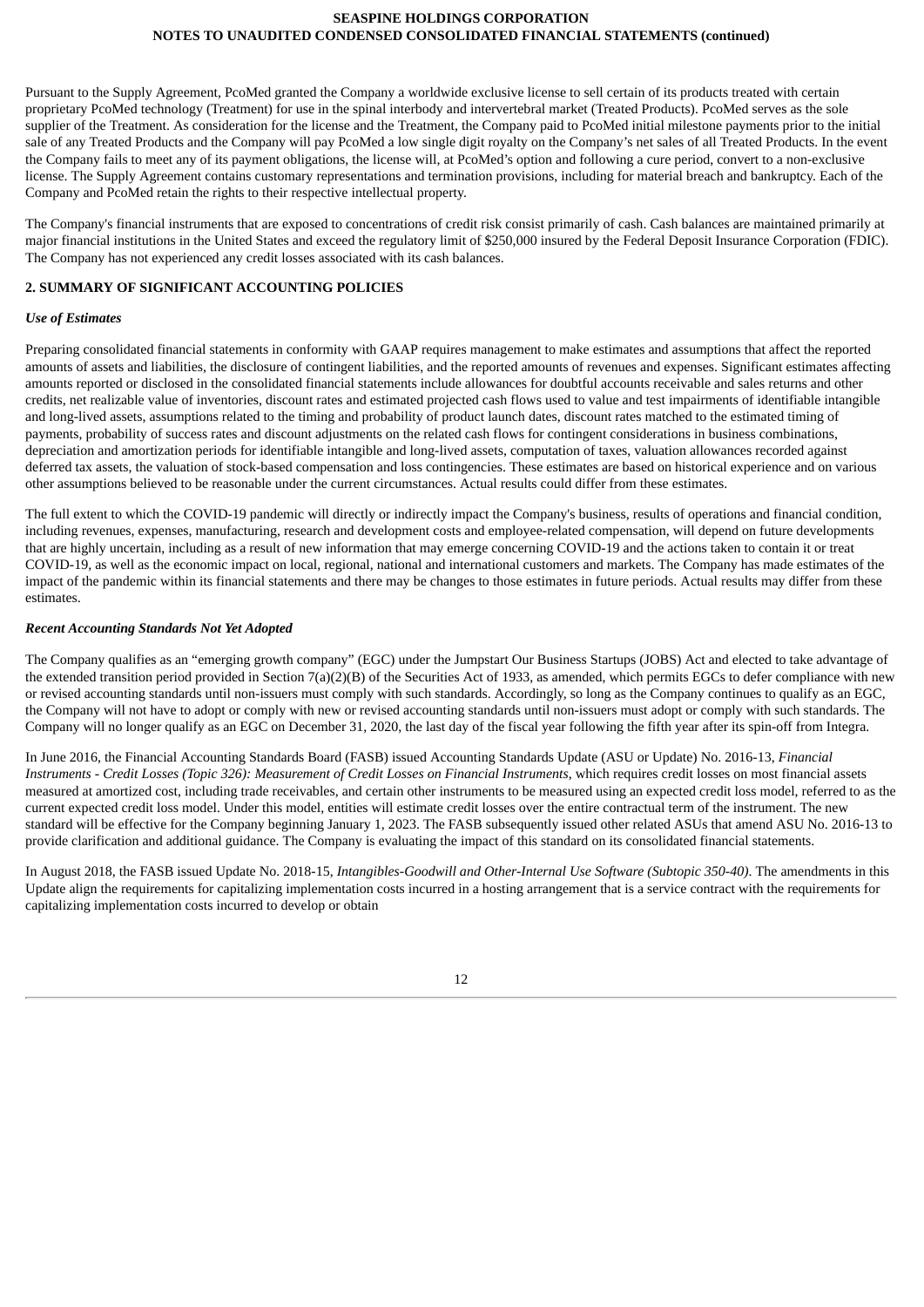internal-use software (and hosting arrangements that include an internal-use software license). The new standard will be effective for the Company beginning on January 1, 2021. Early adoption is permitted. The Company is evaluating the impact of this standard on its consolidated financial statements.

In April 2019, the FASB issued Update No. 2019-04, Codification Improvements to Topic 326, Financial Instruments-Credit Losses, Topic 815, Derivatives *and Hedging, and Topic 825, Financial Instruments*. This Update includes several amendments to the FASB Accounting Standards Codification (Codification) intended to clarify, improve, or correct errors therein. Some amendments do not require transition guidance and are effective upon issuance. The amendments requiring transition guidance have the same effective date as Update No. 2016-13 and will be effective for the Company beginning on January 1, 2023. The Company is evaluating the impact of this standard on its consolidated financial statements.

### *Recently Adopted Accounting Standards*

In February 2016, the FASB issued Update No. 2016-02, *Leases (Topic 842)*. The new standard requires lessees to recognize lease liabilities and corresponding right-of-use assets for all leases with lease terms of greater than twelve months. It also changes the definition of a lease and expands the disclosure requirements of lease arrangements. The new standard must be adopted using the modified retrospective approach. In July 2018, the FASB issued Update No. 2018-10, *Codification Improvements to Topic 842 (Leases)* and Update No. 2018-11, *Leases (Topic 842): Targeted Improvements*. In March 2019, the FASB issued Update No. 2019-01, *Leases (Topic 842): Codification Improvements*. In November 2019, the FASB issued Update No. 2019-10, Financial Instruments - Credit Losses (Topic 326), Derivatives and Hedging (Topic 815), and Leases (Topic 842): Effective Dates, which modifies the effective dates for Topic 842. The amendments in Updates Nos. 2018-10, 2018-11, 2019-01, and 2019-10 provide additional clarification and implementation guidance on certain aspects of Topic 842 and have the same effective date and transition requirements as ASU 2019-10. The Company early adopted the new standard beginning on January 1, 2020. The Company adopted the new standard electing the optional transition method that allows for a cumulative-effect adjustment in the period of adoption and did not restate prior periods. The Company applied the transition package of practical expedients allowed by the standard. As a result of the Company's adoption of the new standard, the Company recorded right-of-use assets and lease liabilities of \$9.1 million and \$10.5 million, respectively, for existing operating leases in the consolidated balance sheets at January 1, 2020. Additionally, the Company reversed \$1.4 million of deferred rent liabilities previously recorded under the previous accounting guidance. The adoption of this new standard had no material impact on its consolidated results of operations or cash flows.

In June 2018, the FASB issued Update No. 2018-07, *Compensation-Stock Compensation (Topic 718): Improvements to Nonemployee Share-Based Payment Accounting*. This Update requires an entity to apply the requirements of Topic 718 to nonemployee awards except for specific guidance on inputs to an option pricing model and the attribution of cost (that is, the period of time over which share-based payment awards vest and the pattern of cost recognition over that period). The amendments specify that Topic 718 applies to all share-based payment transactions in which a grantor acquires goods or services to be used or consumed in a grantor's own operations by issuing share-based payment awards. The amendments also clarify that Topic 718 does not apply to share-based payments used to effectively provide (1) financing to the issuer or (2) awards granted in conjunction with selling goods or services to customers as part of a contract accounted for under Topic 606. The new standard was effective for the Company beginning on January 1, 2020. The adoption of this new standard had no material impact on its consolidated financial statements.

In August 2018, the FASB issued Update No. 2018-13, *Fair Value Measurement (Topic 820)-Disclosure Framework-Changes to the Disclosure Requirements for Fair Value Measurement*. The amendments in this Update modify the disclosure requirements on fair value measurements in Topic 820 based on the concepts in the Concepts Statement including the consideration of costs and benefits. The new standard was effective for the Company beginning on January 1, 2020. The adoption of this new standard had no material impact on its consolidated financial statements.

In March 2020, the FASB issued Update No. 2020-04, Reference Rate Reform (Topic 848), Facilitation of the Effects of Reference Rate Reform on *Financial Reporting.* The amendments in this Update apply only to contracts, hedging relationships, and other transactions that reference LIBOR, or another reference rate expected to be discontinued, due to the reference rate reform. The new standard was effective for the Company beginning March 12, 2020. The adoption of this new standard had no material impact on its consolidated financial statements.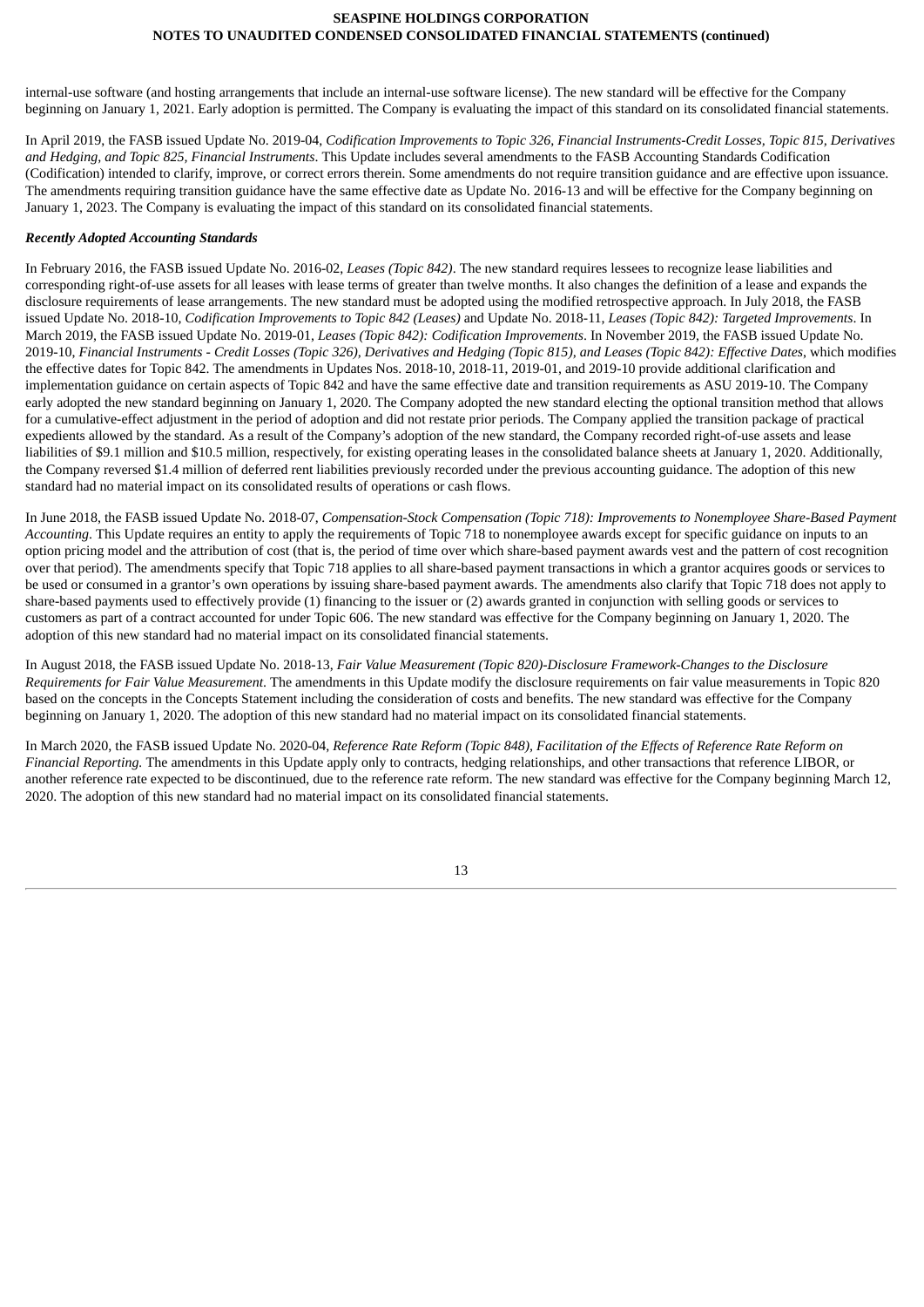### *Net Loss Per Share*

Basic and diluted net loss per share was calculated using the weighted-average number of shares of common stock outstanding during the period. The weighted average number of shares used to compute diluted net loss per share excludes any assumed issuance of common stock upon exercise of stock options, any assumed issuance of common stock under restricted stock awards or units, and any assumed issuances under the Company's employee stock purchase plan, because the effect, in each case, would be antidilutive. Common stock equivalents of 4.3 million and 3.6 million shares for the nine months ended September 30, 2020 and 2019, respectively, were excluded from the calculation because of their antidilutive effect.

# **3. DEBT AND INTEREST**

### *Credit Agreement*

In December 2015, the Company entered into a three-year credit facility with Wells Fargo Bank, National Association, which was amended in October 2016, in July 2018, and in July 2020 (as amended, the Credit Facility). The Credit Facility provides an asset-backed revolving line of credit of up to \$30.0 million with a maturity date of July 27, 2021, which is subject to a one-time, one-year extension at the Company's election. In addition, under the Credit Facility, at any time through July 27, 2021, the Company may increase the \$30.0 million borrowing limit by up to an additional \$10.0 million, subject to the Company having sufficient amounts of eligible accounts receivable and inventory and to customary conditions precedent, including obtaining the commitment of lenders to provide such additional amount. In connection with entering into the Credit Facility, the Company was required to become a guarantor and to provide a security interest in substantially all its assets for the benefit of the counterparty.

There were no amounts outstanding under the Credit Facility at September 30, 2020 or December 31, 2019. At September 30, 2020, the Company had \$21.2 million of current borrowing capacity under the Credit Facility before the requirement to maintain the minimum fixed charge coverage ratio as discussed below. Debt issuance costs and legal fees related to the Credit Facility totaling \$0.6 million were recorded as a deferred asset and are being amortized ratably over the term of the arrangement.

Borrowings under the Credit Facility accrue interest at the rate then applicable to base rate loans (as customarily defined), unless and until converted into LIBOR rate loans (as customarily defined) in accordance with the Credit Facility. Borrowings bear interest at a floating annual rate equal to (a) during any month for which the Company's average excess availability (as customarily defined) is greater than \$20.0 million, (i) base rate plus 1.25 percentage points for base rate loans and (ii) LIBOR rate plus 2.25 percentage points for LIBOR rate loans, (b) during any month for which the Company's average excess availability is greater than \$10.0 million but less than or equal to \$20.0 million, (i) base rate plus 1.50 percentage points for base rate loans and (ii) LIBOR rate plus 2.50 percentage points for LIBOR rate loans and (c) during any month for which the Company's average excess availability is less than or equal to \$10.0 million, (i) base rate plus 1.75 percentage points for base rate loans and (ii) LIBOR rate plus 2.75 percentage points for LIBOR rate loans. The Company also pays an unused line fee based on the average amount borrowed under the Credit Facility for the most recently completed month. If such average amount is 25% or greater of the maximum borrowing capacity, the unused fee will be equal to 0.375% per annum of the amount unused under the Credit Facility, and if such average amount is less than 25%, the unused line fee will be equal to 0.50% per annum of the amount unused under the Credit Facility. The unused line fee is due on the first day of each month.

The Credit Facility contains various customary affirmative and negative covenants, including prohibiting the Company from incurring indebtedness without the lender's consent. The Credit Facility also includes a financial covenant that requires the Company to maintain a minimum fixed charge coverage ratio of 1.10 to 1.00 for the applicable measurement period, if the Company's Total Liquidity (as defined in the Credit Facility) is less than \$5.0 million. The Company was in compliance with all applicable covenants at September 30, 2020.

The Credit Facility also includes customary events of default, including events of default relating to non-payment of amounts due under the Credit Facility, material inaccuracy of representations and warranties, violation of covenants, bankruptcy and insolvency, failure to comply with health care laws, violation of certain of the Company's existing agreements, and the occurrence of a change of control. Under the Credit Facility, if an event of default occurs, the lender will have the right to terminate the commitments and accelerate the maturity of any loans outstanding.

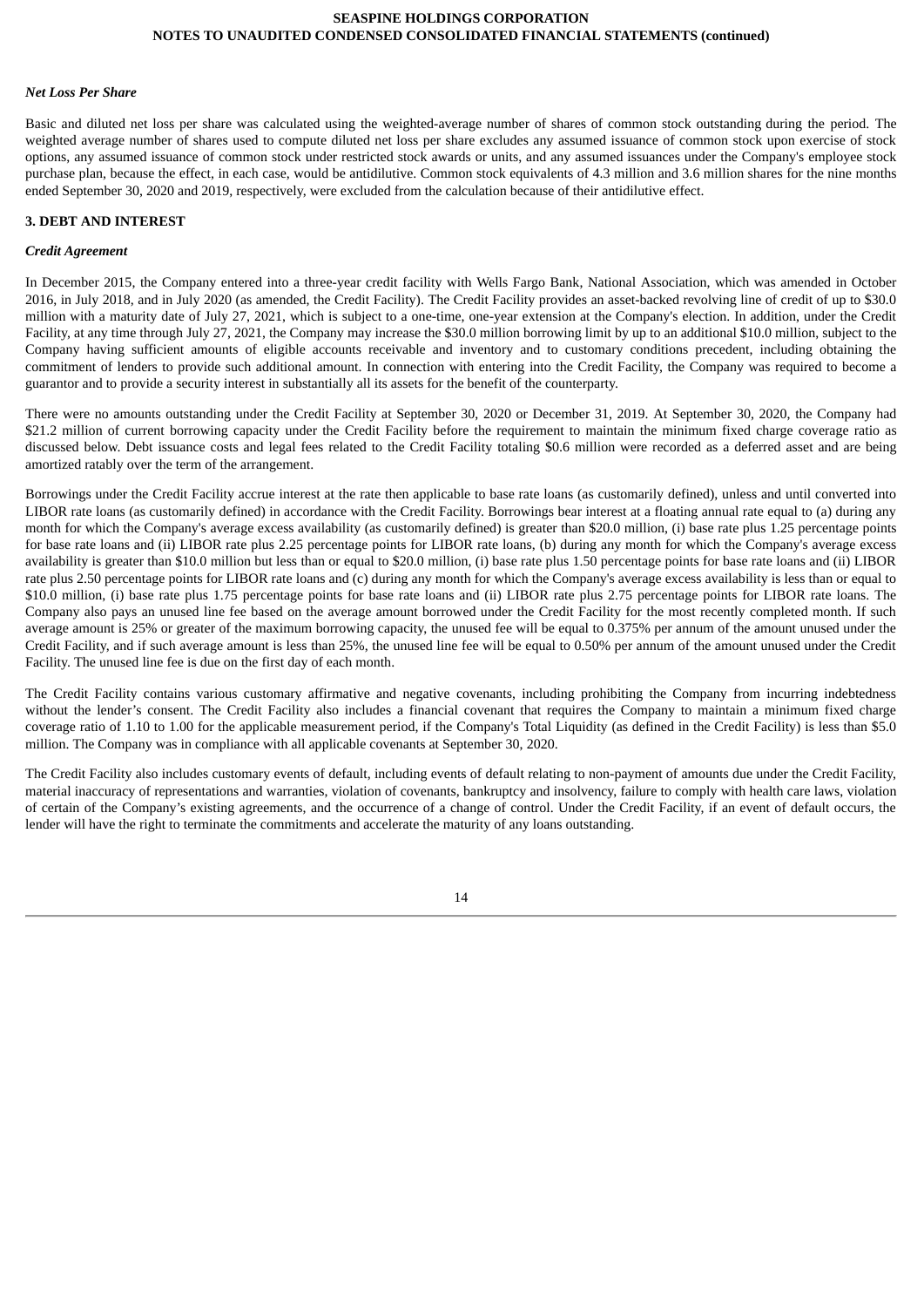### *Paycheck Protection Program*

In April 2020, due to the economic uncertainty resulting from the impact of the COVID-19 pandemic on the Company's operations and to support its ongoing operations and retain all employees, the Company applied for a loan under the Paycheck Protection Program (PPP) of the Coronavirus Aid, Relief, and Economic Security Act (CARES Act). The Company received a loan in the original principal amount of \$7.2 million. The Company subsequently repaid \$1.0 million of the loan. Under the terms of the PPP, subject to specified limitations, the loan may be forgiven if the proceeds are used in accordance with the CARES Act. The Company used the loan proceeds for purposes consistent with the terms of the PPP and has applied for forgiveness of the entire loan; however, no assurance is provided that the Company will obtain forgiveness of the loan in whole or in part. Any unforgiven portion of the loan is payable over two years at an interest rate of 1%, with a deferral of payments for the first six months from the date of the loan.

### **4. INVESTMENTS**

The amortized cost, estimated fair value and gross unrealized gains and losses on investments are shown in the table below:

|                     |    |                       | September 30, 2020 |    |                |          |                   |
|---------------------|----|-----------------------|--------------------|----|----------------|----------|-------------------|
|                     |    |                       |                    |    |                |          |                   |
|                     |    | <b>Amortized Cost</b> |                    |    |                | (Losses) | <b>Fair Value</b> |
|                     |    |                       |                    |    | (In thousands) |          |                   |
| U.S. Treasury Bills | ٠D | 15,012                |                    | 31 |                |          | 15,043            |

There were no realized gains or losses during the three and nine months ended September 30, 2020. As of December 31, 2019, there were no short-term investments.

# **5. INVENTORIES**

Inventories consisted of:

|                 | September 30, 2020 |                | <b>December 31, 2019</b> |
|-----------------|--------------------|----------------|--------------------------|
|                 |                    | (In thousands) |                          |
| Finished goods  | 36,767             |                | 30,042                   |
| Work in process | 8,525              |                | 10,847                   |
| Raw materials   | 6,353              |                | 6,266                    |
|                 | 51,645             |                | 47,155                   |

# **6. PROPERTY, PLANT AND EQUIPMENT**

Property, plant and equipment are stated at historical cost less accumulated depreciation and amortization and any impairment charges. The Company provides for depreciation using the straight-line method over the estimated useful lives of the assets. Leasehold improvements are amortized over the lesser of the lease term or the useful life. The cost of major additions and improvements is capitalized, while maintenance and repair costs that do not improve or extend the lives of the respective assets are charged to operations as incurred. The cost of computer software obtained for internal use is accounted for in accordance with the Codification 350-40, *Internal-Use Software.*

The cost of purchased spinal instruments which the Company consigns to hospitals and independent sales agents to support surgeries is initially capitalized as construction in progress. The amount is either then reclassified to spinal instruments and sets, and depreciation is initiated when instruments are put together in a newly built set with spinal implants, or directly expensed for the instruments used to replace damaged instruments in an existing set. The depreciation expense and direct expense for replacement instruments are recorded in selling and marketing expense.

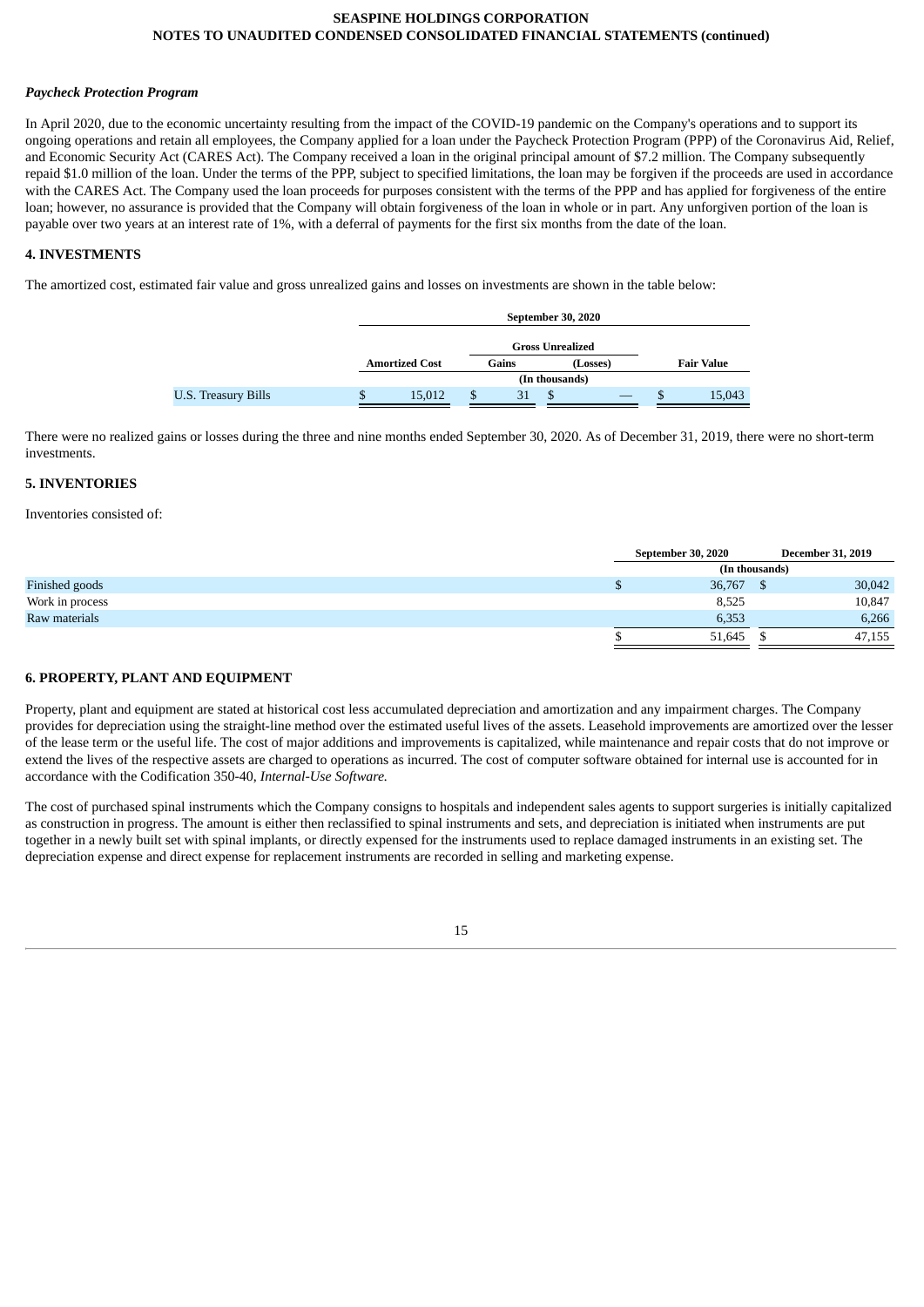Property, plant and equipment balances and corresponding useful lives were as follows:

|                                                | September 30, 2020 | <b>December 31, 2019</b> | <b>Useful Lives</b>                            |
|------------------------------------------------|--------------------|--------------------------|------------------------------------------------|
|                                                |                    | (In thousands)           |                                                |
| Leasehold improvements                         | \$<br>$5,976$ \$   | 5,878                    | Shorter of lease term or useful life           |
| Machinery and production equipment             | 9,295              | 8,562                    | 10<br>years<br>$\overline{\phantom{a}}$        |
| Spinal instruments and sets                    | 31,636             | 25,511                   | 5 <sub>1</sub><br>4<br>years<br>$\blacksquare$ |
| Information systems and hardware               | 7.784              | 7.442                    | 3<br>years<br>$\overline{\phantom{a}}$         |
| Furniture and fixtures                         | 1,456              | 1,412                    | 3<br>-5<br>years<br>$\blacksquare$             |
| Construction in progress                       | 9,517              | 9,716                    |                                                |
| <b>Total</b>                                   | 65,664             | 58,521                   |                                                |
| Less accumulated depreciation and amortization | (37, 555)          | (32,770)                 |                                                |
| Property, plant and equipment, net             | 28,109             | 25,751                   |                                                |

Depreciation and amortization expenses totaled \$1.7 million and \$1.3 million for the three months ended September 30, 2020 and 2019, respectively, and \$4.8 million and \$3.6 million for the nine months ended September 30, 2020 and 2019, respectively. The cost of purchased instruments used to replace damaged instruments in existing sets and recorded directly to instrument replacement expense totaled \$0.6 million for each of the three months ended September 30, 2020 and 2019, and \$1.6 million for each of the nine months ended September 30, 2020 and 2019.

For the nine months ended September 30, 2020, the Company recorded impairment charges to selling and marketing expense totaling \$0.2 million against spinal instruments that are no longer expected to be placed into service. Impairment charges against spinal instruments recorded for the nine months ended September 30, 2019 were immaterial.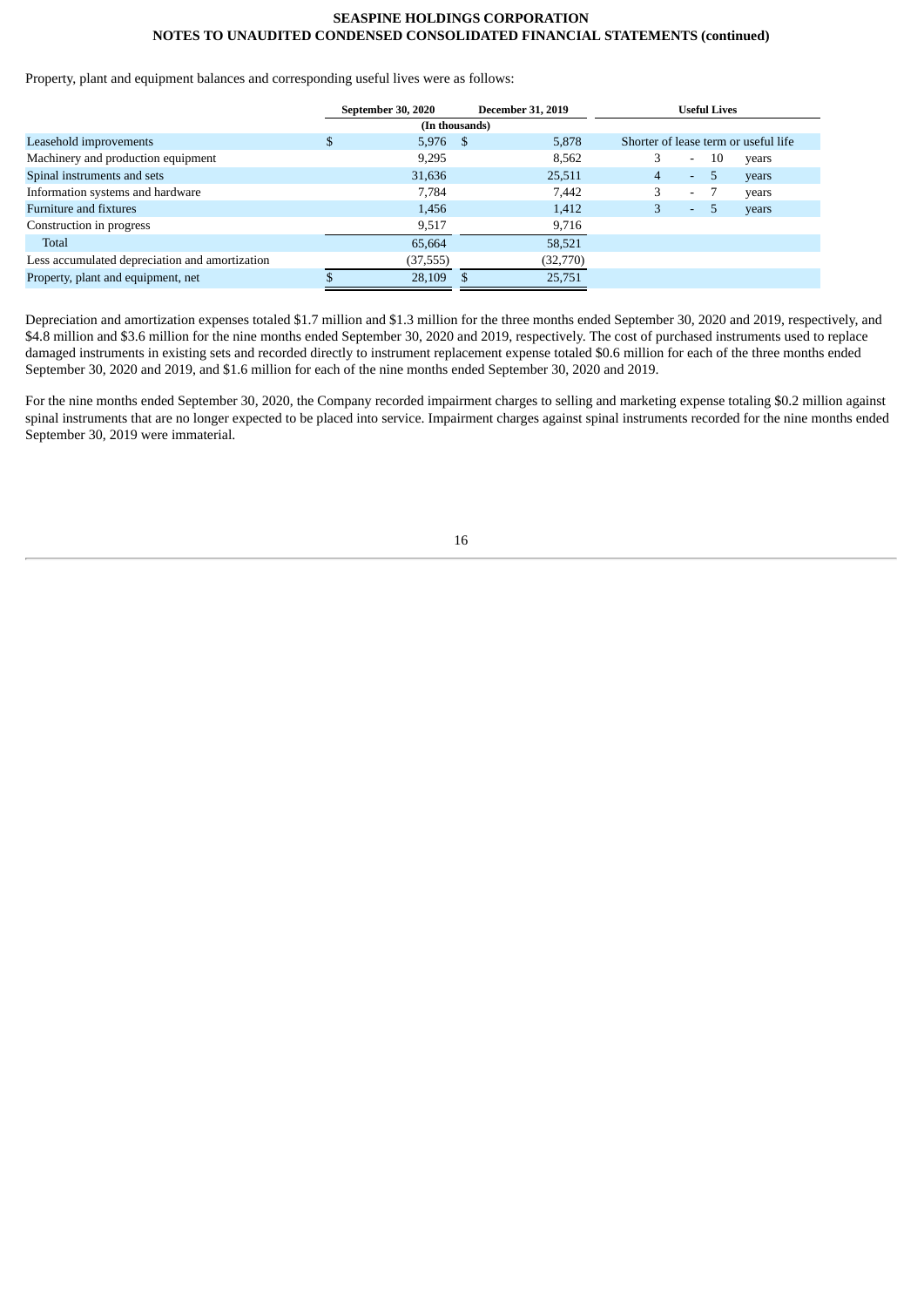# **7. IDENTIFIABLE INTANGIBLE ASSETS**

Identifiable intangible assets are initially recorded at fair value at the time of acquisition, generally using an income or cost approach. The Company capitalizes costs incurred to renew or extend the term of recognized intangible assets and amortizes those costs over their expected useful lives.

Primarily as a result of an expected shift in future product revenue mix more toward a parallel expanding interbody device designed based on the Company's internally developed technology and, in turn, lower future revenue anticipated for the lordotic expanding implant based on technology the Company acquired from N.L.T. Spine Ltd. (NLT) and NLT Spine, Inc., a wholly owned subsidiary of NLT, the Company's estimated future net sales associated with those NLT product technologies decreased. Accordingly, the Company evaluated the ongoing value of the product technology intangible assets associated with the acquisition of these assets. Based on this evaluation, the Company determined that intangible assets with a carrying amount of \$1.6 million were no longer recoverable and were impaired, and the Company wrote those intangible assets down to their estimated fair value of \$0.3 million at March 31, 2020. Significant estimates used in determining the estimated fair value include measurements estimating cash flows and determining the appropriate discount rate, which are considered Level 3 inputs under Codification 820.

The components of the Company's identifiable intangible assets were:

|                        | September 30, 2020                 |  |                        |  |                             |  |            |  |  |  |
|------------------------|------------------------------------|--|------------------------|--|-----------------------------|--|------------|--|--|--|
|                        | Weighted<br>Average<br><b>Life</b> |  | Cost                   |  | Accumulated<br>Amortization |  | <b>Net</b> |  |  |  |
|                        |                                    |  | (Dollars in thousands) |  |                             |  |            |  |  |  |
| Product technology     | 12 years                           |  | $32,641$ \$            |  | $(29,509)$ \$               |  | 3,132      |  |  |  |
| Customer relationships | 12 years                           |  | 56,830                 |  | (45,280)                    |  | 11,550     |  |  |  |
| Trademarks/brand names |                                    |  | 300                    |  | (300)                       |  |            |  |  |  |
|                        |                                    |  | 89,771                 |  | (75,089)                    |  | 14,682     |  |  |  |
|                        |                                    |  |                        |  |                             |  |            |  |  |  |

|                        | <b>December 31, 2019</b>                 |    |             |  |                |  |        |  |  |  |
|------------------------|------------------------------------------|----|-------------|--|----------------|--|--------|--|--|--|
|                        | Weighted<br>Average<br>Life <sup>-</sup> |    | Cost        |  | <b>Net</b>     |  |        |  |  |  |
|                        | (Dollars in thousands)                   |    |             |  |                |  |        |  |  |  |
| Product technology     | 12 years                                 | \$ | $34,158$ \$ |  | $(28,912)$ \$  |  | 5,246  |  |  |  |
| Customer relationships | 12 years                                 |    | 56,830      |  | (42,903)       |  | 13,927 |  |  |  |
| Trademarks/brand names | _                                        |    | 300         |  | (300)          |  |        |  |  |  |
|                        |                                          |    | 91,288      |  | $(72, 115)$ \$ |  | 19,173 |  |  |  |

Annual amortization expense (including amounts reported in cost of goods sold) is expected to be approximately \$4.2 million in 2020, \$4.2 million in 2021, \$4.1 million in 2022, \$3.4 million in 2023, and \$1.5 million in 2024. For the three months ended September 30, 2020 and 2019, amortization expense totaled \$1.0 million and \$1.2 million, respectively, and included \$0.3 million and \$0.4 million, respectively, of amortization of product technology intangible assets that is presented within cost of goods sold. Amortization expense totaled \$3.2 million and \$4.3 million for the nine months ended September 30, 2020 and 2019, respectively, and included \$0.8 million and \$1.9 million, respectively, of amortization of product technology intangible assets that is presented within cost of goods sold.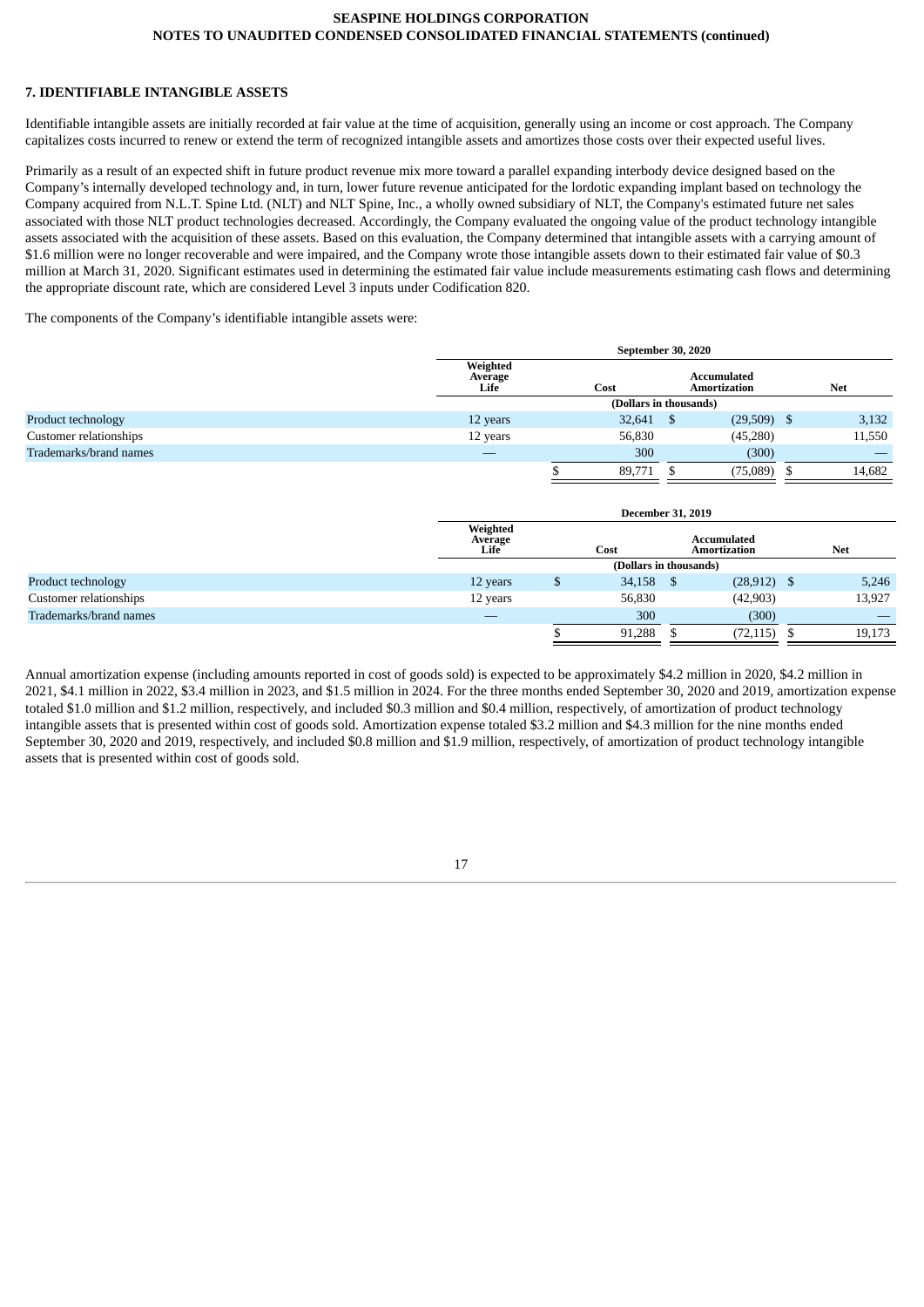# **8. FAIR VALUE MEASUREMENTS**

The fair values of the Company's assets and liabilities, including contingent consideration liabilities, are measured at fair value on a recurring basis, and are determined under the fair value categories as follows (in thousands):

|                                                   |    | <b>Total</b> |                    | <b>Quoted Price in</b><br><b>Active Market (Level</b><br>1) |                        | <b>Significant Other</b><br><b>Observable Inputs</b><br>(Level 2) | Significant<br><b>Unobservable Inputs</b><br>(Level 3) |                                                               |
|---------------------------------------------------|----|--------------|--------------------|-------------------------------------------------------------|------------------------|-------------------------------------------------------------------|--------------------------------------------------------|---------------------------------------------------------------|
| September 30, 2020:                               |    |              |                    |                                                             |                        |                                                                   |                                                        |                                                               |
| Short-term investments                            | \$ | 15,043       | \$                 | 15,043                                                      | $\mathbf{\mathcal{S}}$ |                                                                   | \$                                                     |                                                               |
|                                                   |    |              |                    |                                                             |                        |                                                                   |                                                        |                                                               |
| Contingent consideration liabilities-current      | \$ | 49           | $\mathbf{\hat{S}}$ |                                                             | \$                     |                                                                   | -\$                                                    | 49                                                            |
| Contingent consideration liabilities- non-current |    | 96           |                    |                                                             |                        |                                                                   |                                                        | 96                                                            |
| Total contingent consideration                    |    | 145          | $\mathbf{S}$       | —                                                           |                        |                                                                   | \$                                                     | 145                                                           |
|                                                   |    | <b>Total</b> |                    | <b>Quoted Price in</b><br><b>Active Market (Level</b><br>1) |                        | <b>Significant Other</b><br><b>Observable Inputs</b><br>(Level 2) |                                                        | <b>Significant</b><br><b>Unobservable Inputs</b><br>(Level 3) |
| December 31, 2019:                                |    |              |                    |                                                             |                        |                                                                   |                                                        |                                                               |
| Short-term investments                            | \$ |              |                    |                                                             |                        |                                                                   | \$                                                     |                                                               |
|                                                   |    |              |                    |                                                             |                        |                                                                   |                                                        |                                                               |
|                                                   |    |              |                    |                                                             |                        |                                                                   |                                                        |                                                               |
| Contingent consideration liabilities-current      | \$ | 1,864        | $\mathbf{s}$       |                                                             | -\$                    |                                                                   | \$                                                     | 1,864                                                         |
| Contingent consideration liabilities- non-current |    | 230          |                    |                                                             |                        |                                                                   |                                                        | 230                                                           |

Short-term investments are classified with Level 1 of the fair value hierarchy because they use quoted market prices in active markets for identical assets.

Under the terms of the 2016 asset purchase agreement between the Company and NLT, the Company is obligated to pay up to a maximum \$5.0 million in milestone payments to NLT, payable at the Company's election in cash or in shares of its common stock. Such milestone payments are contingent on the Company's achievement of four independent events related to the commercialization of the product technologies the Company acquired in the transaction. To date, the Company achieved two of the milestones, one each during the three months ended June 30, 2020 and September 30, 2020, and paid the \$2.0 million of milestone payments in shares of its common stock in July 2020 and August 2020, respectively. Additionally, the Company must pay royalty payments, in cash, to NLT equal to declining (over time) percentages of the Company's future net sales of certain of the acquired product technologies not to exceed \$43.0 million in the aggregate. The Company has the option to terminate any future obligation to make royalty payments by making a one-time cash payment to NLT of \$18.0 million.

Contingent consideration liabilities are classified within Level 3 of the fair value hierarchy because they use significant unobservable inputs. For those liabilities, fair value is determined using a probability-weighted discounted cash flow model and significant inputs which are not observable in the market. The significant inputs include assumptions related to the timing and probability of the product launch dates, estimated future sales of the products, estimated commission rates, discount rates matched to the timing of payments, and probability of success rates.

The following table sets forth the changes in the estimated fair value of the Company's liabilities measured on a recurring basis using significant unobservable inputs (Level 3). The loss from change in fair value of contingent milestone and royalty payments resulted from the timing of payments, success rates, the passage of time, updated discount rates matched to the estimated timing of payments, actual net sales of certain products for the three and nine months ended September 30, 2020, and estimated net sales for future royalty payment periods.

A change in estimated timing of payments, probability of success rates, or estimated net sales for future royalty payment periods would be expected to have a material impact on the fair value of contingent milestone and royalty payments.

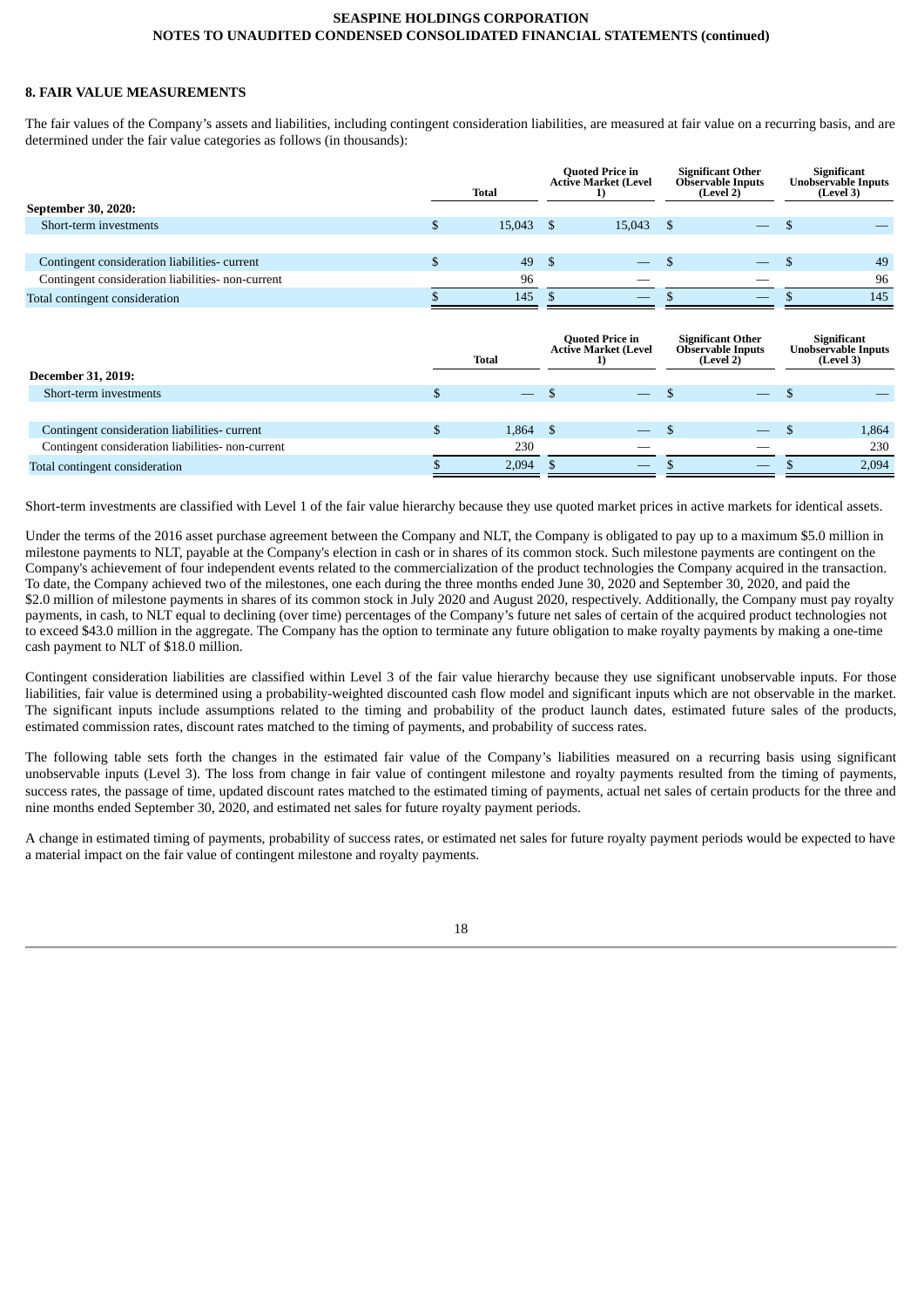| Three Months Ended September 30, 2020:                                                                     | (in thousands) |
|------------------------------------------------------------------------------------------------------------|----------------|
| Balance as of June 30, 2020                                                                                | 2.106          |
| Contingent consideration liabilities settled                                                               | (2,037)        |
| Loss from change in fair value of contingent consideration recorded in general and administrative expenses | 76             |
| Fair value at September 30, 2020                                                                           | 145            |
| Nine Months Ended September 20, 2020.                                                                      | (in thousands) |

| Nine Months Ended September 30, 2020:                                                                      | (in thousands) |
|------------------------------------------------------------------------------------------------------------|----------------|
| Balance as of January 1, 2020                                                                              | 2.094          |
| Contingent consideration liabilities settled                                                               | (2,109)        |
| Loss from change in fair value of contingent consideration recorded in general and administrative expenses | 160            |
| Fair value at September 30, 2020                                                                           | 145.           |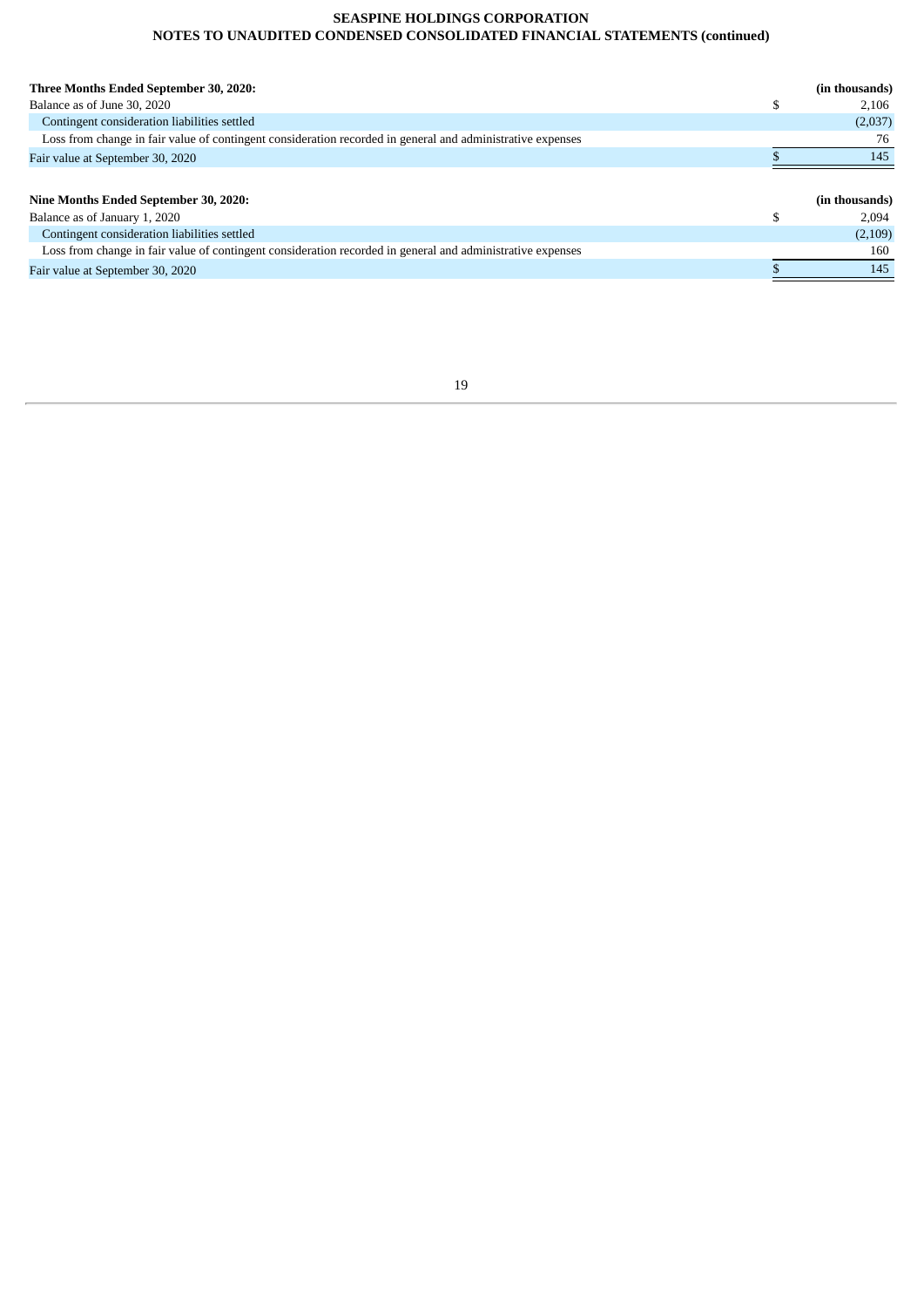# **9. EQUITY AND STOCK-BASED COMPENSATION**

### *Common Stock*

On July 28, 2020 and August 17, 2020, the Company issued 100,100 shares and 75,585 shares of its common stock to NLT, respectively, as settlement of contingent milestone payments pursuant to the terms of the asset purchase agreement entered into with NLT in August 2016. See Note 8, "Fair Value Measurements" above.

In January 2020, the Company entered into an Underwriting Agreement with Piper Sandler & Co. and Canaccord Genuity LLC relating to the issuance and sale of 6,800,000 shares of the Company's common stock at a price to the public of \$12.50 per share, before underwriting discounts and commissions. Under the terms of that agreement, the Company granted the underwriters an option, exercisable for 30 days, to purchase up to an additional 1,020,000 shares of common stock. The underwriters exercised this option and the offering closed on January 10, 2020 with the sale of 7,820,000 shares of common stock, resulting in net proceeds to the Company of approximately \$91.6 million, after deducting underwriting discounts and commissions and estimated offering expenses payable by the Company. The offering was made pursuant to the Company's shelf registration statement on Form S-3 that was declared effective on May 22, 2019.

# *Equity Award Plans*

As of June 30, 2015, Integra had stock options, restricted stock awards, performance stock awards, contract stock awards and restricted stock units outstanding under three plans, the 2000 Equity Incentive Plan, the 2001 Equity Incentive Plan, and the 2003 Equity Incentive Plan. In connection with the spin-off, Integra equity awards granted to individuals who became employees of SeaSpine were converted to equity awards denominated in SeaSpine common stock. In general, each post-conversion award is subject to the same terms and conditions as were applicable to the pre-conversion award.

In May 2015, the Company adopted the 2015 Incentive Award Plan, which was subsequently amended and restated with approval of the Company's stockholders. In February and March 2018, the Company's board of directors approved amendments to the plan that increased the share reserve by an aggregate of 2,726,000 shares over the then-existing share reserve thereunder, subject to stockholder approval. The Company's stockholders approved both amendments in May 2018. On April 13, 2020, the Company's board of directors approved an amendment to the plan that, among other things, increased the share reserve by an aggregate of 3,500,000 shares over the then-existing share reserve thereunder, subject to stockholder approval. The Company's stockholders approved the amendment on June 3, 2020 (the 2015 Incentive Award Plan, as amended and restated to date, the Restated Plan). Under the Restated Plan, the Company can grant its employees, non-employee directors and consultants incentive stock options and non-qualified stock options, restricted stock, performance stock, dividend equivalent rights, stock appreciation rights, stock payment awards and other incentive awards. The aggregate number of shares that may be issued or transferred pursuant to awards under the Restated Plan is the sum of (1) the number of shares issuable upon exercise or vesting of the number of Integra equity awards converted to the Company's equity awards under the Restated Plan as of the date of the spin-off and (2) 9,735,500 shares of its common stock in respect of awards granted under the Restated Plan. As of September 30, 2020, 3,955,478 shares were available for issuance under the Restated Plan.

In June 2018, the Company established the 2018 Employment Inducement Incentive Award Plan (the 2018 Inducement Plan). The terms of the 2018 Inducement Plan are substantially similar to the terms of the Restated Plan with these principal exceptions: (1) incentive stock options may not be granted under the 2018 Inducement Plan; (2) there are no annual limits on awards that may be issued to an individual under the 2018 Inducement Plan; (3) awards granted under the 2018 Inducement Plan are not required to be subject to any minimum vesting period; and (4) awards may be granted under the 2018 Inducement Plan only to those individuals and in those circumstances described below. An aggregate of 2,000,000 shares are reserved under the 2018 Inducement Plan. As of September 30, 2020, 1,914,793 shares were available for issuance under the 2018 Inducement Plan. As a result of the approval of the amendment to the Restated Plan by the Company's stockholders in June 2020, no awards will be granted under the 2018 Inducement Plan in the future.

In August 2020, the Company adopted the 2020 Employment Inducement Incentive Award Plan (the 2020 Inducement Plan). The terms of the 2020 Inducement Plan are substantially similar to the terms of the 2015 Incentive Award Plan with four principal exceptions: (1) incentive stock options may not be granted under the 2020 Inducement Plan; (2) there are no annual limits on awards that may be issued to an individual under the 2020 Inducement Plan; (3) awards granted under the 2020 Inducement Plan are not required to be subject to any minimum vesting period; and (4) awards may be granted under the 2020 Inducement Plan only to those individuals and in those circumstances described below. An aggregate of 2,000,000 shares are reserved under the 2020 Inducement Plan. As of September 30, 2020, 1,959,415 share were available for issuance under the 2020 Inducement Plan.

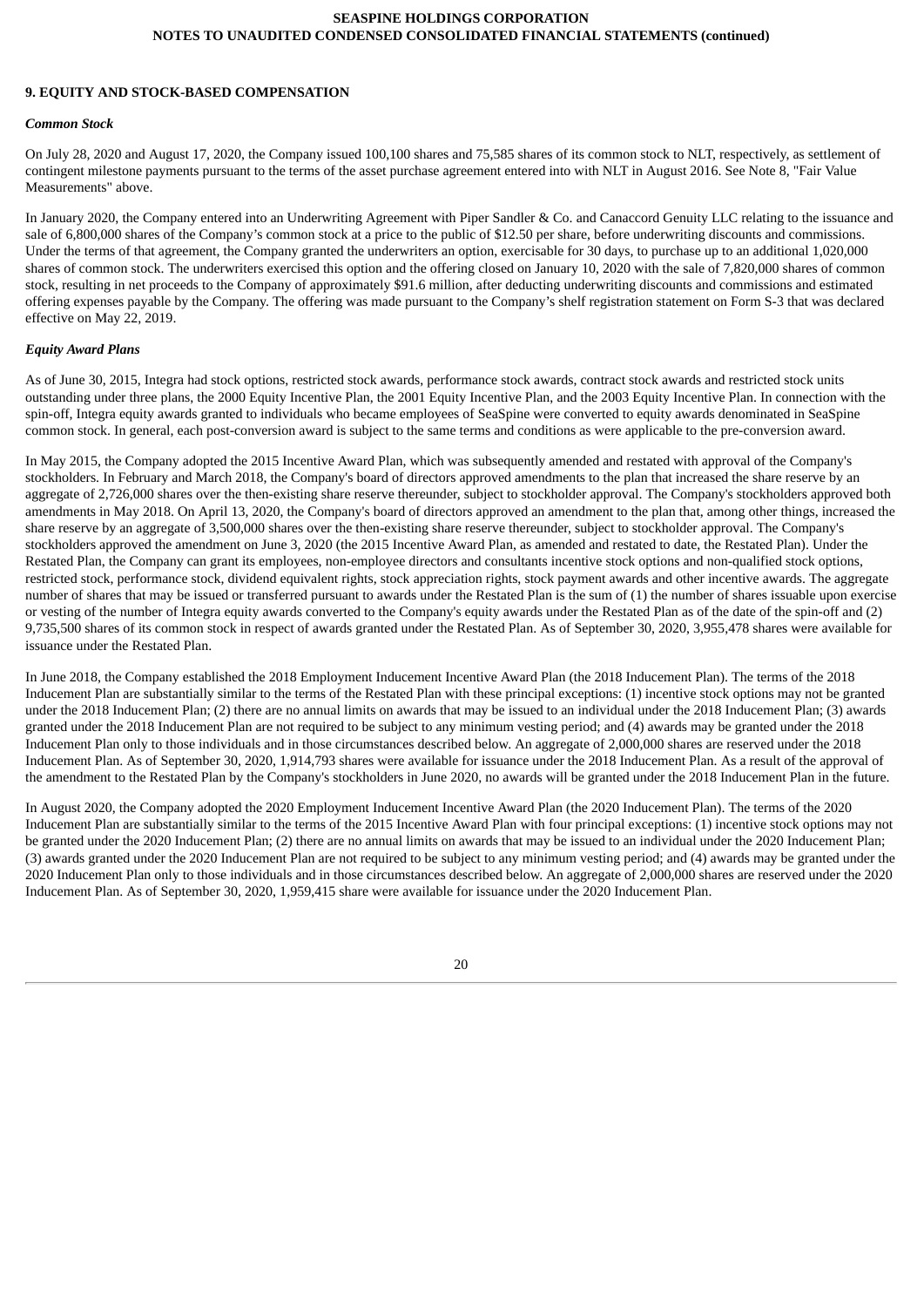Both the 2018 Inducement Plan and the 2020 Inducement Plan were adopted by the Company's board of directors without stockholder approval pursuant to Rule 5635(c)(4) of the Nasdaq Listing Rules. In accordance with Rule 5635(c)(4) of the Nasdaq Listing Rules, awards under those plans may only be made to an employee who has not previously been an employee or member of the Company's board of directors or of any board of directors of any parent or subsidiary of the Company, or following a bona fide period of non-employment by the Company or a parent or subsidiary, if he or she is granted such award in connection with his or her commencement of employment with the Company or a subsidiary and such grant is an inducement material to his or her entering into employment with the Company or such subsidiary.

### *Forfeiture Rate Assumptions*

Stock-based compensation expense related to all equity awards includes an estimate for forfeitures. The expected forfeiture rate of all equity-based compensation is based on historical experience of pre-vesting forfeitures on awards and options by each homogeneous group of shareowners. For awards and options granted to non-executive employees, the forfeiture rate is estimated to be 13% annually for the nine months ended September 30, 2020 and 14% annually for the nine months ended September 30, 2019. There is no forfeiture rate applied to awards or options granted to non-employee directors or executive employees because their pre-vesting forfeitures are anticipated to be highly unlikely. As individual awards and options become fully vested, stock-based compensation expense is adjusted to recognize actual forfeitures.

#### *Restricted Stock Awards and Restricted Stock Units*

Restricted stock award and restricted stock unit grants to employees generally have a requisite service period of three years, and restricted stock award and restricted stock unit grants to non-employee directors generally have a requisite service period of one year. Both are subject to graded vesting. The Company expenses the fair value of restricted stock awards and restricted stock units on an accelerated basis over the vesting period or requisite service period, whichever is shorter.

During the three and nine months ended September 30, 2020, there were 4,894 and 77,414 shares of restricted stock awards granted to non-employee directors. During the nine months ended September 30, 2019, there were 76,471 shares of restricted stock awards granted to non-employee directors. No restricted stock awards were granted to non-employee directors during the three months ended September 30, 2019. No restricted stock units were granted to non-employee directors during the three or nine months ended September 30, 2020 or 2019.

During the three and nine months ended September 30, 2020, 22,650 and 399,404 restricted stock units were granted to employees, respectively. During the three and nine months ended September 30, 2019, 34,100 and 252,710 restricted stock units were granted to employees, respectively. No restricted stock awards were granted to employees during the three or nine months ended September 30, 2020 or 2019.

As of September 30, 2020, there was approximately \$3.9 million of unrecognized compensation expense related to the unvested portions of restricted stock awards and of restricted stock units. This expense is expected to be recognized over a weighted-average period of approximately 0.9 years.

#### *Stock Options*

Stock option grants to employees generally have a requisite service period of four years, and stock option grants to non-employee directors generally have a requisite service period of one year. Both are subject to graded vesting. The Company records stock-based compensation expense associated with stock options on an accelerated basis over the applicable vesting period within each grant and based on their fair value at the date of grant using the Black-Scholes-Merton option pricing model. There were 22,753 stock options granted during the three months ended September 30, 2020, and 943,003 and 434,708 stock options granted during the nine months ended September 30, 2020 and 2019, respectively. There were no stock options granted during the three months ended September 30, 2019. The following weighted-average assumptions were used in the calculation of fair value for options granted during the period indicated.

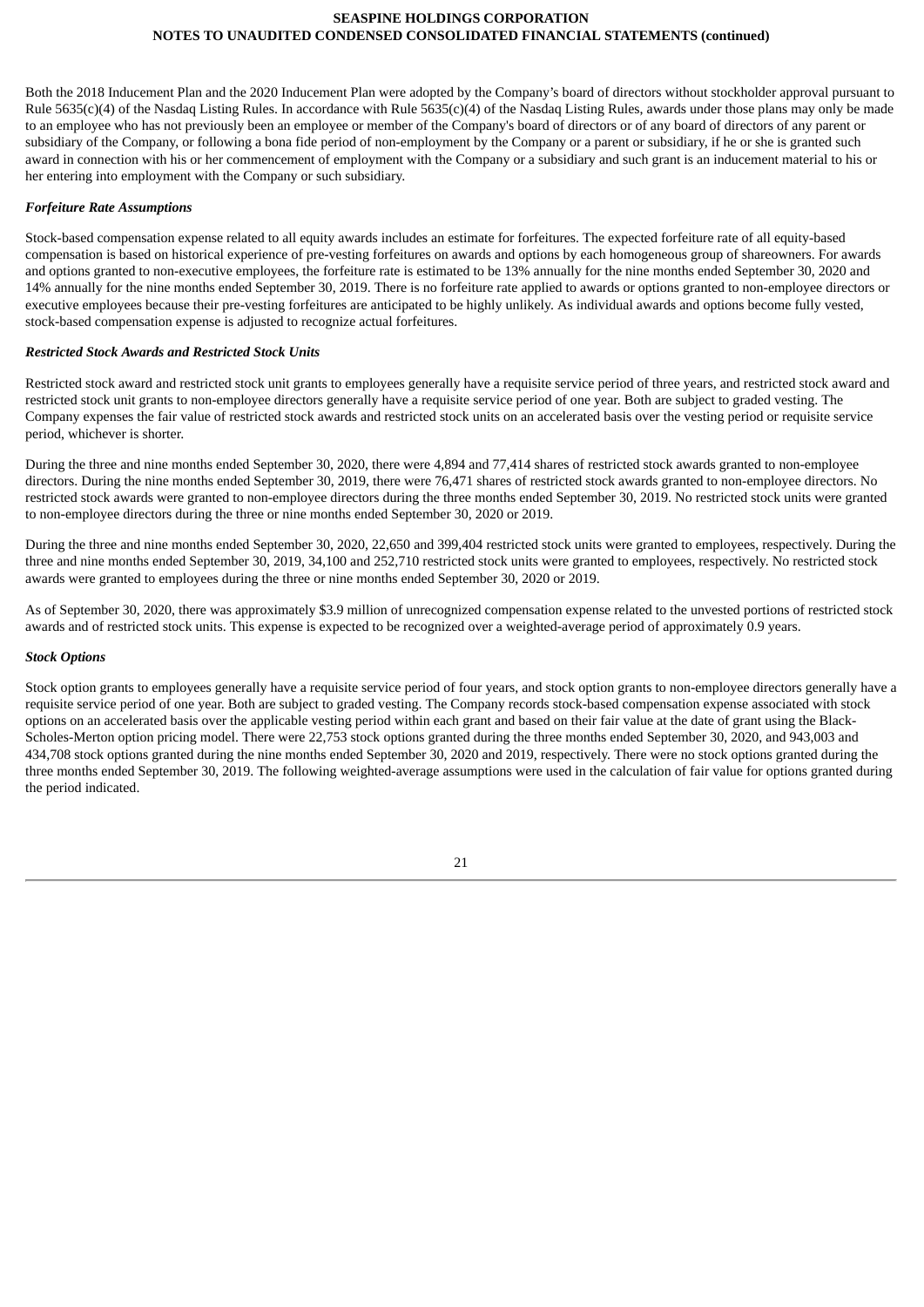|                          | <b>Three Months Ended</b><br>September 30, | <b>Nine Months Ended</b><br>September 30, |       |
|--------------------------|--------------------------------------------|-------------------------------------------|-------|
|                          | 2020                                       | 2020                                      | 2019  |
| Expected dividend yield  | $-$ %                                      | $-$ %                                     | $-$ % |
| Risk-free interest rate  | $0.2\%$                                    | 1.3%                                      | 2.5%  |
| Expected volatility      | 52.6%                                      | 46.4%                                     | 30.2% |
| Expected term (in years) | 3.8                                        | 4.9                                       | 5.0   |

The Company considered that it has never paid, and does not currently intend to pay, cash dividends. The risk-free interest rates are derived from the U.S. Treasury yield curve in effect on the date of grant for instruments with a remaining term similar to the expected term of the options. The expected volatility is calculated based upon the historical volatility of the Company's share prices. The expected term is calculated using the historical weighted average term of the Company's options.

As of September 30, 2020, there was approximately \$2.4 million of unrecognized compensation expense related to unvested stock options. This expense is expected to be recognized over a weighted-average period of approximately 1.4 years.

# *Employee Stock Purchase Plan*

In May 2015, the Company adopted the SeaSpine Holdings Corporation 2015 Employee Stock Purchase Plan, which was amended in November 2018, as described below (as amended, the ESPP). Under the ESPP, eligible employees may purchase shares of the Company's common stock through payroll deductions of up to 15% of eligible compensation during an offering period. Generally, each offering period will be for 24 months as determined by the Company's board of directors. There are four six-month purchase periods in each offering period for contributions to be made and to be converted into shares at the end of the purchase period. In no event may an employee purchase more than 2,500 shares per purchase period based on the closing price on the first trading date of an offering period or more than \$25,000 worth of stock during any calendar year. The purchase price for shares to be purchased under the ESPP is 85% of the lesser of the market price of the Company's common stock on the first trading date of an offering period or on any purchase date during an offering period (June 30 or December 31).

Subject to stockholder approval, on and effective as of November 2, 2018, the Company's board of directors approved an amendment to the ESPP pursuant to which the share reserve under the ESPP would increase from 400,000 shares to 800,000 shares. The Company's stockholders approved that amendment in May 2019. The ESPP is intended to qualify as an "employee stock purchase plan" within the meaning of Section 423 of the Internal Revenue Code of 1986, as amended (the IRC). The ESPP contains a restart feature, such that if the market price of the stock at the end of any six-month purchase period is lower than the market price at the original grant date of an offering period, that offering period will terminate after that purchase date, and a new two-year offering period will commence on the January 1 or July 1 immediately following the date the original offering period terminated. This restart feature was triggered on the purchase date that occurred on June 30, 2019, such that the offering period that commenced on January 1, 2019 was terminated, and a new two-year offering period commenced on July 1, 2019 and would end on June 30, 2021. This restart feature was triggered again on the purchase date that occurred on December 31, 2019, such that the offering periods that commenced on each of July 1, 2018 and July 1, 2019 were terminated, and a new twoyear offering period commenced on January 1, 2020 and would end on December 31, 2021. This restart feature was triggered again on the purchase date that occurred on June 30, 2020, such that the offering period that commenced on January 1, 2020 was terminated, and a new two-year offering period commenced on July 1, 2020 and will end on June 30, 2022. The Company applied share-based payment modification accounting to the awards that were initially valued at the grant date to determine the amount of any incremental fair value associated with the modified awards. The impact to stock-based compensation expense for modifications during the nine months ended September 30, 2020 was immaterial.

During the nine months ended September 30, 2020 and 2019, there were 78,360 and 64,008 shares of common stock, respectively, purchased under the ESPP. The Company recognized \$0.7 million and \$0.6 million in expense related to the ESPP for the nine months ended September 30, 2020 and 2019, respectively. As of September 30, 2020, 202,102 shares were available under the ESPP for future issuance.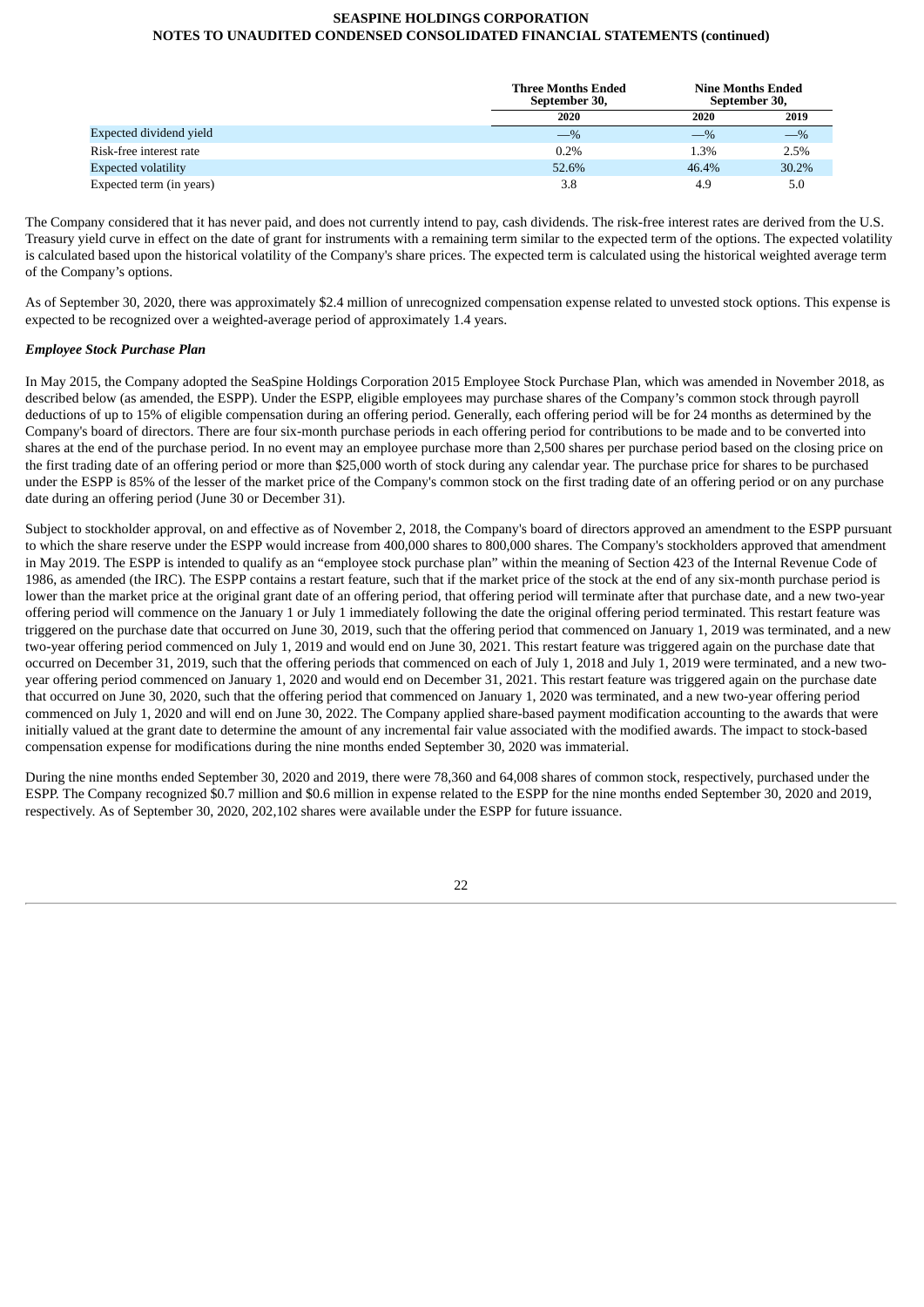The Company estimates the fair value of shares issued to employees under the ESPP using the Black-Scholes-Merton option-pricing model. The following weighted average assumptions were used in the calculation of fair value of shares under the ESPP at the grant date for the periods indicated:

|                            | <b>Three Months Ended September</b><br>30. |        | <b>Nine Months Ended September</b><br>30, |         |  |
|----------------------------|--------------------------------------------|--------|-------------------------------------------|---------|--|
|                            | 2020                                       | 2019   | 2020                                      | 2019    |  |
| Expected dividend yield    | $-$ %                                      | $-$ %  | $-$ %                                     | $-$ %   |  |
| Risk-free interest rate    | $0.2 \%$                                   | 1.9 %  | $0.7\%$                                   | $1.4\%$ |  |
| <b>Expected volatility</b> | 65.2 %                                     | 36.6 % | 24.7 %                                    | 21.9 %  |  |
| Expected term (in years)   | 1.3                                        | 1.3    | 0.8                                       | 0.7     |  |

### **10. LEASES**

The impact of the adoption of Topic 842 to the Company's applicable balance sheet items as of January 1, 2020 is presented in the table below. The standard did not have a material impact to the Company's unaudited condensed consolidated statements of operations or comprehensive loss or cash flows.

|                                                     |                          | <b>Impact of Adoption of</b> |    |                        |
|-----------------------------------------------------|--------------------------|------------------------------|----|------------------------|
| (in thousands)                                      | <b>December 31, 2019</b> | <b>ASC 842</b>               |    | <b>January 1, 2020</b> |
| <b>ASSETS</b>                                       |                          |                              |    |                        |
| Right of use assets                                 | \$                       | \$<br>9.059                  | \$ | 9.059                  |
| <b>Total assets</b>                                 | \$<br>141,718            | \$<br>9,059                  | S  | 150,777                |
| <b>LIABILITIES AND STOCKHOLDERS' EQUITY</b>         |                          |                              |    |                        |
| <b>Current liabilities:</b>                         |                          |                              |    |                        |
| Other accrued expenses and current liabilities      | 5,444                    | (138)                        |    | 5,306                  |
| Current portion of operating lease liabilities      |                          | 2,080                        |    | 2,080                  |
| Total current liabilities                           | 30,478                   | 1,942                        |    | 32,420                 |
| Operating lease liabilities, net of current portion |                          | 8,367                        |    | 8.367                  |
| Other liabilities                                   | 1,480                    | (1,250)                      |    | 230                    |
| <b>Total liabilities</b>                            | \$<br>31,958             | \$<br>9.059                  | S  | 41,017                 |
| <b>Total stockholders' equity</b>                   | \$<br>109,760            | \$                           | \$ | 109,760                |
| Total liabilities and stockholders' equity          | \$<br>141,718            | \$<br>9,059                  | \$ | 150,777                |

The Company determines if an arrangement is a lease at inception. The Company's leases primarily relate to administrative, manufacturing, research, and distribution facilities and various manufacturing, office and transportation equipment. Lease assets represent the Company's right to use an underlying asset for the lease term and lease liabilities represent the obligation to make lease payments arising from the lease. Lease assets and liabilities are recognized at commencement date based on the present value of lease payments over the lease term. As the Company's leases do not provide an implicit rate, the Company's incremental borrowing rate is used as a discount rate, based on the information available at the commencement date, in determining the present value of lease payments. Lease assets also include the impact of any prepayments made and are reduced by impact of any lease incentives.

The Company made an accounting policy election for short-term leases, such that the Company will not recognize a lease liability or lease asset on its balance sheet for leases with a lease term of twelve months or less as of the commencement date. Rather, any short-term lease payments will be recognized as an expense on a straight-line basis over the lease term. The current period short-term lease expense reasonably reflects the Company's short-term lease commitments.

The Company made a policy election for all classifications of leases to combine lease and non-lease components and to account for them as a single lease component. Variable lease payments are excluded from the lease liability and recognized in the period

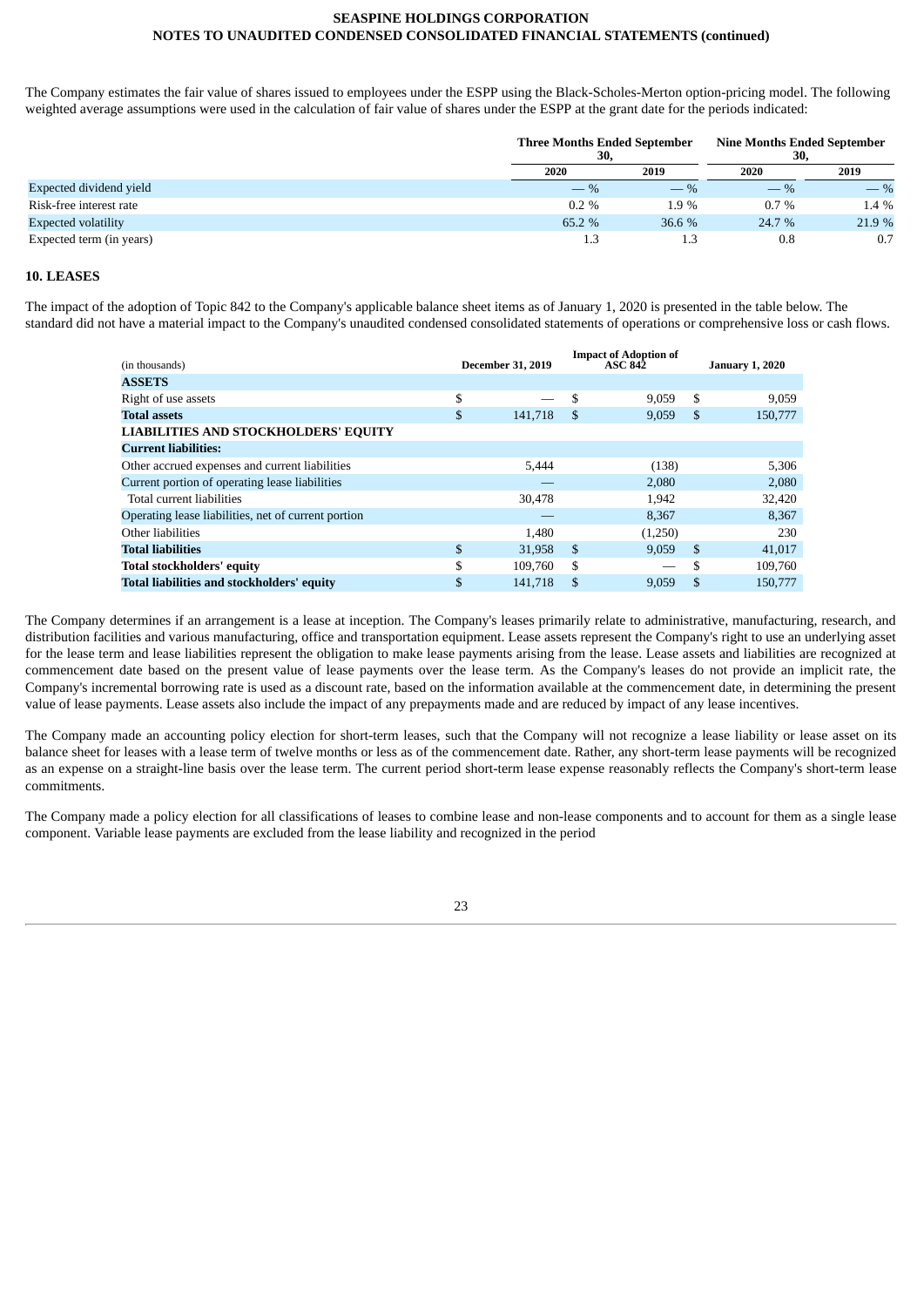in which the obligation is incurred. Additionally, lease terms may include options to extend or terminate the lease when it is reasonably certain the Company will exercise the option.

The Company's lease portfolio only includes operating leases. As of September 30, 2020, the weighted average remaining lease term of these operating leases was 5.5 years and the weighted average discount rate was 6.5%. For the three and nine months ended September 30, 2020, lease expense, which represents expense from operating leases, was \$0.5 million and \$1.6 million, respectively.

A summary of the Company's remaining lease liabilities at September 30, 2020 are as follows:

|                                                 | <b>Operating Leases</b> |
|-------------------------------------------------|-------------------------|
|                                                 | (In thousands)          |
| 2020                                            | 1,004                   |
| 2021                                            | 2,220                   |
| 2022                                            | 2,241                   |
| 2023                                            | 1,566                   |
| 2024                                            | 1,372                   |
| Thereafter                                      | 3,275                   |
| Total undiscounted value of lease liabilities   | 11,678                  |
| Less: present value adjustment                  | (1,887)                 |
| Less: short-term leases not capitalized         | (431)                   |
| Present value of lease liabilities              | 9,360                   |
| Less: current portion of lease liability        | (2, 130)                |
| Operating lease liability, less current portion | 7,230                   |

# **11. INCOME TAXES**

The following table summarizes the Company's effective tax rate for the periods indicated:

|                                  | <b>Three Months Ended September 30.</b> |        | Nine Months Ended September 30. |        |  |  |
|----------------------------------|-----------------------------------------|--------|---------------------------------|--------|--|--|
|                                  | 2020                                    | 2019   | 2020                            | 2019   |  |  |
| Reported income tax expense rate | $(1.0)\%$                               | (2.4)% | $(0.4)\%$                       | (0.9)% |  |  |

The Company recorded a provision for income tax expense for the three and nine months ended September 30, 2020 primarily related to foreign and state operations.

In addition, for all periods presented, the pretax losses incurred by the consolidated U.S. tax group received no corresponding tax benefit because the Company concluded that it is more likely than not that the Company will be unable to realize the value of any resulting deferred tax assets. The Company will continue to assess its position in future periods to determine if it is appropriate to reduce a portion of its valuation allowance in the future.

On March 27, 2020, Congress enacted the CARES Act to provide certain relief as a result of the COVID-19 pandemic. The CARES Act, among other things, includes provisions relating to net operating loss carryback periods, alternative minimum tax credit refunds, and modification to the net interest deduction limitations. The CARES Act did not have a material impact on the Company's consolidated financial statements for the three or nine months ended September 30, 2020. The Company continues to monitor any effects on its financial statements that may result from the CARES Act.

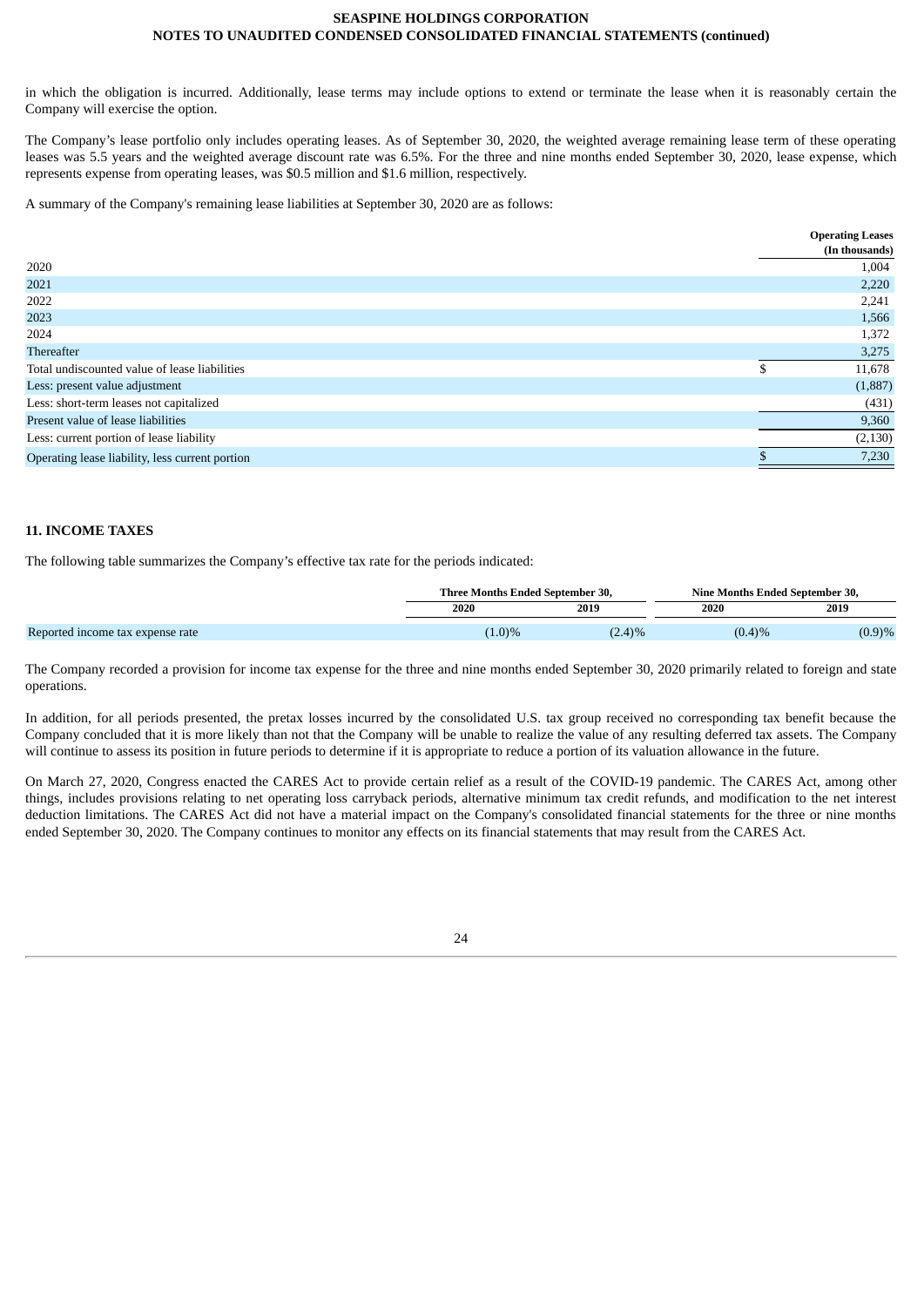# **12. COMMITMENTS AND CONTINGENCIES**

In consideration for certain technology, manufacturing, distribution, and selling rights and licenses granted to the Company, the Company agreed to pay royalties on sales of certain products sold by the Company. Except for the royalties paid to NLT, the royalties the Company paid are included as a component of cost of goods sold in the consolidated statements of operations.

The Company is subject to various legal proceedings in the ordinary course of its business with respect to its products, its current or former employees, and its commercial relationships, some of which have been settled by the Company. In the opinion of management, such proceedings are either adequately covered by insurance or otherwise indemnified, or are not expected, individually or in the aggregate, to result in a material adverse effect on the Company's financial condition. However, it is possible that the Company's results of operations, financial position and cash flows in a particular period could be materially affected by these contingencies.

The Company accrues for loss contingencies when it is deemed probable that a loss has been incurred and that loss is estimable. The amounts accrued are based on the full amount of the estimated loss before considering insurance proceeds, and do not include an estimate for legal fees expected to be incurred in connection with the loss contingency. While uncertainty exists, the Company does not believe there are any pending legal proceedings that would have a material impact on the Company's financial position, cash flows or results of operations.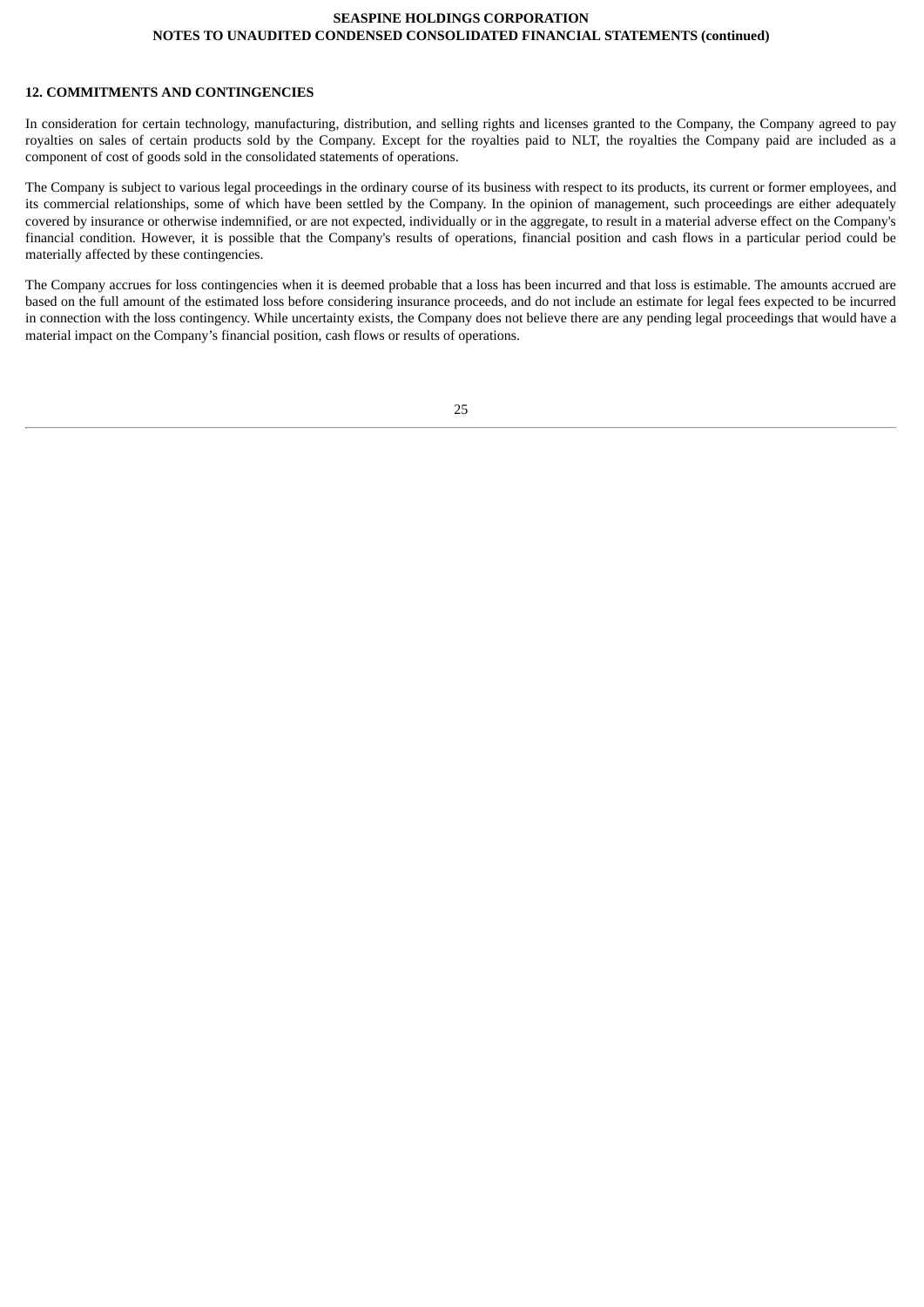# **13. SEGMENT AND GEOGRAPHIC INFORMATION**

### *Segment Reporting*

Management assessed its segment reporting based on how it internally manages and reports the results of its business to its chief operating decision maker. Management reviews financial results, manages the business and allocates resources on an aggregate basis. Therefore, financial results are reported in a single operating segment: the development, manufacture and marketing of orthobiologics and of spinal implants. The Company reports revenue in two product categories: orthobiologics and spinal implants. Orthobiologics products consist of a broad range of advanced and traditional bone graft substitutes that are designed to improve bone fusion rates following surgery. The spinal implants portfolio consists of an extensive line of products for minimally invasive surgery, complex spine, deformity and degenerative procedures. The Company attributes revenues to geographic areas based on the location of the customer.

The following table disaggregates revenue by major sales channel for each of the periods presented (in thousands):

|                    | Three Months Ended September 30, 2020 |                      |  |               |  | Nine Months Ended September 30, 2020 |  |                      |  |                      |  |         |
|--------------------|---------------------------------------|----------------------|--|---------------|--|--------------------------------------|--|----------------------|--|----------------------|--|---------|
|                    |                                       | <b>United States</b> |  | International |  | Total                                |  | <b>United States</b> |  | <b>International</b> |  | Total   |
| Orthobiologics     |                                       | 19.896               |  | ,711          |  | 21.607                               |  | 49,922               |  | 5,161                |  | 55,083  |
| Spinal implants    |                                       | 19.178               |  | 2.424         |  | 21.602                               |  | 46.844               |  | 5.982                |  | 52,826  |
| Total revenue, net |                                       | 39,074               |  | 4.135         |  | 43.209                               |  | 96,766               |  | 11,143               |  | 107,909 |

<span id="page-25-0"></span>

|                    | <b>Three Months Ended September 30, 2019</b> |                      |  |               |  |        | Nine Months Ended September 30, 2019 |                      |         |
|--------------------|----------------------------------------------|----------------------|--|---------------|--|--------|--------------------------------------|----------------------|---------|
|                    |                                              | <b>United States</b> |  | International |  | Total  | <b>United States</b>                 | <b>International</b> | Total   |
| Orthobiologics     |                                              | 18.165               |  | .908          |  | 20,073 | 53.362                               | 5,821                | 59,183  |
| Spinal implants    |                                              | 17.371               |  | 2.444         |  | 19.815 | 49.197                               | 6.964                | 56,161  |
| Total revenue, net |                                              | 35.536               |  | 4.352         |  | 39.888 | 102.559                              | 12.785               | 115,344 |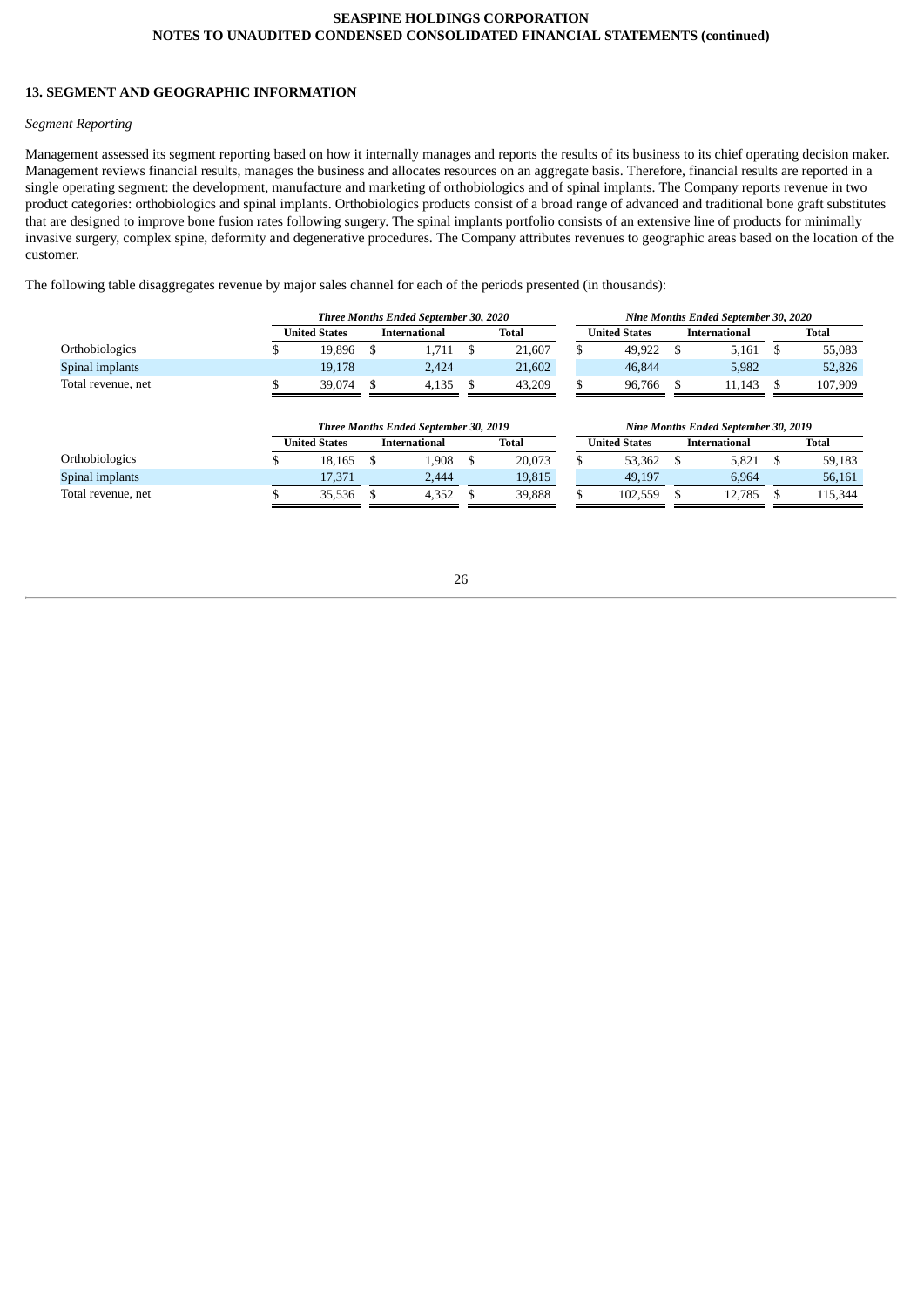## **ITEM 2.** *MANAGEMENT'S DISCUSSION AND ANALYSIS OF FINANCIAL CONDITION AND RESULTS OF OPERATIONS*

The terms "we," "us," "our," "SeaSpine" or the "Company" refer collectively to SeaSpine Holdings Corporation and its wholly-owned subsidiaries, unless otherwise stated. All information in this report is based on our fiscal year. Unless otherwise stated, references to particular years, quarters, months or periods refer to our fiscal years ending December 31 and the associated quarters, months and periods of those fiscal years.

This Management's Discussion and Analysis of Financial Condition and Results of Operations contains forward-looking statements within the meaning of Section 27A of the Securities Act of 1933, as amended, and Section 21E of the Securities Exchange Act of 1934, as amended (the Exchange Act). The matters discussed in these forward-looking statements are subject to risk and uncertainties that could cause actual results to differ materially from those made, projected or implied in the forward-looking statements. Such risks and uncertainties may also give rise to future claims and increase exposure to contingent liabilities. Please see the "Risk Factors" section in our Annual Report on Form 10-K for the year ended December 31, 2019 (the 2019 10-K), as updated in our Quarterly Reports on Form 10-Q for quarters ended after that date, and as updated in our Current Report on Form 8-K dated April 6, 2020, for a discussion of the uncertainties, risks and assumptions associated with these statements. We undertake no obligation to publicly update or revise *any forward-looking statements, whether as a result of new information, future events, or otherwise.*

You can identify these forward-looking statements by forward-looking words such as "believe," "may," "could," "will," "estimate," "continue," *"anticipate," "intend," "seek," "plan," "expect," "should," "would" and similar expressions.*

*These risks and uncertainties arise from (among other factors):*

- our expectations and estimates concerning future financial performance, financing plans and the impact of competition;
- our ability to successfully develop new and next-generation products and the costs associated with designing and developing those new and nextgeneration products, including risks inherent in newly initiated collaborations, such as with restor3d, Inc. and 7D Surgical, or use of nascent *manufacturing techniques, such as additive processing/3D printing;*
- physicians' willingness to adopt our recently launched and planned products, customers' continued willingness to pay for our products and thirdparty payors' willingness to provide or continue coverage and appropriate reimbursement for any of our products and our ability to secure regulatory *clearance and/or approval for products in development;*
- our ability to attract and retain new, high-quality distributors, whether as a result of perceived deficiencies, or gaps, in our existing product portfolio, inability to reach agreement on financial or other contractual terms or otherwise, as well as disruption associated with restrictive covenants to, which *distributors may be subject and potential litigation and expense associate therewith;*
- the impact that the COVID-19 pandemic may have with respect to deferrals of procedures using our products, disruptions or restrictions on the ability of many of our employees and of third parties on which we rely to work effectively, and temporary closures of our facilities and of the facilities of our *customers and suppliers;*
- the full extent to which the COVID-19 pandemic will, directly or indirectly, impact our business, results of operations and financial condition, including our sales, expenses, supply chain integrity, manufacturing capability, research and development activities, and employee-related compensation, including as a result of (1) a resurgence in COVID-19 transmission and infection after the loosening of "stay at home" restrictions or resumption of surgical procedures, (2) actions required or recommended to contain or treat COVID-19, in light of any or all of the foregoing or other as-yet unanticipated developments, and (3) the direct and indirect economic impact, both domestically and abroad, of COVID-19 as a result of any or all of the foregoing, including actions taken by local, state, national and international governmental agencies, whether such impact affects customers, *suppliers, or markets generally, all of which currently are highly uncertain;*
- our ability to continue to invest in medical education and training, product development, and/or sales and commercial marketing initiatives at levels *sufficient to drive future revenue growth;*

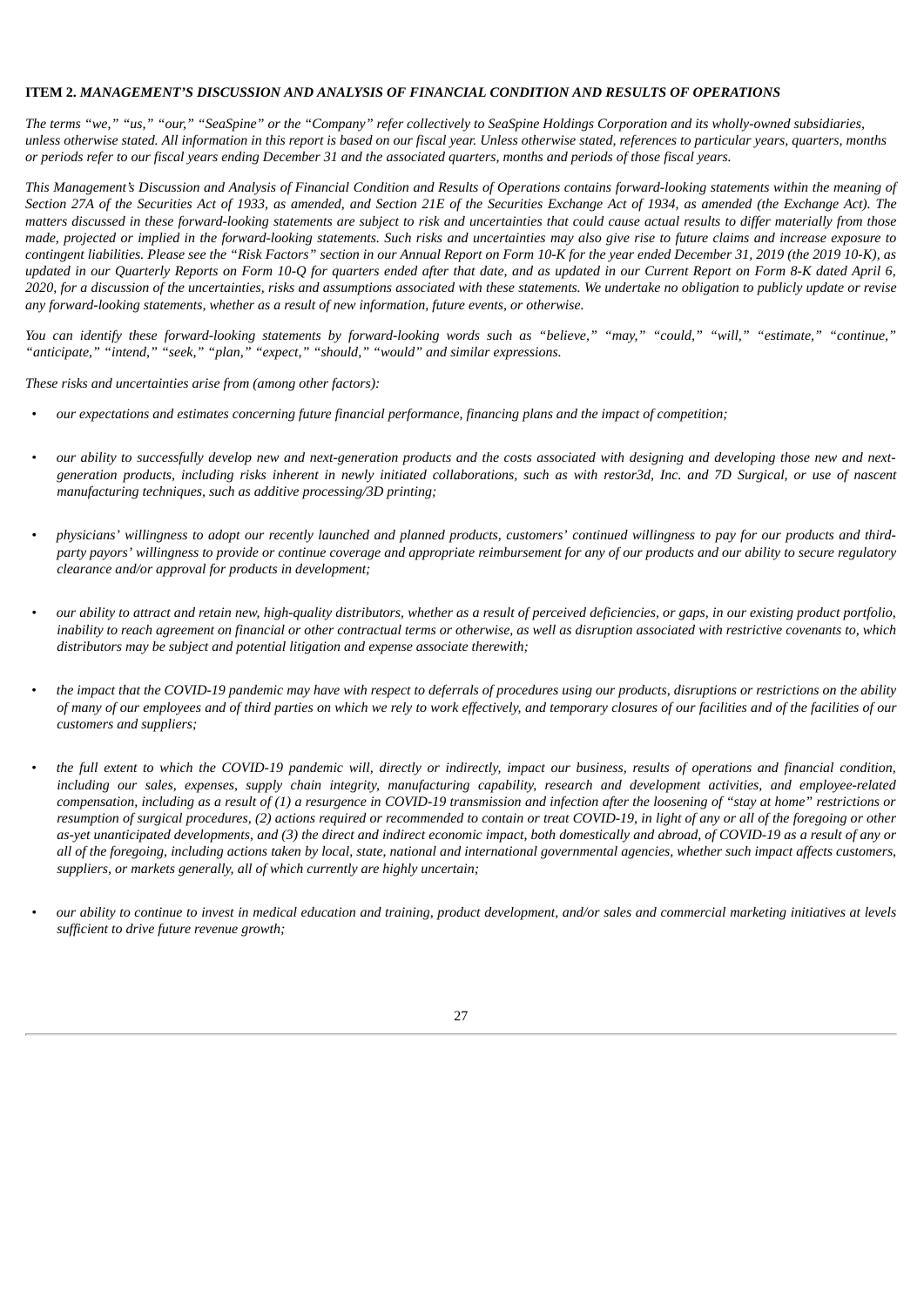- anticipated trends in our business, including consolidation among hospital systems, healthcare reform in the United States, increased pricing pressure from our competitors or hospitals, exclusion from major healthcare systems, whether as a result of unwillinaness to provide required pricing or *otherwise, and changes in third-party payment systems;*
- the risk of supply shortages, and the associated potentially long-term disruption to product sales, including as a result of our dependence on PcoMed to supply products incorporating NanoMetalene technology and a limited number of third-party suppliers for components and raw materials and *certain processing services;*
- unexpected expenses and delay and our ability to manage timelines and costs related to manufacturing our products including as a result of litigation *or developing and supporting the full commercial launch of new products;*
- our ability to obtain additional debt and equity financing to fund capital expenditures and working capital requirements and acquisitions;
- our ability to complete acquisitions, integrate operations post-acquisition and maintain relationships with customers of acquired entities;
- *• our ability to support the safety and efficacy of our products with long-term clinical data;*
- existing and future regulations affecting our business, both in the United States and internationally, and enforcement of those regulations;
- our ability to protect our intellectual property, including unpatented trade secrets, and to operate without infringing or misappropriating the *proprietary rights of others;*
- *• general economic and business conditions, in both domestic and international markets; and*
- other risk factors described in our other SEC filings, including in the section entitled "Risk Factors" of the 2019 10-K, in Item 8.01 of our Current Report on Form 8-K dated April 6, 2020, and in Part II, Item 1A of our Quarterly Reports on Form 10-Q for quarters ended after December 31, *2019.*

These factors should not be construed as exhaustive and should be read in conjunction with the other cautionary statements included in this report.

#### **Overview**

We are a global medical technology company focused on the design, development and commercialization of surgical solutions for the treatment of patients suffering from spinal disorders. We have a comprehensive portfolio of orthobiologics and spinal implant solutions to meet the varying combinations of products that neurosurgeons and orthopedic spine surgeons need to perform fusion procedures in the lumbar, thoracic and cervical spine. We believe this broad combined portfolio of orthobiologics and spinal implant products is essential to meet the "complete solution" requirements of such surgeons.

We report revenue in two product categories: orthobiologics and spinal implants. Our orthobiologics products consist of a broad range of advanced and traditional bone graft substitutes designed to improve bone fusion rates following a wide range of orthopedic surgeries, including spine, hip, and extremities procedures. Our spinal implant portfolio consists of an extensive line of products to facilitate spinal fusion in degenerative, minimally invasive surgery (MIS), and complex spinal deformity procedures.

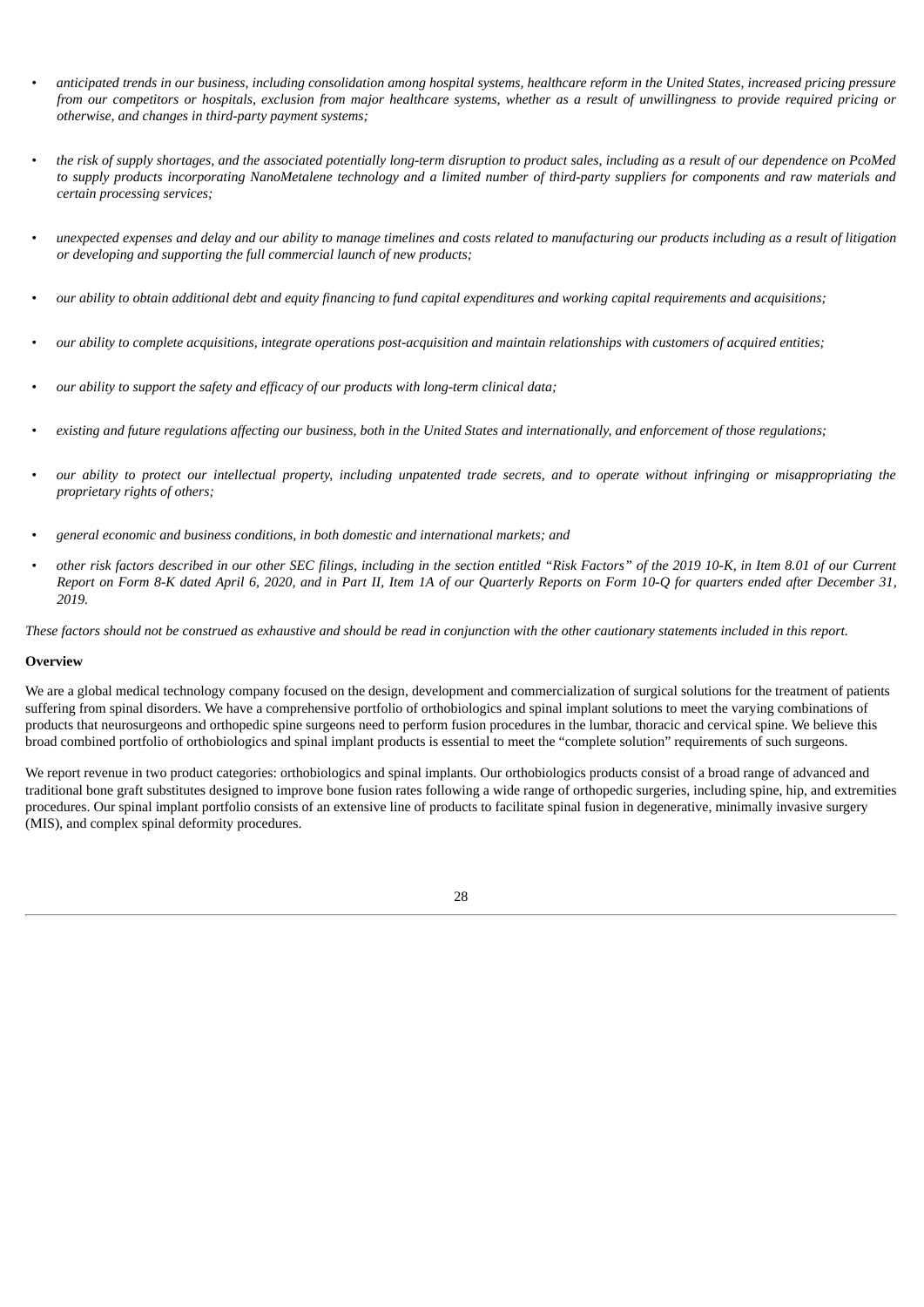Our U.S. sales organization consists of regional and territory managers who oversee a broad network of independent orthobiologics and spinal implant sales agents. We pay these sales agents commissions based on the sales of our products. Our international sales organization consists of a sales management team that oversees a network of independent orthobiologics and spinal implant stocking distributors that purchase products directly from us and independently sell them. For each of the three and nine months ended September 30, 2020 and 2019, international sales accounted for approximately 10% of our revenue. Our policy is not to sell our products through or to participate in physician-owned distributorships.

SeaSpine was incorporated in Delaware on February 12, 2015 in connection with the spin-off of the orthobiologics and spinal implant business of Integra LifeSciences Holdings Corporation. The spin-off occurred on July 1, 2015.

#### **Components of Our Results of Operations**

### *Revenue*

Our net revenue is derived primarily from the sale of orthobiologics and spinal implant products across North America, Europe, Asia Pacific and Latin America. Sales are reported net of returns, rebates, group purchasing organization fees and other customer allowances.

In the United States, we generate most of our revenue by consigning our orthobiologics products and by consigning or loaning our spinal implant sets to hospitals and independent sales agents, who in turn either deliver them to hospitals for a single surgical procedure, after which they are returned to us, or leave them with hospitals that are high volume users for multiple procedures. The spinal implant sets typically contain the instruments, disposables, and spinal implants required to complete a surgery. We ship replacement inventory to independent sales agents to replace the consigned inventory used in surgeries. We maintain and replenish loaned sets at our kitting and distribution centers and return replenished sets to a hospital or independent sales agent for the next procedure. We recognize revenue on these consigned or loaned products when they have been used or implanted in a surgical procedure.

For all other sales transactions, including sales to international stocking distributors and private label partners, we generally recognize revenue when the products are shipped and the customer or stocking distributor obtains control of the products. There is generally no customer acceptance or other condition that prevents us from recognizing revenue in accordance with the delivery terms for these sales transactions.

# *Cost of Goods Sold*

Cost of goods sold primarily consists of the costs of finished goods purchased directly from third parties and raw materials used in the manufacturing of our products, plant and equipment overhead, labor costs and packaging costs. The majority of our orthobiologics products are designed and manufactured internally. The cost of human tissue and fixed manufacturing overhead costs are significant drivers of the cost of goods sold, and consequently our orthobiologics products, at current production volumes, generate lower gross margin than our spinal implant products. We rely on third-party suppliers to manufacture our spinal implant products, and we assemble them into surgical sets at our kitting and distribution centers. The cost to inspect incoming finished goods is included in the cost of goods sold. Other costs included in cost of goods sold include amortization of product technology intangible assets, royalties, scrap and consignment losses, and charges for expired, excess and obsolete inventory.

### *Selling and Marketing Expense*

Our selling and marketing expenses consist primarily of sales commissions to independent sales agents, payroll and other headcount related expenses, marketing expenses, shipping, third-party logistics expenses, depreciation of instrument sets, instrument replacement expense, and cost of medical education and training.

### *General and Administrative Expense*

Our general and administrative expenses consist primarily of payroll and other headcount related expenses and expenses for information technology, legal, human resources, insurance, finance, and management. We also record gains or losses associated with changes in the fair value of contingent consideration liabilities in general and administrative expenses.

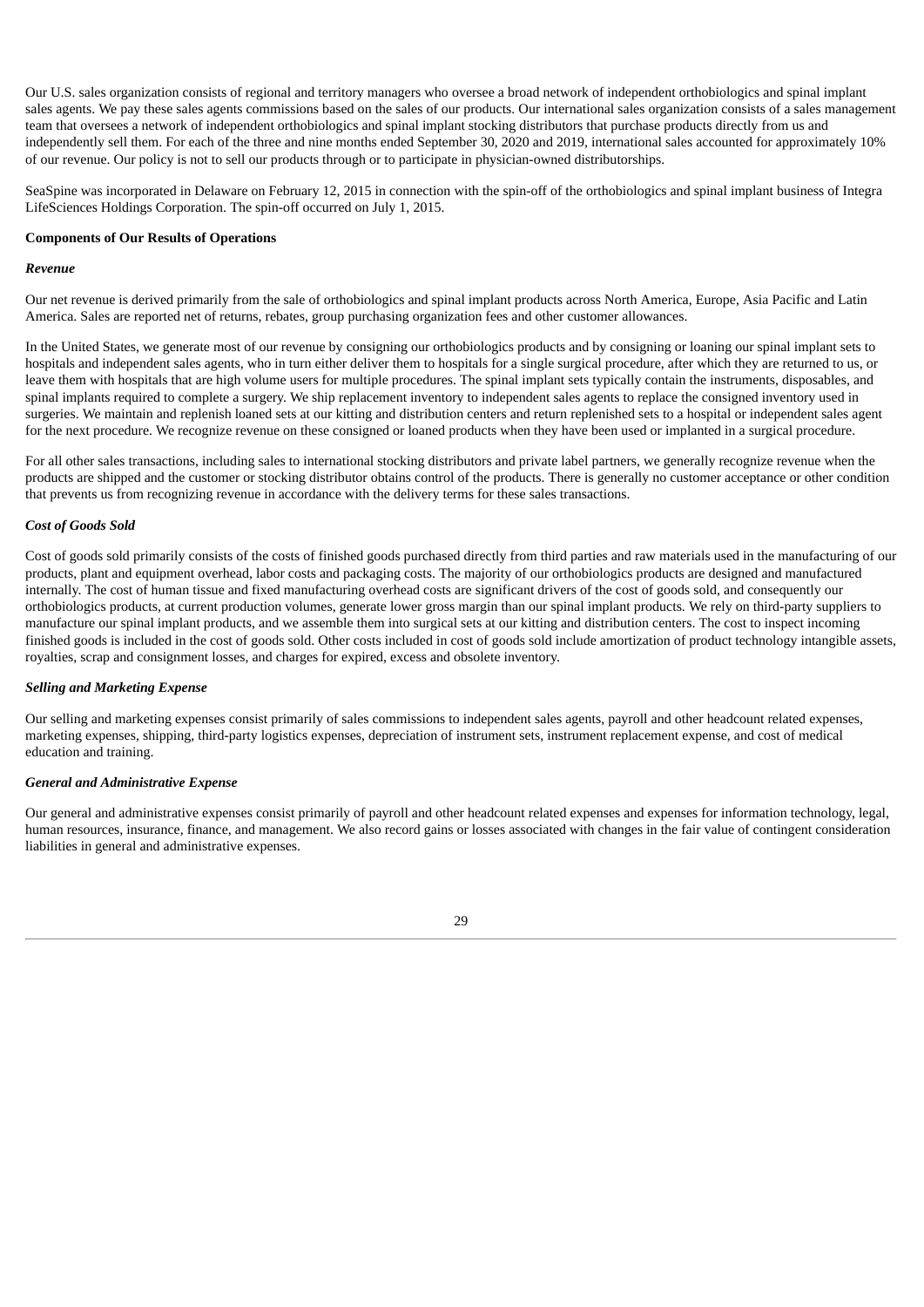### *Research and Development Expense*

Our research and development (R&D) expenses primarily consist of expenses related to the headcount for engineering, product development, clinical affairs and regulatory functions, as well as consulting services, third-party prototyping services, outside research and clinical studies activities, and materials, production and other costs associated with development of our products. We expense R&D costs as they are incurred.

While our R&D expenses fluctuate from period to period based on the timing of specific initiatives, we expect these costs will increase over time as we continue to design and commercialize new products and expand our product portfolio, add related personnel and conduct additional clinical activities.

### *Intangible Amortization*

Our intangible amortization, including the amounts reported in cost of goods sold, consists of acquisition-related amortization. We expect total annual amortization expense (including amounts reported in cost of goods sold) to be approximately \$4.2 million in 2020, \$4.2 million in 2021, \$4.1 million in 2022, \$3.4 million in 2023 and \$1.5 million in 2024. See "RESULTS OF OPERATIONS-Three Months Ended September 30, 2020 Compared to Three Months Ended September 30, 2019-Impairment of Intangible Assets," below.

#### **COVID-19 Pandemic - Impact on our Business**

The COVID-19 pandemic has presented a substantial public health and economic challenge around the world and has materially and adversely affected our business. We continue to closely monitor developments related to the pandemic and our decisions will continue to be driven by the health and well-being of our employees, our distributor and surgeon customers, and their patients while maintaining operations to support our customers and their patients in the near-term.

- *Surgery Deferrals*: From late March 2020 to mid-May 2020, among other impacts on our business related to the pandemic, surgeons and their patients deferred surgical procedures in which our products otherwise could have been used. This decrease in demand for our products recovered to varying degrees in the latter half of May and into the third quarter of 2020, though still below pre-pandemic levels, as local conditions improved in certain geographies that opened after an initial improvement in COVID-19 infection rates, allowing patients to resume receiving their treatments. However, a resurgence of infections has been observed, which may further restrict demand similar to early phases of the pandemic. As a result, we expect to see continued volatility through at least the duration of the pandemic as geographies respond to current local conditions. The duration of further deferrals of surgical procedures, the magnitude of such deferrals, the timing and extent of the economic impact of the pandemic, and the pace at which the economy recovers therefrom, cannot be determined at this time. We continue to work closely with our surgeon customers, distributors and suppliers to navigate through this unforeseen event while maintaining flexible operations and investing for future growth.
- *Operations*. Our sales, marketing and research and development efforts have continued since the outbreak of the pandemic, but steps we have taken in response to the pandemic have adversely affected our business. To protect the safety, health and well-being of our employees, distributor and surgeon customers, and communities, we implemented preventative measures including travel restrictions, the temporary closures of certain of our facilities, and requiring all office-based employees to work from home, except for those related to manufacturing, distribution and select others, as permitted under governmental orders. Production at our Irvine orthobiologics manufacturing facility was temporarily halted in April and May 2020 and was restarted in June 2020. The change in the manner in which our workforce is functioning could adversely affect sales and may delay the product launches we planned in 2020 and beyond. Due to patients resuming to receive surgical procedures in May and June, we proceeded with certain product launches we deferred during the early phases of the pandemic, however the pandemic could still adversely affect our future revenue growth or such growth may not be consistent with the timelines we anticipated previously.

Our manufacturing, distribution and supply chain has largely been uninterrupted, but could be disrupted as a result of the pandemic, including because of staffing shortages, production slowdowns, stoppages, or disruptions in delivery systems.

- *• Cost Containment*: We continue to carefully manage expenses and cash spend to preserve liquidity and we initiated actions to generate savings in areas such as travel, events, clinical studies, and consulting. We also implemented a temporary freeze on new hires and our senior leadership team voluntarily agreed to a 25% reduction in their base salaries from April 26, 2020 through June 20, 2020.
- *Product Development*: In the early stages of the pandemic, we reduced and/or delayed spending on several planned product development and launch initiatives. We have since increased our spending on product development activities and capital expenditures and inventory for product launches from the reduced levels during the early stages of the pandemic as

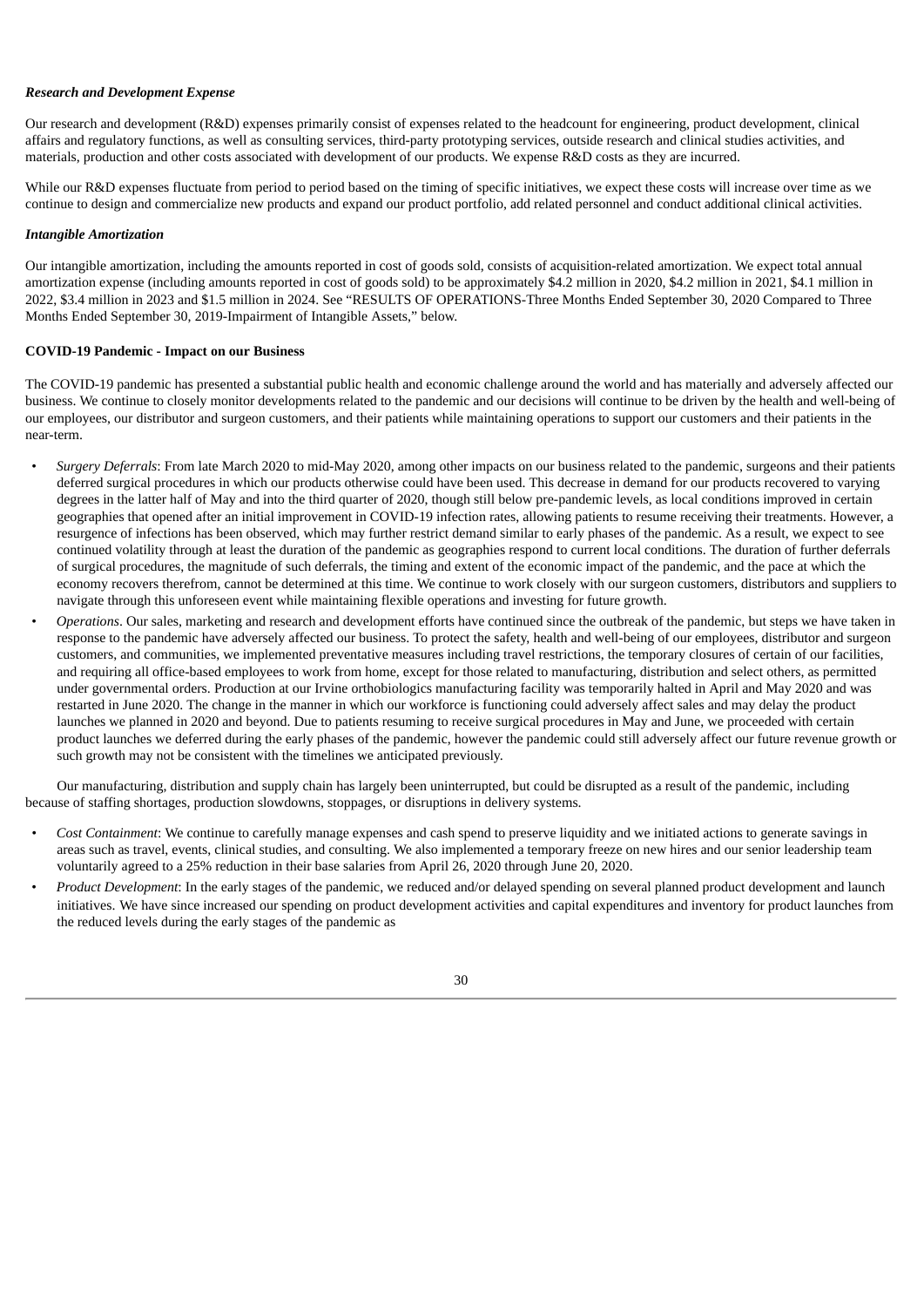our revenue and cash flow and demand for our products improved. We continue to evaluate the timing and scope of planned product development and launch initiatives and capital expenditures and inventory growth investments to support those initiatives. Based on that evaluation, we may delay and/or reduce additional spending associated with these initiatives, which may delay the product launches we planned in 2020 and beyond, and could adversely affect our future revenue growth or such growth may not be consistent with the timelines we anticipated previously.

- *Nine Months ended 2020 Results*. Due to the impacts from the pandemic, our total revenue, net, gross profit and gross margin for the nine months ended September 30, 2020 were significantly lower compared to the same periods in 2019.
- *Outlook.* At this time, the full extent of the impact of the pandemic on our business, financial condition and results of operations is uncertain and cannot be predicted with reasonable accuracy and will depend on future developments that are also uncertain and cannot be predicted with reasonable accuracy.

For additional information on the various risks posed by the pandemic on our business, financial condition and results of operations, please see Item 1A. Risk Factors in this report.

# **RESULTS OF OPERATIONS**

|                                    | <b>Three Months Ended September 30,</b> |               | 2020 vs. 2019 |    | <b>Nine Months Ended September 30,</b> |               |           | 2020 vs. 2019 |
|------------------------------------|-----------------------------------------|---------------|---------------|----|----------------------------------------|---------------|-----------|---------------|
| (In thousands, except percentages) | 2020                                    | 2019          | % Change      |    | 2020                                   |               | 2019      | % Change      |
| Total revenue, net                 | \$<br>43,209                            | \$<br>39,888  | $8\%$ \$      |    | 107,909                                | $\mathcal{S}$ | 115,344   | $(6)\%$       |
| Cost of goods sold                 | 14,074                                  | 14,407        | $(2)\%$       |    | 39,545                                 |               | 42,303    | (7)%          |
| Gross profit                       | 29,135                                  | 25,481        | 14 %          |    | 68,364                                 |               | 73,041    | $(6)\%$       |
| Gross margin                       | 67.4 %                                  | 63.9 %        |               |    | 63.4 %                                 |               | 63.3 %    |               |
| Operating expenses:                |                                         |               |               |    |                                        |               |           |               |
| Selling and marketing              | 22,163                                  | 21,682        | $2\%$         |    | 59,652                                 |               | 60,552    | (1)%          |
| General and administrative         | 8,908                                   | 8,452         | 5 %           |    | 26,307                                 |               | 24,498    | 7%            |
| Research and development           | 3,917                                   | 3,896         | 1 %           |    | 11,786                                 |               | 10,995    | $7\%$         |
| Intangible amortization            | 793                                     | 792           | $-$ %         |    | 2,377                                  |               | 2,377     | $-$ %         |
| Impairment of intangible assets    |                                         |               | $-$ %         |    | 1,325                                  |               | 4,993     | (73)%         |
| Total operating expenses           | 35,781                                  | 34,822        | 3%            |    | 101,447                                |               | 103,415   | (2)%          |
| <b>Operating loss</b>              | (6,646)                                 | (9,341)       | (29)%         |    | (33,083)                               |               | (30, 374) | 9 %           |
| Other income (expense), net        | 136                                     | (97)          | $(240)\%$     |    | 377                                    |               | (49)      | <b>NM</b>     |
| Loss before income taxes           | (6,510)                                 | (9,438)       | $(31)\%$      |    | (32,706)                               |               | (30, 423) | 8 %           |
| Provision for income taxes         | 64                                      | 225           | (72)%         |    | 132                                    |               | 265       | (50)%         |
| Net loss                           | (6,574)                                 | \$<br>(9,663) | (32)%         | -S | (32, 838)                              | \$            | (30, 688) | 7 %           |
|                                    |                                         |               |               |    |                                        |               |           |               |

NM: not meaningful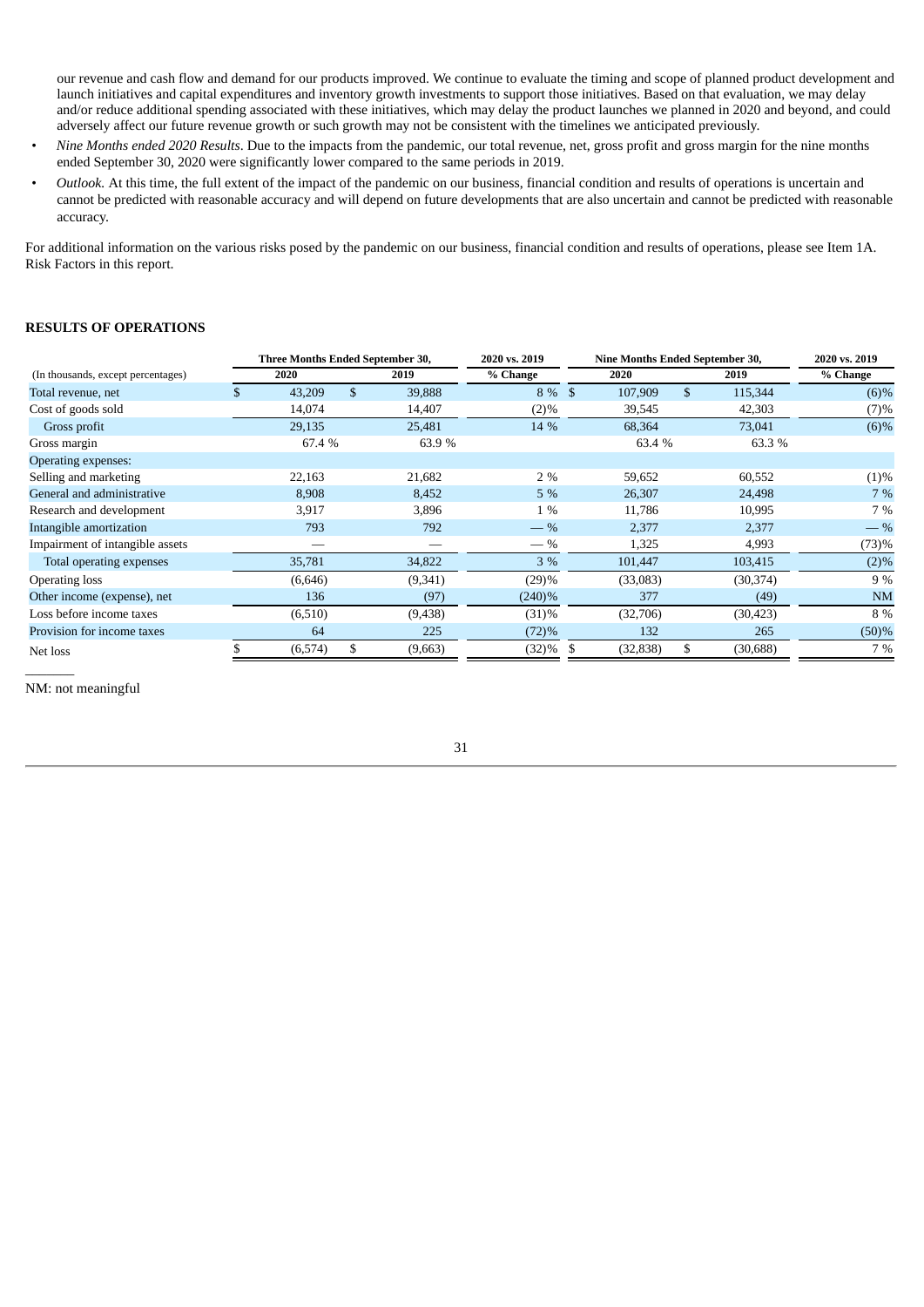# **Three Months Ended September 30, 2020 Compared to Three Months Ended September 30, 2019**

#### *Revenue*

Total revenue, net for the three months ended September 30, 2020, was \$43.2 million, an increase of 8% compared to the same period in 2019.

|                        | Three Months Ended September 30, |                |        | 2020 vs. 2019 |  |
|------------------------|----------------------------------|----------------|--------|---------------|--|
|                        | 2020                             |                | 2019   | % Change      |  |
|                        |                                  | (In thousands) |        |               |  |
| Orthobiologics         | \$<br>21,607                     | \$             | 20,073 | 8 %           |  |
| <b>United States</b>   | 19,896                           |                | 18,165 | 10 %          |  |
| International          | 1,711                            |                | 1,908  | $(10)\%$      |  |
|                        |                                  |                |        |               |  |
| <b>Spinal Implants</b> | \$<br>21,602                     | \$             | 19,815 | $9\ \%$       |  |
| <b>United States</b>   | 19,178                           |                | 17,371 | 10 %          |  |
| International          | 2,424                            |                | 2,444  | $(1)\%$       |  |
|                        |                                  |                |        |               |  |
| Total revenue, net     | 43,209                           | $\mathbf{s}$   | 39,888 | $8\ \%$       |  |
|                        |                                  |                |        |               |  |
|                        | Three Months Ended September 30, |                |        | 2020 vs. 2019 |  |
|                        | 2020<br>2019                     |                |        | % Change      |  |
|                        | (In thousands)                   |                |        |               |  |
| <b>United States</b>   | \$<br>39,074 \$                  |                | 35,536 | 10 %          |  |
| International          | 4,135                            |                | 4,352  | (5)%          |  |
| Total revenue, net     | \$<br>43,209                     | \$             | 39,888 | 8 %           |  |

Revenue from orthobiologics sales totaled \$21.6 million for the three months ended September 30, 2020, an increase of \$1.5 million or 8%, from the same period in 2019. Revenue from orthobiologics sales in the United States increased \$1.7 million to \$19.9 million for the three months ended September 30, 2020 compared to the same period in 2019. This increase was driven by higher demand resulting from an expanded independent sales agent network for our recently launched products, specifically fibers-based demineralized bone matrix (DBM) products. Revenue from orthobiologics sales internationally, which can be volatile from quarter to quarter because of irregular ordering patterns from our stocking distributors, decreased \$0.2 million for the three months ended September 30, 2020 compared to the same period in 2019.

Revenue from spinal implant sales was \$21.6 million for the three months ended September 30, 2020, an increase of \$1.8 million or 9%, from the same period in 2019. Revenue from spinal implants sales in the United States increased \$1.8 million to \$19.2 million for the three months ended September 30, 2020 compared to the same period in 2019. This increase was driven by higher demand for our recently launched products, specifically the Mariner MIS Posterior Fixation System, our suite of NanoMetalene with Reef Topography interbody implants and the posterior cervical NorthStar OCT system. During the three months ended September 30, 2020 as compared to the same period in 2019, the change in revenue from spinal implant sales internationally was immaterial.

#### *Cost of Goods Sold and Gross Margin*

Cost of goods sold decreased \$0.3 million, to \$14.1 million for the three months ended September 30, 2020, compared to the same period in 2019. Gross margin was 67.4% for the three months ended September 30, 2020 and 63.9% for the same period in 2019. The increase in gross margin was due primarily to the mix of higher margin U.S. product revenue as a percent of total revenue, lower excess and obsolete inventory charges and lower amortization of product technology intangible assets.

Cost of goods sold included \$0.3 million and \$0.4 million of amortization for product technology intangible assets for the three months ended September 30, 2020 and 2019, respectively.

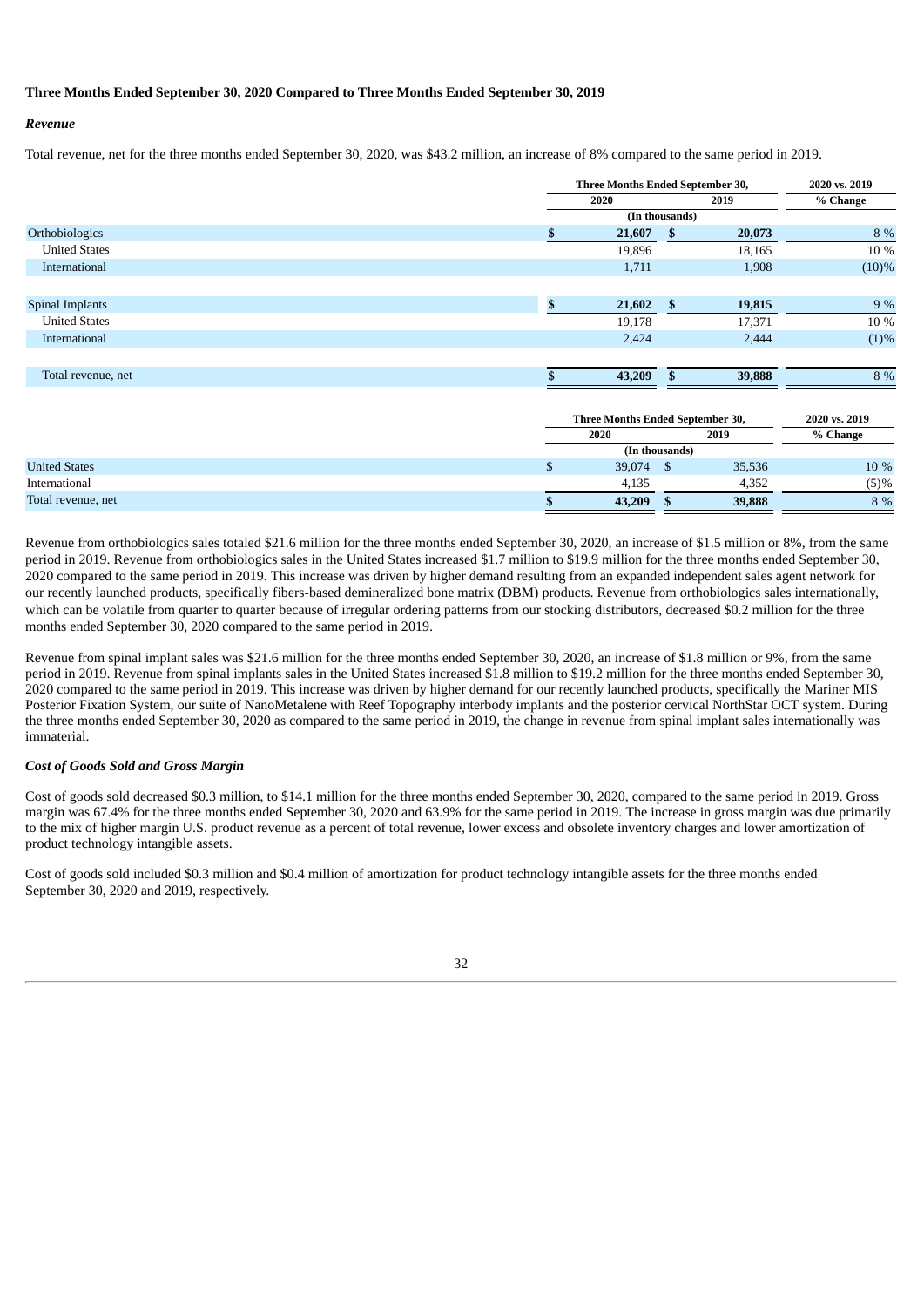### *Selling and Marketing*

Selling and marketing expenses increased \$0.5 million to \$22.2 million for the three months ended September 30, 2020 compared to the same period in 2019. The increase was driven by higher marketing, customer service and logistics headcount and related expenses, third party logistics fees, and depreciation on surgical kits placed in service since the prior year period, which were partially offset by decreases in tradeshow and travel costs.

#### *General and Administrative*

General and administrative expenses increased \$0.5 million to \$8.9 million for the three months ended September 30, 2020, mostly due to higher stockbased compensation expense.

#### *Research and Development*

R&D expenses remained consistent at \$3.9 million, or 9% of revenue, for the three months ended September 30, 2020 compared to the same period in 2019. Higher R&D headcount and related expenses were offset by the absence of the \$0.5 million license fee paid in the prior year quarter related to a development and license agreement for 3D-printed implants.

#### *Intangible Amortization*

Intangible amortization expense, excluding the amounts reported in cost of goods sold for product technology intangible assets, remained consistent at \$0.8 million for both the three months ended September 30, 2020 and 2019.

#### *Income Taxes*

|                            | Three Months Ended September 30, |   |           |  |  |
|----------------------------|----------------------------------|---|-----------|--|--|
|                            | 2020<br>2019                     |   |           |  |  |
|                            | (In thousands)                   |   |           |  |  |
| Loss before income taxes   | (6,510)                          | Φ | (9, 438)  |  |  |
| Provision for income taxes | 64                               |   | 225       |  |  |
| Effective tax rate         | $(1.0)\%$                        |   | $(2.4)\%$ |  |  |

We reported income tax expense for the three months ended September 30, 2020 and 2019 primarily related to foreign and state operations.

In addition, for any pretax losses incurred subsequent to the spin-off by the consolidated U.S. tax group, we recorded no corresponding tax benefit because we have concluded that it is more-likely-than-not that we will be unable to realize the benefit from any resulting deferred tax assets. We will continue to assess our position in future periods to determine if it is appropriate to reduce a portion of our valuation allowance in the future.

On March 27, 2020, Congress enacted the CARES Act to provide certain relief as a result of the COVID-19 pandemic. The CARES Act, among other things, includes provisions relating to net operating loss carryback periods, alternative minimum tax credit refunds, and modification to the net interest deduction limitations. The CARES Act did not have a material impact on our consolidated financial statements for the three and nine months ended September 30, 2020. We will continue to monitor any effects that may result on our consolidation financial statements from the CARES Act.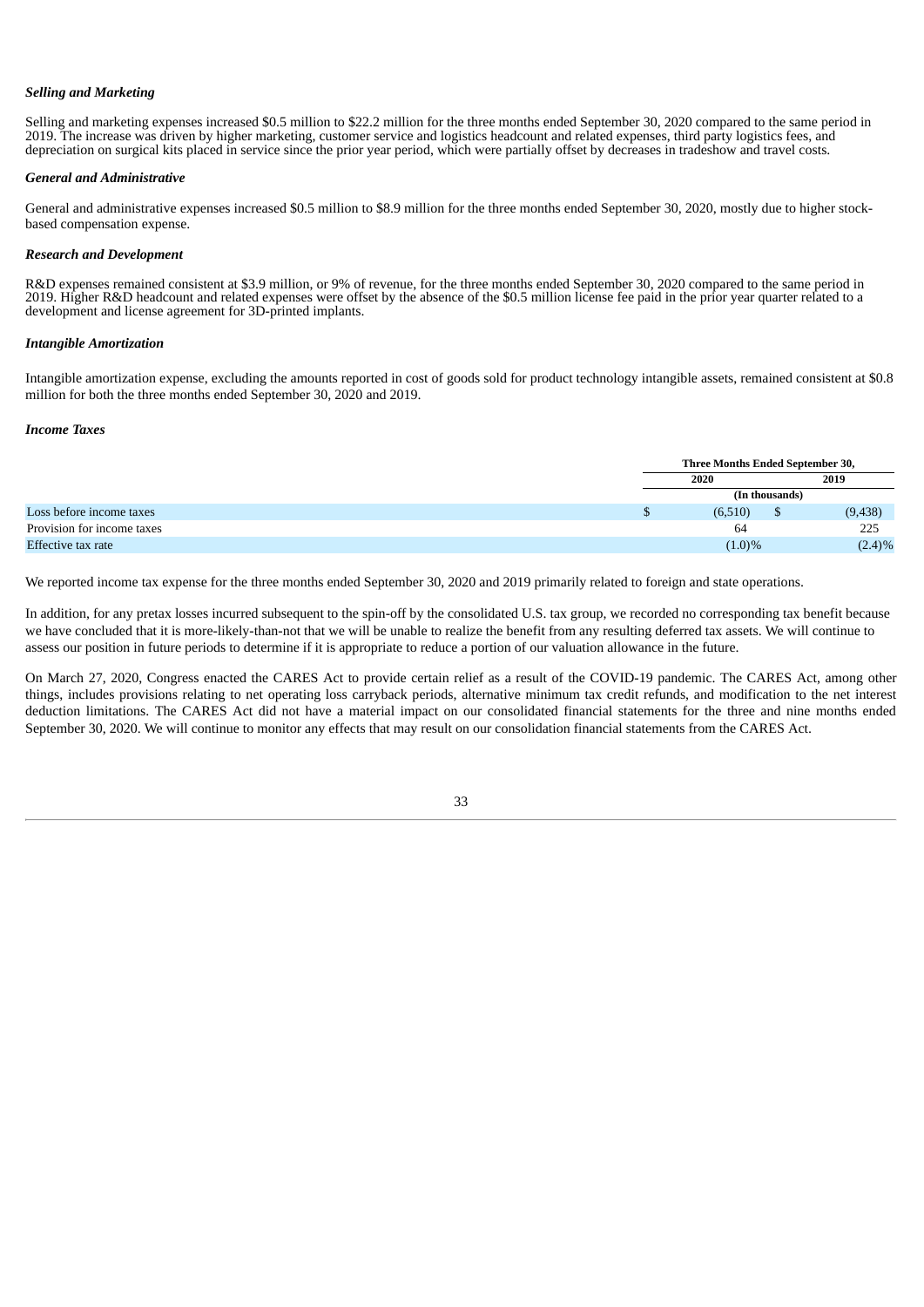# **Nine Months Ended September 30, 2020 Compared to Nine Months Ended September 30, 2019**

### *Revenue*

Total revenue, net for the nine months ended September 30, 2020 was \$107.9 million, a decrease of 6% compared to the same period in 2019.

|                        | Nine Months Ended September 30, |              |         | 2020 vs. 2019 |  |
|------------------------|---------------------------------|--------------|---------|---------------|--|
|                        | 2020<br>2019                    |              |         | % Change      |  |
|                        | (In thousands)                  |              |         |               |  |
| Orthobiologics         | \$<br>55,083                    | - \$         | 59,183  | (7)%          |  |
| <b>United States</b>   | 49,922                          |              | 53,362  | $(6)\%$       |  |
| International          | 5,161                           |              | 5,821   | (11)%         |  |
|                        |                                 |              |         |               |  |
| <b>Spinal Implants</b> | \$<br>52,826                    | \$           | 56,161  | $(6)$ %       |  |
| <b>United States</b>   | 46,844                          |              | 49,197  | (5)%          |  |
| International          | 5,982                           |              | 6,964   | (14)%         |  |
|                        |                                 |              |         |               |  |
| Total revenue, net     | 107,909                         | $\mathbf{s}$ | 115,344 | (6)%          |  |
|                        | Nine Months Ended September 30, |              |         | 2020 vs. 2019 |  |
|                        | 2020                            |              | 2019    | % Change      |  |
|                        | (In thousands)                  |              |         |               |  |
| <b>United States</b>   | \$<br>96,766                    | \$           | 102,559 | $(6)$ %       |  |
| International          | 11,143                          |              | 12,785  | (13)%         |  |
| Total revenue, net     | \$<br>107,909                   | \$           | 115,344 | $(6)$ %       |  |

Revenue from orthobiologics sales totaled \$55.1 million for the nine months ended September 30, 2020, a decrease of \$4.1 million, from the same period in 2019. Revenue from orthobiologics sales in the United States decreased \$3.4 million for the nine months ended September 30, 2020 compared to the same period in 2019. This decrease was driven by significantly lower demand during the second quarter of 2020 for our orthobiologics products due to hospitals and patients deferring procedures and other factors related to the impact of the COVID-19 pandemic. Revenue from orthobiologics sales internationally, which can be volatile from quarter to quarter because of irregular ordering patterns from our stocking distributors, decreased \$0.7 million for the nine months ended September 30, 2020 compared to the same period in 2019 and was similarly affected by significantly reduced demand from our stocking distributors caused by the impact of the pandemic. See "COVID-19 Pandemic - Impact on our Business," above.

Revenue from spinal implant sales totaled \$52.8 million for the nine months ended September 30, 2020, a decrease of \$3.3 million, from the same period in 2019. Revenue from spinal implant sales in the United States decreased \$2.4 million for the nine months ended September 30, 2020 compared to the same period in 2019. This decrease was driven by significantly lower demand during the second quarter of 2020 for our spinal implant products due to hospitals and patients deferring procedures and other factors related to the COVID-19 pandemic. Revenue from spinal implant sales internationally, which can be volatile from quarter to quarter because of irregular ordering patterns from our stocking distributors, decreased \$1.0 million for the nine months ended September 30, 2020 compared to the same period in 2019 and was similarly affected by significantly reduced demand from our stocking distributors caused by the impact of the pandemic.

# *Cost of Goods Sold and Gross Margin*

Cost of goods sold decreased \$2.8 million to \$39.5 million for the nine months ended September 30, 2020, compared to the same period in 2019. Gross margin was 63.4% for the nine months ended September 30, 2020, compared to 63.3% for the same period in 2019. The slight increase in gross margin was due primarily to lower excess and obsolete inventory charges and lower amortization of product technology intangible assets in the current year period, which were mostly offset by the impact of expensing all costs associated with our Irvine manufacturing facility while production there was temporarily halted during April and May 2020.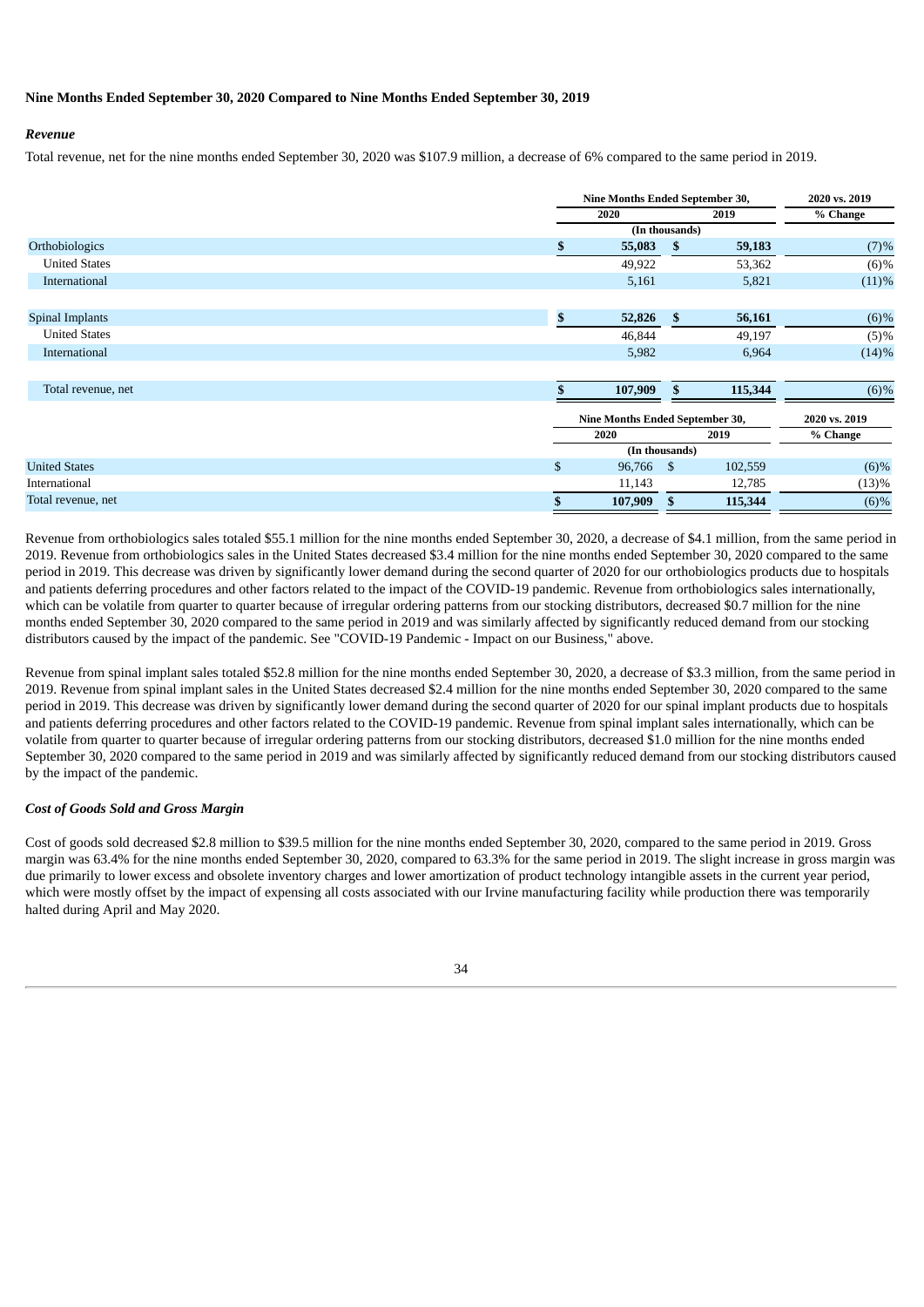Cost of goods sold included \$0.8 million and \$1.9 million of amortization for product technology intangible assets, for the nine months ended September 30, 2020 and 2019, respectively.

#### *Selling and Marketing*

Selling and marketing expenses decreased \$0.9 million to \$59.7 million for the nine months ended September 30, 2020 compared to the same period in 2019. The decrease was mainly driven by lower sales commission expense due to a decline in revenue and decreases in tradeshow and travel costs, which were partially offset by higher marketing, customer service and logistics headcount and related expenses, third party logistics fees and depreciation on surgical kits placed in service since the prior year period.

#### *General and Administrative*

General and administrative expenses increased \$1.8 million to \$26.3 million for the nine months ended September 30, 2020 compared to the same period in 2019. The increase was primarily driven by a \$0.6 million gain recorded in the prior year period for the decrease in fair value of contingent consideration related to the acquisition of assets from NLT, as well as higher general and administrative headcount and related expenses and bad debt provisions as compared to the prior year period.

#### *Research and Development*

R&D expenses increased \$0.8 million to \$11.8 million, or 11% of revenue, for the nine months ended September 30, 2020 compared to the same period in 2019. The increase was due to higher research and development headcount and related expenses, which were slightly offset by lower travel, consulting and other fees.

#### *Intangible Amortization*

Intangible amortization expense, excluding the amounts reported in cost of goods sold for product technology intangible assets, was \$2.4 million for each of the nine months ended September 30, 2020 and 2019, respectively.

#### *Impairment of Intangible Assets*

Impairment of intangible assets was \$1.3 million for the nine months ended September 30, 2020, compared to \$5.0 million for the same period in 2019. During the nine months ended September 30, 2020, primarily as a result of an expected shift in future product revenue mix more toward a parallel expanding interbody device designed based on our internally developed technology and, in turn, lower future revenue anticipated for the lordotic expanding implant based on technology we acquired from NLT, our estimated future net sales associated with those NLT product technologies decreased. Accordingly, we evaluated the ongoing value of the product technology intangible assets associated with the acquisition of these assets. Based on this evaluation, we determined that intangible assets with a carrying amount of \$1.6 million were no longer recoverable and were impaired, and we wrote those intangible assets down to their estimated fair value of \$0.3 million. During the nine months ended September 30, 2019, we shifted our commercialization strategy with respect to the product technologies we acquired from NLT due to market trend factors, new features necessary to be competitive, and more costeffective internal development initiatives. Accordingly, we evaluated the ongoing value of the product technology intangible assets associated with the acquisition of these assets. Based on this evaluation, we determined that intangible assets with a carrying amount of \$6.8 million were no longer recoverable and were impaired, and we wrote those intangible assets down to their estimated fair value of \$1.8 million.

#### *Income Taxes*

|                            | Nine Months Ended September 30, |   |           |  |
|----------------------------|---------------------------------|---|-----------|--|
|                            | 2019<br>2020                    |   |           |  |
|                            | (In thousands)                  |   |           |  |
| Loss before income taxes   | (32,706)                        | Φ | (30, 423) |  |
| Provision for income taxes | 132                             |   | 265       |  |
| Effective tax rate         | $(0.4)\%$                       |   | (0.9)%    |  |

We reported income tax expense for the nine months ended September 30, 2020 and 2019 primarily related to foreign and state operations. See "-Three Months Ended September 30, 2020 Compared to Three Months Ended September 30, 2019-Income Taxes," above, for information related to the effect of the CARES Act on our taxes.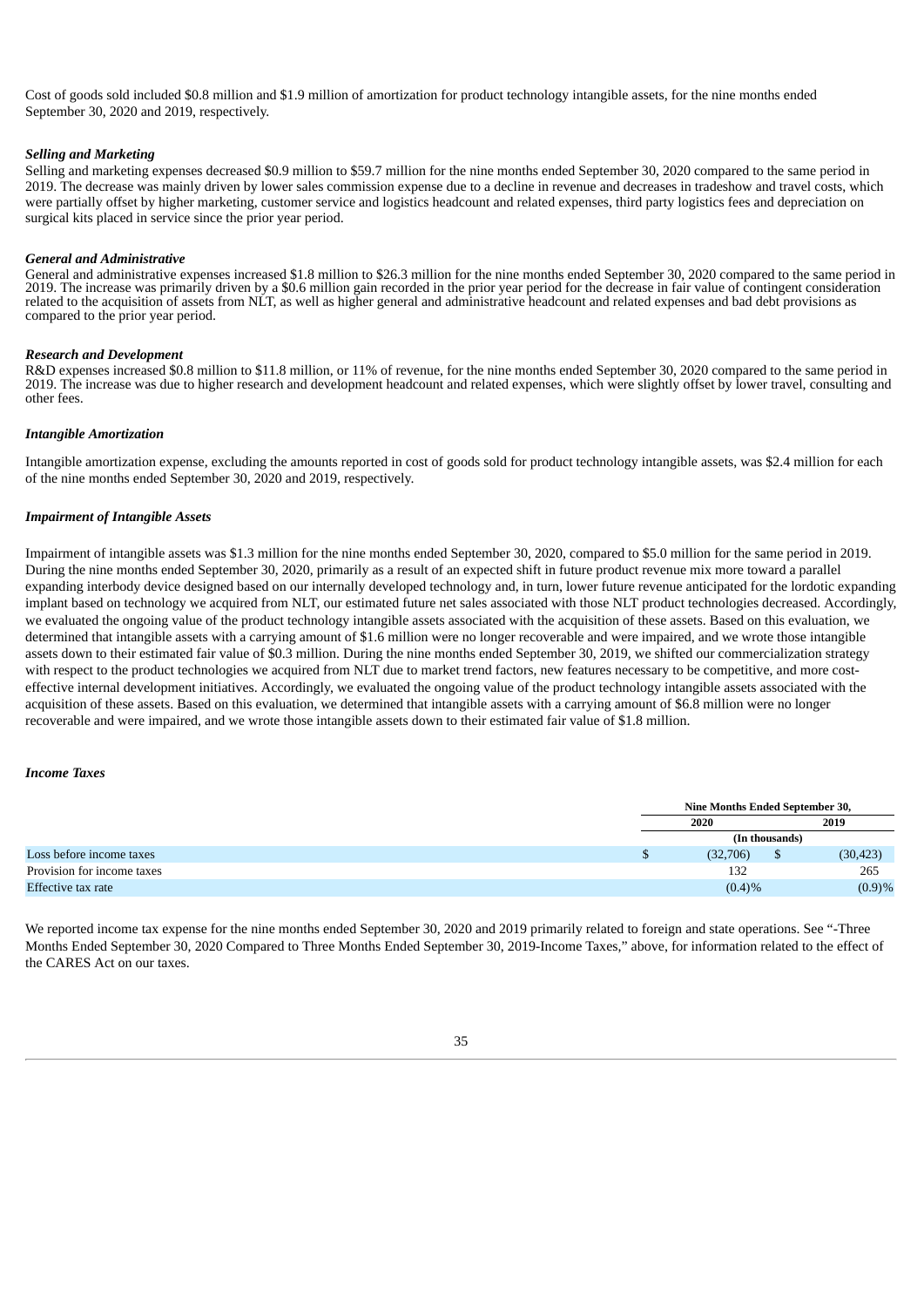# **Business Factors Affecting the Results of Operations**

#### *Special Charges and Gains*

We define special charges and gains as expenses and gains for which the amount or timing can vary significantly from period to period, and for which the amounts are non-cash in nature, or the amounts are not expected to recur at the same magnitude.

We believe that identification of these special charges and gains provides important supplemental information to investors regarding financial and business trends relating to our financial condition and results of operations. Investors may find this information useful in assessing comparability of our operating performance from period to period, against the business model objectives that management has established, and against other companies in our industry. We provide this information to investors so that they can analyze our operating results in the same way that management does and use this information in their assessment of our core business and valuation.

Loss before income taxes includes the following special charges/(gains) for the three and nine months ended September 30, 2020 and 2019:

|                                                                                              |      | Three Months Ended September 30, |      |      | <b>Nine Months Ended September 30,</b> |       |  |       |
|----------------------------------------------------------------------------------------------|------|----------------------------------|------|------|----------------------------------------|-------|--|-------|
|                                                                                              | 2020 |                                  | 2019 |      |                                        | 2020  |  | 2019  |
| Special Charges/(Gains):                                                                     |      |                                  |      |      | (In thousands)                         |       |  |       |
| Impairment of intangible assets $(1)$                                                        |      | –                                |      |      |                                        | 1.325 |  | 4,993 |
| Loss/(Gain) from change in fair value of contingent consideration liabilities <sup>(2)</sup> |      | 76                               |      | (65) |                                        | 160   |  | (571) |
| <b>Total Special Charges/(Gains)</b>                                                         |      | 76                               |      | (65) |                                        | 1.485 |  | 4.422 |

(1) Relates to the impairment of the product technology intangible assets associated with the NLT acquisition.

(2) Relates to the net increase/(decrease) in the fair value of contingent liabilities associated with the NLT acquisition.

The items reported above are reflected in the consolidated statements of operations as follows:

|                                      | Three Months Ended September 30, |                          | Nine Months Ended September 30, |                |       |  |       |
|--------------------------------------|----------------------------------|--------------------------|---------------------------------|----------------|-------|--|-------|
|                                      | 2020                             |                          | 2019                            |                | 2020  |  | 2019  |
|                                      |                                  |                          |                                 | (In thousands) |       |  |       |
| Impairment of intangible assets      |                                  | $\overline{\phantom{0}}$ |                                 |                | .325  |  | 4,993 |
| General and administrative           |                                  | 76                       | (65)                            |                | 160   |  | (571) |
| <b>Total Special Charges/(Gains)</b> |                                  | 76                       | (65)                            |                | 1,485 |  | 4,422 |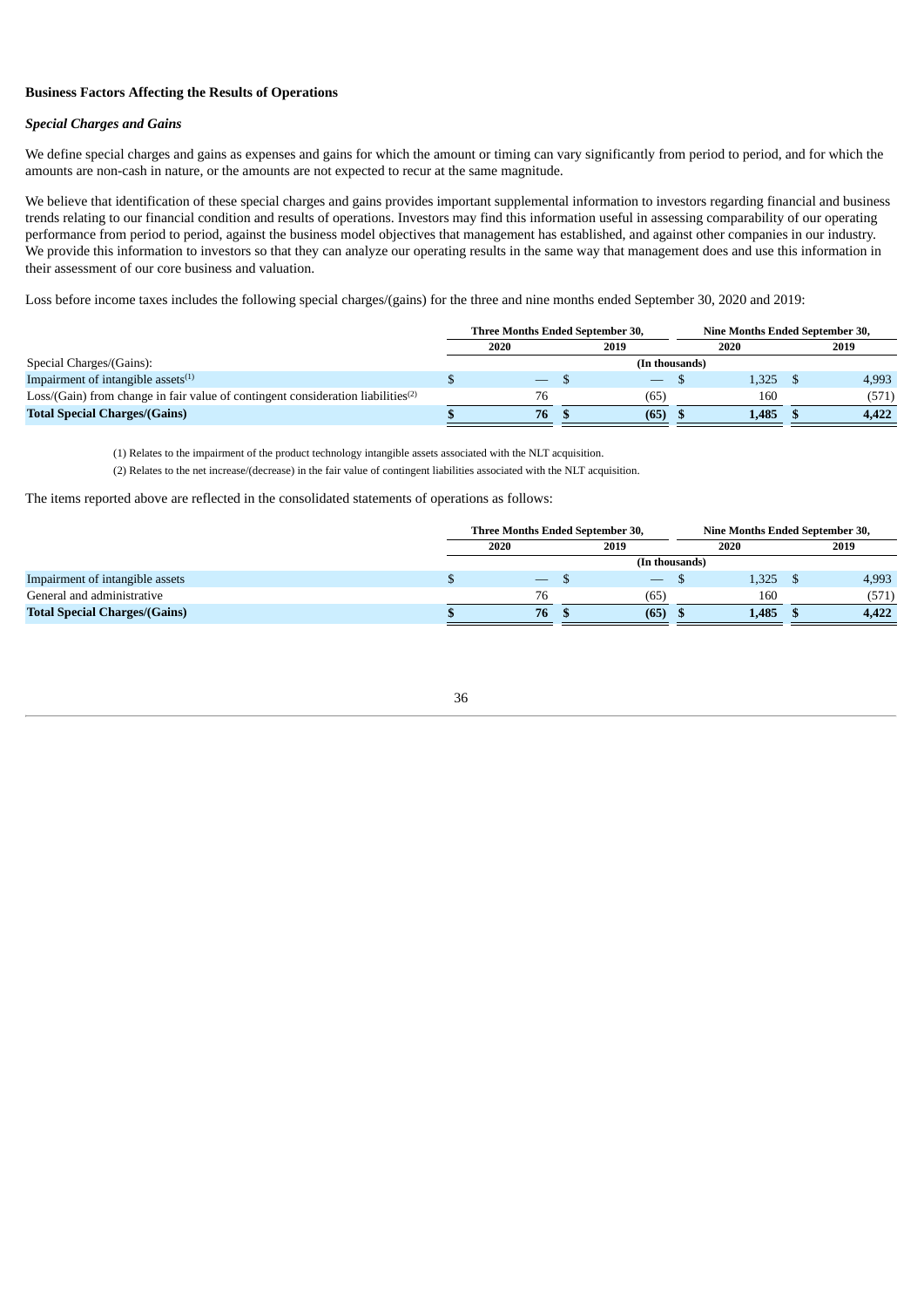## **Liquidity and Capital Resources**

#### *Overview*

As of September 30, 2020, we had cash, cash equivalents and investments totaling approximately \$93.2 million, and \$21.2 million of current borrowing capacity was available under our credit facility. We believe that our cash, cash equivalents and investments on hand and the amount currently available to us under our credit facility will be sufficient to fund our operations for at least the next twelve months.

#### *Paycheck Protection Program Loan*

In April 2020, due to the economic uncertainty resulting from the impact of the COVID-19 pandemic on our operations and to support our ongoing operations and retain all employees, we applied for a loan under the PPP of the CARES Act. We received a loan in the original principal amount of \$7.2 million. We subsequently repaid \$1.0 million of the loan. Under the terms of the PPP, subject to specified limitations, the loan may be forgiven if the proceeds are used in accordance with the CARES Act. We applied for forgiveness of the entire loan; however, no assurance is provided that we will obtain forgiveness of the loan in whole or in part. Any unforgiven portion of the loan is payable over two years at an interest rate of 1%, with a deferral of payments for the first six months from the date of the loan.

### *Credit Facility*

We have a \$30.0 million credit facility with Wells Fargo Bank, National Association which matures in July 2021, subject to a one-time, one-year extension at our election. In addition, at any time through July 27, 2021, we may increase the borrowing limit by up to an additional \$10.0 million, subject to us having sufficient amounts of eligible accounts receivable and inventory and to customary conditions precedent, including obtaining the commitment of lenders to provide such additional amount. At September 30, 2020, we had no outstanding borrowings under the credit facility. The borrowing capacity under the credit facility is determined monthly and is based on the amount of our eligible accounts receivable and inventory balances and qualified cash (as defined in the credit facility). Depending on the extent to which our eligible accounts receivable and inventory balances increase, our borrowing capacity could increase by as much as an additional \$5.3 million from the \$21.2 million available as of September 30, 2020 before we are required to maintain the minimum fixed charge coverage ratio discussed below. The credit facility contains various customary affirmative and negative covenants, including prohibiting us from incurring indebtedness without the lender's consent. In April 2020, we received the lender's consent to obtain the PPP loan. Under the terms of the credit facility, if our Total Liquidity (as defined in the credit facility) is less than \$5.0 million, we are required to maintain a minimum fixed charge coverage ratio of 1.10 to 1.00 for the applicable measurement period. Our Total Liquidity was \$112.2 million at September 30, 2020, and therefore that financial covenant was not applicable at that time.

#### *Business Combinations*

In August 2016, we entered into an asset purchase agreement with NLT to acquire certain of the assets of NLT's medical device business related to the expandable interbody medical devices. We made an up-front cash payment of \$1.0 million in connection with the initial closing in September 2016 and issued 350,000 shares of our common stock in January 2017 as contingent closing consideration. As of September 30, 2020, included in contingent consideration liabilities was a \$0.1 million liability representing the estimated fair value of future contingent royalty payments based on percentages of our future net sales of certain of the products and technology we acquired, which we anticipate will become payable at varying times between 2020 and 2030. The contingent milestone payments, if any, are payable in cash or in shares of our common stock, at our election. In each of the months July 2020 and August 2020, we elected to pay \$1.0 million of our milestone payments in shares of our common stock. The contingent royalty payments are payable in cash.

# *Underwritten Offering*

In January 2020, we entered into an Underwriting Agreement with Piper Sandler & Co. and Canaccord Genuity LLC relating to the issuance and sale of 6,800,000 shares of our common stock at a public offering price of \$12.50 per share, before underwriting discounts and commissions. We granted the underwriters an option, exercisable for 30 days, to purchase up to an additional 1,020,000 shares of common stock. The underwriters exercised this option and the offering closed on January 10, 2020 with the sale of 7,820,000 shares of our common stock, resulting in proceeds of approximately \$91.6 million, after deducting underwriting discounts and commissions and estimated offering expenses payable by us. We intend to use the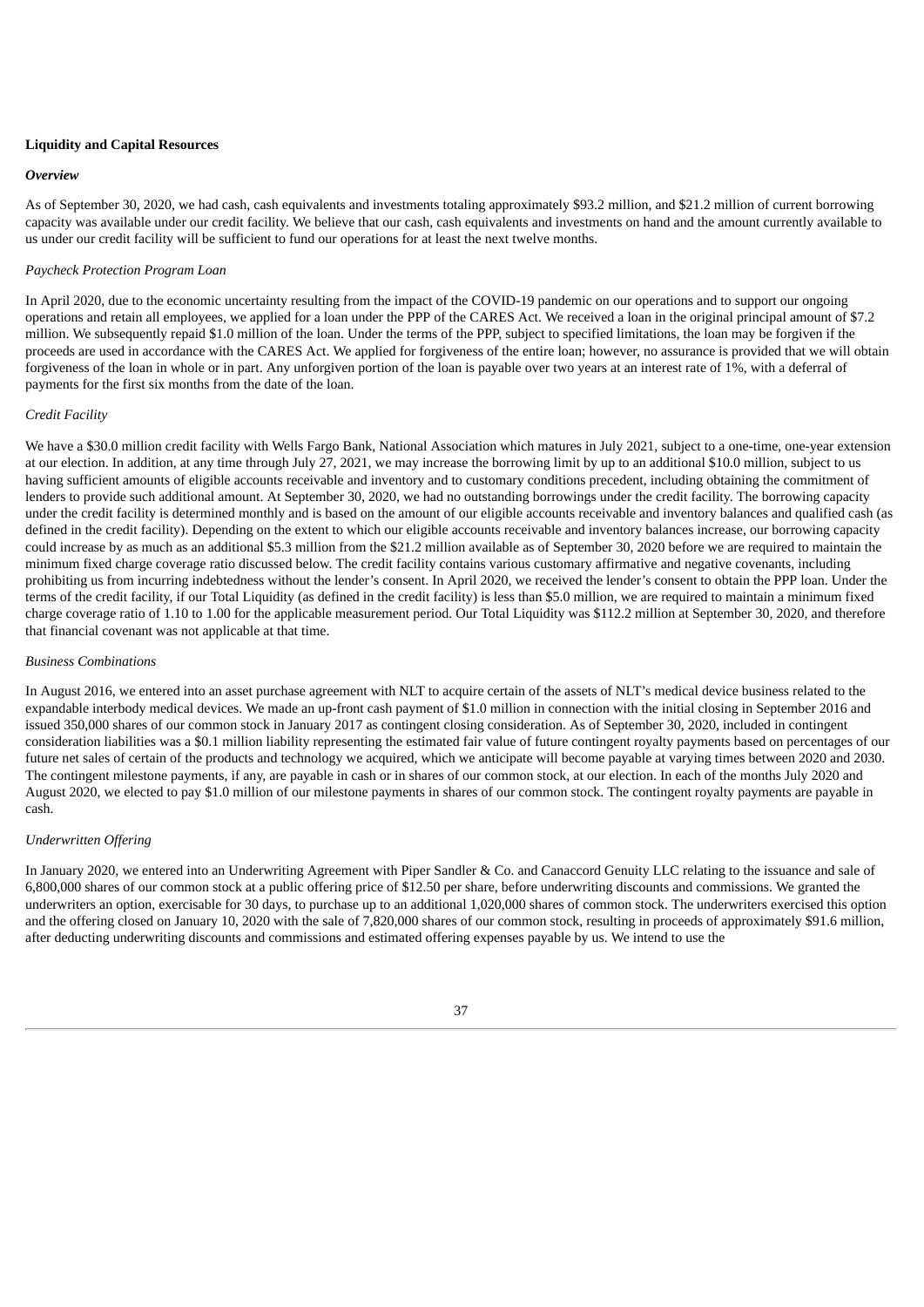remaining proceeds for general corporate purposes, including research and development, general and administrative expenses, capital expenditures and general working capital purposes.

## *Cash and Cash Equivalents*

We had cash and cash equivalents totaling approximately \$78.2 million and \$20.2 million at September 30, 2020 and December 31, 2019, respectively.

### *Cash Flows*

|                                                              | Nine Months Ended September 30, |               |                | 2020 vs. 2019 |           |
|--------------------------------------------------------------|---------------------------------|---------------|----------------|---------------|-----------|
|                                                              |                                 | 2020<br>2019  |                |               | % Change  |
|                                                              |                                 |               | (In thousands) |               |           |
| Net cash used in operating activities                        |                                 | $(14,032)$ \$ |                | (15, 130)     | (7)%      |
| Net cash (used in) provided by investing activities          |                                 | (25, 428)     |                | 14,663        | (273)%    |
| Net cash provided by (used in) financing activities          |                                 | 97,388        |                | (1,267)       | <b>NM</b> |
| Effect of exchange rate changes on cash and cash equivalents |                                 | 61            |                | (185)         | (133)%    |
| Net change in cash and cash equivalents                      |                                 | 57,989        |                | (1, 919)      | <b>NM</b> |

### NM: not meaningful

 $\overline{\phantom{a}}$ 

### *Net Cash Flows Used in Operating Activities*

Net cash used in operating activities for the nine months ended September 30, 2020 decreased by \$1.1 million compared to the same period in 2019. The decrease was due to a \$3.2 million lower change in working capital, with a \$3.7 million increase in working capital for the nine months ended September 30, 2020 compared to a \$6.9 million increase in working capital for the nine months ended September 30, 2019. The lower working capital change was mostly related to a decrease in accounts receivable due to lower year-over-year sales. This was offset by a \$2.1 million higher net loss adjusted for non-cash items of \$10.3 million for the nine months ended September 30, 2020, compared to \$8.2 million for the nine months ended September 30, 2019.

### *Net Cash Flows (Used in) Provided by Investing Activities*

Net cash used in investing activities was \$25.4 million for the nine months ended September 30, 2020 compared to net cash provided by investing activities of \$14.7 million for the same period in 2019. The change was primarily due to \$25.0 million in purchases of our investments in U.S. Treasury Bills during the nine months ended September 30, 2020 compared to no purchases of short-term investments for the same period in 2019, and \$10.0 million in maturities during the nine months ended September 30, 2020 compared to \$25.0 million in maturities of short-term investments for the same period in 2019.

### *Net Cash Flows Provided by (Used in) Financing Activities*

Net cash provided by financing activities was \$97.4 million for the nine months ended September 30, 2020. It was comprised primarily of \$91.6 million proceeds from issuance of common stock, net of offering costs, \$6.2 million of net proceeds from the PPP loan, \$0.7 million of proceeds from the issuance of common stock under our ESPP, and \$1.1 million of proceeds from the exercise of stock options, offset by \$2.1 million of cash for tax payments we made on our employees' behalf for shares we withheld from such employees on the vesting of restricted stock awards to cover statutory tax withholding requirements and \$0.1 million of contingent consideration payments to NLT. Net cash used in financing activities was \$1.3 million for the nine months ended September 30, 2019. It was comprised primarily of \$2.1 million of cash for tax payments we made on our employees' behalf for shares we withheld from such employees on the vesting of restricted stock awards to cover statutory tax withholding requirements, partially offset by \$0.7 million of proceeds from the issuance of common stock under our ESPP and by \$0.2 million of proceeds from the exercise of stock options.

### *Off-Balance Sheet Arrangements*

There were no off-balance sheet arrangements as of September 30, 2020 that have, or are reasonably likely to have, a current or future effect on our financial condition, changes in financial condition, revenues or expenses, results of operations, liquidity, capital expenditures or capital resources that is material to our business.

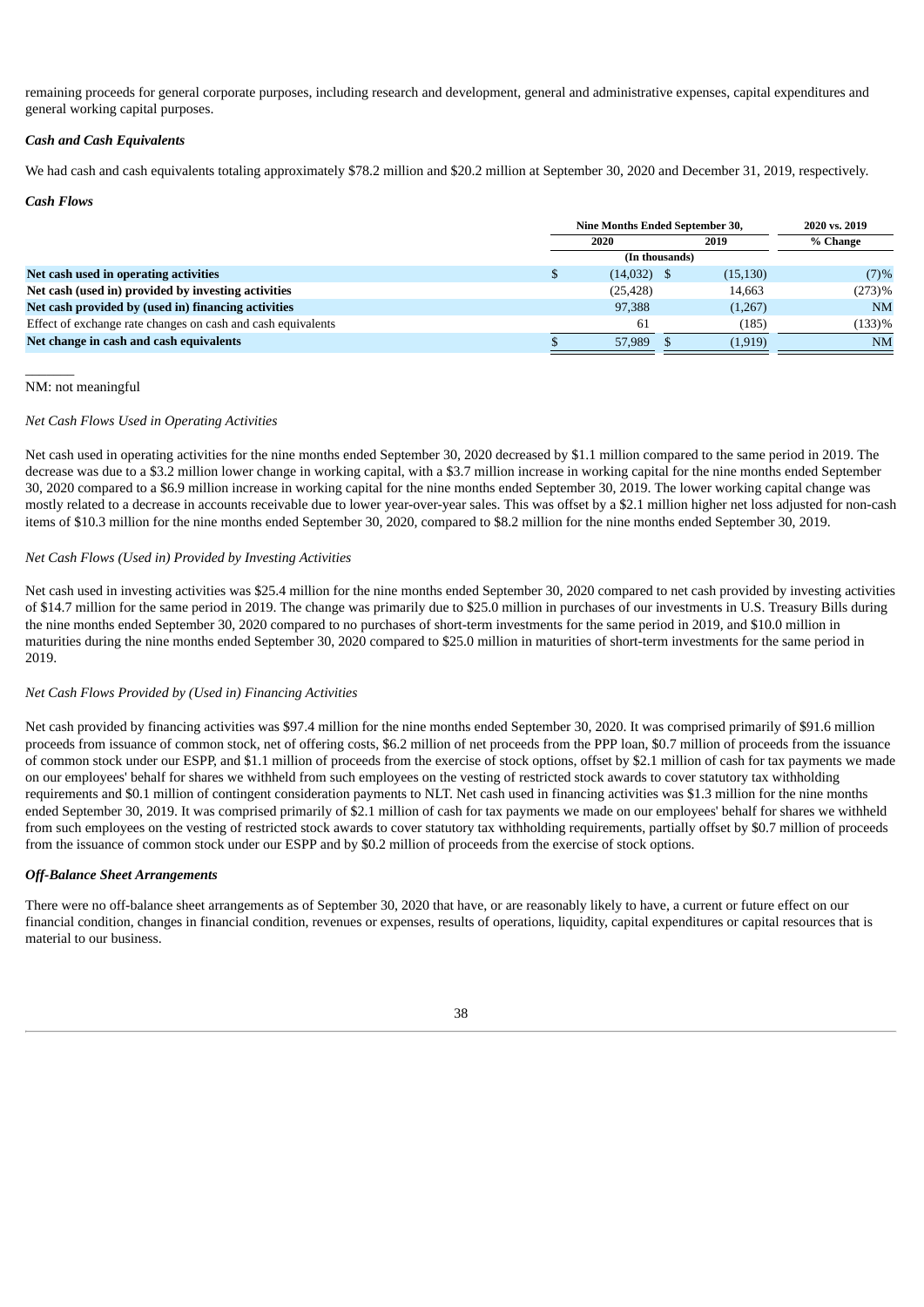# *Contractual Obligations and Commitments*

There have been no material changes outside the ordinary course of our business to the contractual obligations disclosed in the 2019 10-K.

# **Other Matters**

# *Critical Accounting Policies and the Use of Estimates*

Our discussion and analysis of financial condition and results of operations is based upon our consolidated financial statements, which have been prepared in accordance with accounting principles generally accepted in the United States of America. Preparing these financial statements requires us to make estimates and assumptions that affect the reported amounts of assets and liabilities, the disclosure of contingent liabilities, and the reported amounts of revenues and expenses. Significant estimates affecting amounts reported or disclosed in the consolidated financial statements include revenue recognition, allowances for doubtful accounts receivable and sales return and other credits, net realizable value of inventories, amortization periods for acquired intangible assets, estimates of projected cash flows and discount rates used to value intangible assets and test them for impairment, estimates of projected cash flows and assumptions related to the timing and probability of the product launch dates, discount rates matched to the timing of payments, and probability of success rates used to value contingent consideration liabilities from business combinations, estimates of projected cash flows and depreciation and amortization periods for long-lived assets, valuation of stock-based compensation, computation of taxes and valuation allowances recorded against deferred tax assets, and loss contingencies. These estimates are based on historical experience and on various other assumptions believed to be reasonable under the current circumstances. Actual results could differ from these estimates.

Note 2, "Summary of Significant [Accounting](#page-11-0) Policies" to the Notes to Unaudited Condensed Consolidated Financial Statements included in Part I, Item 1 of this report and included in Part II, Item 8 of the 2019 10-K describe the significant accounting policies and estimates used in the preparation of our condensed consolidated financial statements. Other than the adoption of Topic 842, those policies and estimates disclosed in the 2019 10-K have not materially changed.

The full extent to which the COVID-19 pandemic will directly or indirectly impact our business, results of operations and financial condition, including sales, expenses, manufacturing, research and development costs and employee-related compensation, will depend on future developments that are highly uncertain, including as a result of new information that may emerge concerning COVID-19 and the actions taken to contain it or treat COVID-19, as well as the economic impact on local, regional, national and international customers and markets. We have made estimates of the impact of COVID-19 within our financial statements and there may be changes to those estimates in future periods. Actual results may differ from these estimates.

# *Recently Issued Accounting Pronouncements*

Information regarding new accounting pronouncements is included in Note 2, "Summary of Significant [Accounting](#page-11-0) Policies," to the Notes to Unaudited Condensed Consolidated Financial Statements included in Part I, Item 1 of this report.

# <span id="page-38-0"></span>**ITEM 3. QUANTITATIVE AND QUALITATIVE DISCLOSURES ABOUT MARKET RISK**

As a "smaller reporting company" as defined by Item 10 of Regulation S-K, the Company is not required to provide the information required by this item.

# <span id="page-38-1"></span>**ITEM 4. CONTROLS AND PROCEDURES**

# **Evaluation of Disclosure Controls and Procedures**

Based on an evaluation under the supervision and with the participation of our management, our Chief Executive Officer and Chief Financial Officer have concluded that our disclosure controls and procedures as defined in Rules 13a-15(e) and 15d-15(e) under the Exchange Act were effective as of the end of the period covered by this report to ensure that information required to be disclosed by us in reports that we file or submit under the Exchange Act is (i) recorded, processed, summarized and reported within the time periods specified in the SEC rules and forms and (ii) accumulated and communicated to our management, including our Chief Executive Officer and Chief Financial Officer, as appropriate to allow timely decisions regarding required disclosure.

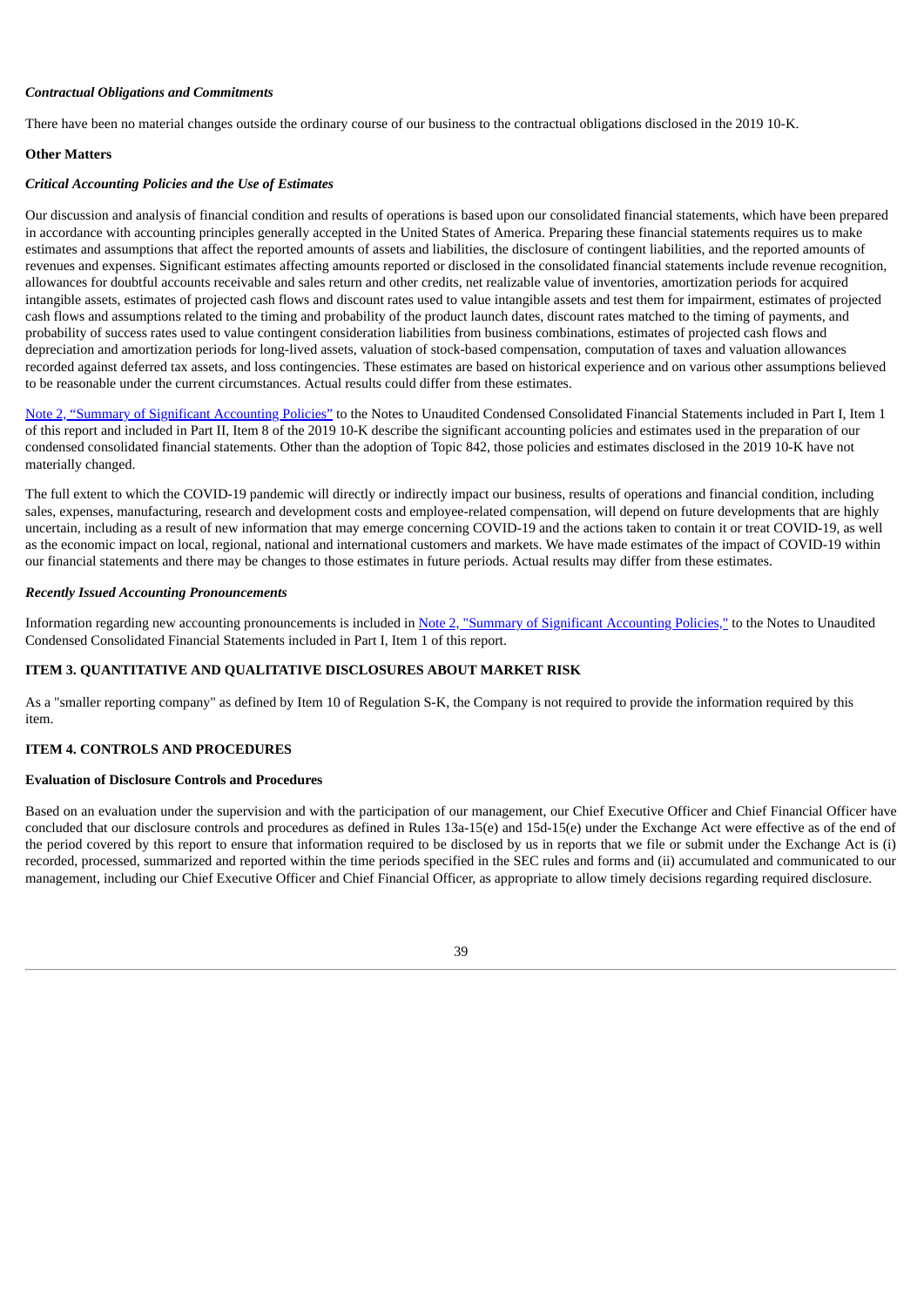# **Changes in Internal Control over Financial Reporting**

There have been no changes in our internal control over financial reporting identified in connection with the evaluation required by Rules 13a-15(d) and 15d-15(d) under the Exchange Act that occurred during the fiscal quarter to which this report relates that have materially affected, or are reasonably likely to materially affect, our internal control over financial reporting.

# **Inherent Limitations of Internal Controls**

<span id="page-39-0"></span>Our management, including our Chief Executive Officer and Chief Financial Officer, does not expect that our disclosure controls and procedures or our internal controls over financial reporting will prevent or detect all error and all fraud. A control system, no matter how well designed and operated, can provide only reasonable, not absolute, assurance that the objectives of the control system are met. Because of the inherent limitations in all control systems, no evaluation of controls can provide absolute assurance that all control issues and instances of fraud, if any, within the Company have been detected. These inherent limitations include the realities that judgments in decision-making can be faulty, and that breakdowns can occur because of a simple error or mistake. Additionally, controls can be circumvented by the individual acts of some persons, by collusion of two or more people, or by management override of the controls. The design of any system of controls also is based in part upon certain assumptions about the likelihood of future events, and there can be no assurance that any design will succeed in achieving its stated goals under all potential future conditions. Over time, controls may become inadequate because of changes in conditions, or the degree of compliance with the policies or procedures may deteriorate. Because of the inherent limitations in a cost-effective control system, misstatements due to error or fraud may occur and not be detected.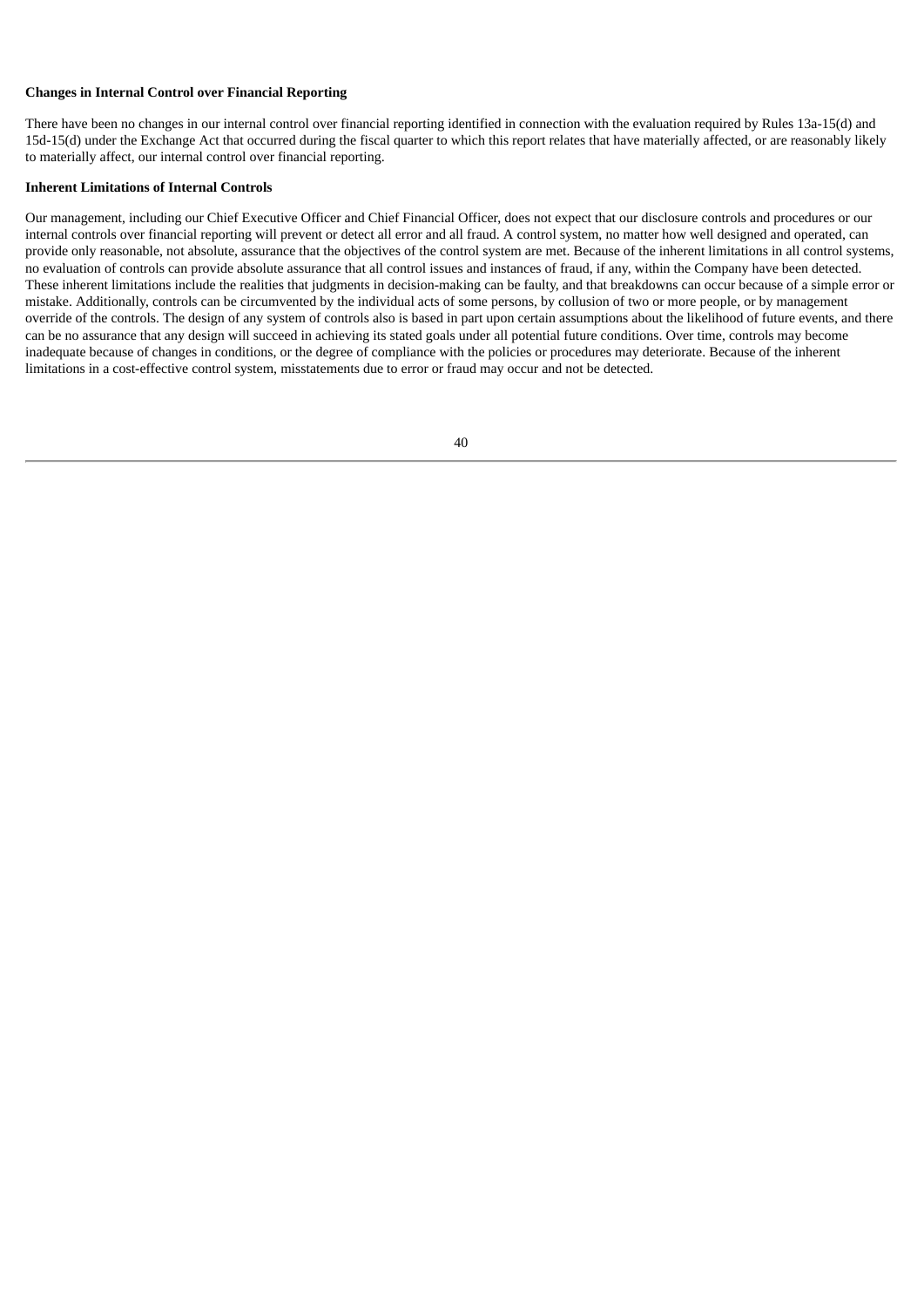# **PART II. OTHER INFORMATION**

### <span id="page-40-0"></span>**ITEM 1. LEGAL PROCEEDINGS**

From time to time, we are subject to legal proceedings and claims in the ordinary course of business. Management presently believes that each of these claims is meritless and, if litigated, the likelihood of loss is remote and/or that, individually and in the aggregate, any loss would not materially harm our financial position, cash flows, or overall results of operations, in part because of the insurance policies we maintain that cover certain of these claims. However, legal proceedings are subject to inherent uncertainties and unfavorable rulings or outcomes could occur that have, individually or in aggregate, a material adverse effect on our business, financial condition or operating results.

#### <span id="page-40-1"></span>**ITEM 1A. RISK FACTORS**

Except as set forth below, the risk factors described in the 2019 10-K have not materially changed.

#### Our PPP loan may not be forgiven and may subject us to challenges and investigations regarding qualification for the loan.

In April 2020, due to the economic uncertainty resulting from the impact of the COVID-19 pandemic on our operations and to support our ongoing operations and retain all employees, we applied for, and received, a loan under the PPP of the CARES Act administered by the U.S. Small Business Administration (SBA). The original principal amount of the loan was \$7.2 million; we subsequently repaid \$1.0 million. Under the terms of the PPP, subject to specified limitations, the loan may be forgiven if the proceeds are used in accordance with the CARES Act, including for qualifying expenses, which include payroll costs, rent, and utility costs, over the allowable measurement period following receipt of the loan proceeds.

The PPP loan application required us to certify that the current economic uncertainty made the loan request necessary to support our ongoing operations. We made this certification in good faith after carefully considering the facts and circumstances, and although we believe we satisfied all eligibility criteria for the PPP loan and our receipt of the PPP loan is consistent with the objectives of the PPP, the certification described above does not contain objective criteria and is subject to interpretation. Further, following the date we applied for the PPP Loan, the SBA issued updated guidance regarding the PPP, including regarding required borrower certifications and requirements for loan forgiveness. The SBA stated that it is unlikely that a public company with substantial market value and access to capital markets will be able to make the required certification in good faith, and that all PPP loans in excess of \$2 million will be subject to review by the SBA for compliance with program requirements. The lack of clarity regarding loan eligibility under the PPP resulted in significant media coverage and controversy regarding public companies applying for and receiving PPP loans. We applied for forgiveness of the entire loan, and in connection therewith we were required to make certain certifications that will be subject to audit and review by governmental entities and could subject us to significant penalties and liabilities if found to be inaccurate. No assurance is provided that we will obtain forgiveness of the loan in whole or in part. Any unforgiven portion of the loan is payable over two years at an interest rate of 1%, with a deferral of payments for the first six months from the date of the loan. In addition, if despite our good faith belief that we satisfied all eligibility requirements for the PPP loan, we are found to have been ineligible to receive it or in violation of any of the laws or regulations that apply to us in connection with the PPP loan, including the False Claims Act, we may be subject to penalties, including significant civil, criminal and administrative penalties, and could have to repay the PPP loan upon demand. If we are audited or reviewed by the U.S. Department of the Treasury or the SBA, such audit or review could result in the diversion of management's time and attention, generate negative publicity and cause us to incur legal and reputational costs. In addition, our receipt of the PPP loan may result in adverse publicity and damage to our reputation. Any of these events could harm our business, results of operations and financial condition.

# Our business, financial condition and results of operations will continue to be materially and adversely impacted in the near-term, and could be *materially and adversely impacted beyond 2020, by the COVID-19 pandemic.*

The COVID-19 pandemic materially and adversely impacted our business and we expect the impact to continue through at least the duration of the pandemic as regions respond to local conditions. To date, the impacts include: the deferral of procedures using our products; disruptions or restrictions on the ability of many of our employees and of third parties on which we rely to work effectively, including because of stay-at-home orders and similar government actions; and temporary closures of our facilities and of the facilities of our customers and suppliers. As jurisdictions throughout the world continue to deal with and respond to the pandemic, the degree of the foregoing impacts may increase in scope or magnitude or we may experience additional material adverse impacts in one or more regions. Any other outbreaks of contagious diseases or other adverse public health developments in countries where we operate or where our customers or suppliers are located could also have a material and adverse effect on our business, financial condition and results of operations.

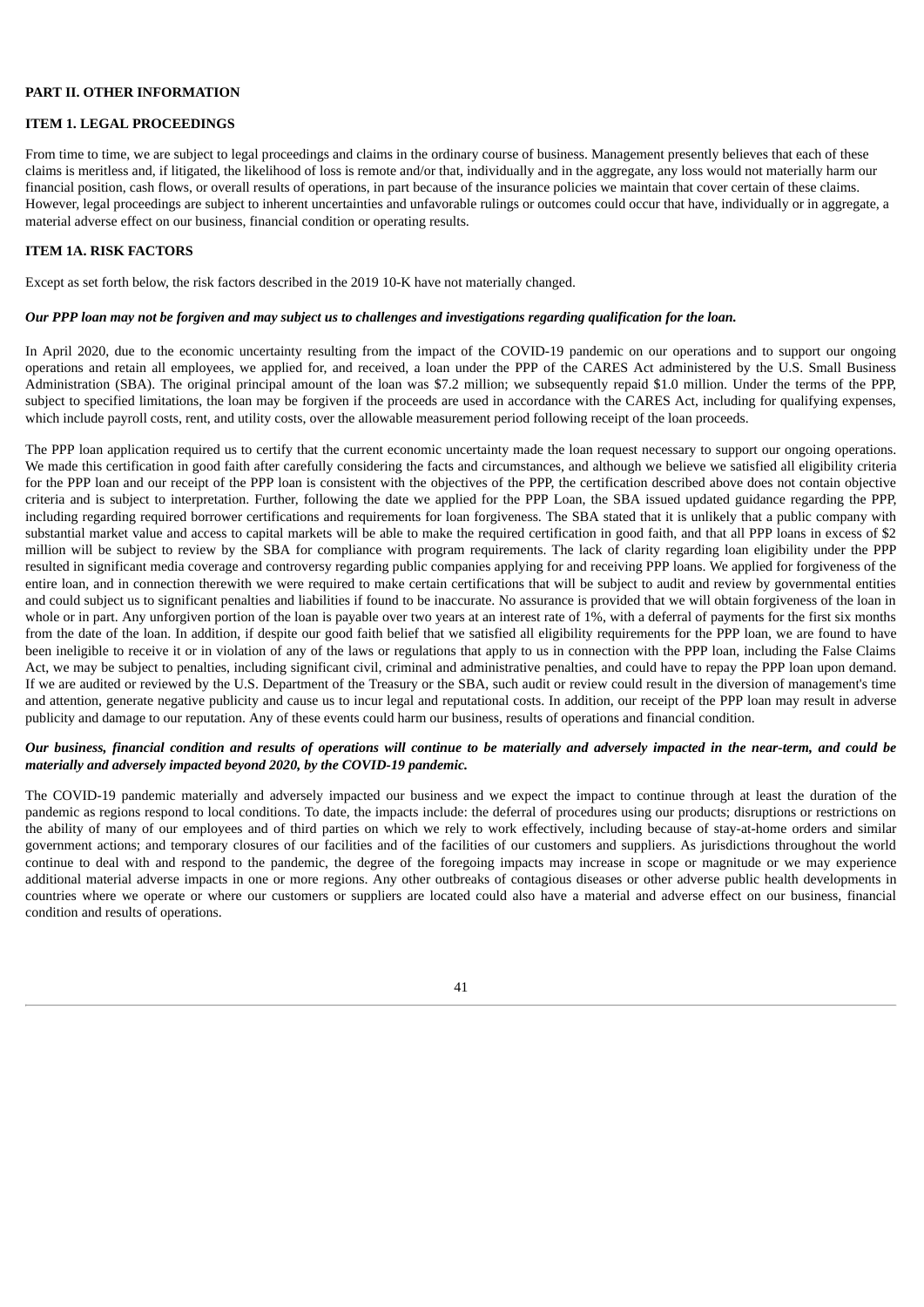Because of the pandemic, surgeons and their patients were required, and in certain regions continue to be required, or are choosing, to defer procedures in which our products otherwise could be used, and many facilities that specialize in the procedures in which our products otherwise could be used temporarily closed or continue to be temporarily closed or operating at reduced hours. In addition, even after the pandemic subsides and/or governmental orders no longer prohibit or recommend against performing such procedures, patients may continue to defer such procedures out of concern of being exposed to COVID-19 or for other reasons. Further, facilities at which our products typically are used may not reopen or, even if they reopen, patients may elect to have procedures performed at facilities that are, or are perceived to be, lower-risk, such as ambulatory surgery centers, and our products may not be approved at such facilities, and we may be unable to have our products approved for use at such facilities on a timely basis, or at all. The effect of the pandemic on the broader economy could also negatively affect demand for procedures using our products, both in the near- and long-term.

Workforce limitations and travel restrictions resulting from government actions taken to contain the spread of COVID-19 has and will continue to adversely affect almost every aspect of our business. If a significant percentage of our workforce, or of the workforce of third parties on which we rely, cannot work, including because of illness or travel or government restrictions, our operations may be negatively affected. Because of government restrictions and social distancing guidelines in many countries around the world, there is an increased reliance on working from home for our workforce and on the workforce of third parties on which we rely. For example, most of our independent sales agents currently are working largely using virtual and online engagement tools and tactics, which may be less effective than our ordinary, in-person sales and marketing programs. In addition, we reduced access to our hands-on cadaveric training facility in Carlsbad, California, which, in turn, adversely impacted our ability to educate and train surgeons and sales agents on the proper use of our products (which may make surgeons and sales agents less comfortable using, and therefore less likely to use, our products), and which we expect will also limit our ability to develop, and therefore launch, the products we believe will drive our future revenue growth on the timelines we anticipated previously, or at all. The change in the manner in which our workforce is functioning could also delay the launch of products we planned to launch in 2020 and beyond. It may also cause us not to timely submit required filings, including with the U.S. Securities and Exchange Commission, U.S. Food and Drug Administration (FDA), or other regulatory bodies, both in the U.S. and outside the U.S., any of which by itself may have a negative effect on our business, such as by making us ineligible to conduct an offering under a Form S-3 registration statement, which generally takes less time and is less expensive than other means, such as conducting an offering under a Form S-1 registration statement. In addition, changes impacting workforce function at the FDA and other regulatory bodies, as well as changes impacting workforce function at the facilities at which we seek to have new products approved for use, could adversely impact the timing of when our new products are cleared for marketing and approved for use, either of which could adversely impact the timing of our ability to sell these new products and could have a material and adverse effect on our revenue growth.

Further, disruptions in the manufacture and/or distribution of our products or in our supply chain may occur as a result of the pandemic, including for the reasons above, or other events that result in staffing shortages, production slowdowns, stoppages, or disruptions in delivery systems, any of which could materially and adversely affect our ability to manufacture and/or distribute our products, or to obtain the raw materials and supplies necessary to manufacture and/or distribute our products, in a timely manner, or at all. See "If any of our manufacturing, development or research facilities are damaged and/or our manufacturing processes are interrupted, we could experience supply disruptions, lost revenues and our business could be seriously harmed" and "In addition to PcoMed, we depend on a limited number of third-party suppliers for components and raw materials and losing any of these suppliers, or their inability to provide us with an adequate supply of materials that meet our quality and other requirements, could harm our business" in Item 1A. Risk Factors in Part I of the 2019 10-K (the "**10-K Risk Factors**").

We may also experience other unknown adverse impacts from the pandemic that cannot be predicted. For example, hospitals and other facilities at which we sell our products may renegotiate their purchase prices, including as a result of, or the perception they may be suffering, financial difficulty as a result of the pandemic. Similarly, facilities at which we seek to sell our products in the future may require price reductions relative to the price at which we previously expected to sell our products. Reduction in the prices at which we sell products to existing customers may have a material and adverse effect on our future financial results and reductions in the prices at which we expected to sell products to anticipated customers may have a material and adverse effect on our expectations for revenue growth. See "Changes in third-party payment systems and in the healthcare industry may require us to decrease the selling price for our products, may reduce the size of the market for our products, or may eliminate a market, any of which could have a material and *adverse effect on our financial performance*" in the 10-K Risk Factors.

Further, the global capital markets experienced, and we expect will continue to experience, disruption and volatility due to the pandemic, adversely impacting access to capital not only for us, but also for our customers and suppliers who need access to capital. Their inability to access capital in a timely manner, or at all, could adversely impact demand for our products and/or adversely impact our ability to manufacture and/or supply our products, any of which could have a material and adverse effect on our business. See "Our future capital needs are uncertain and we may need to raise additional funds in *the future, and such*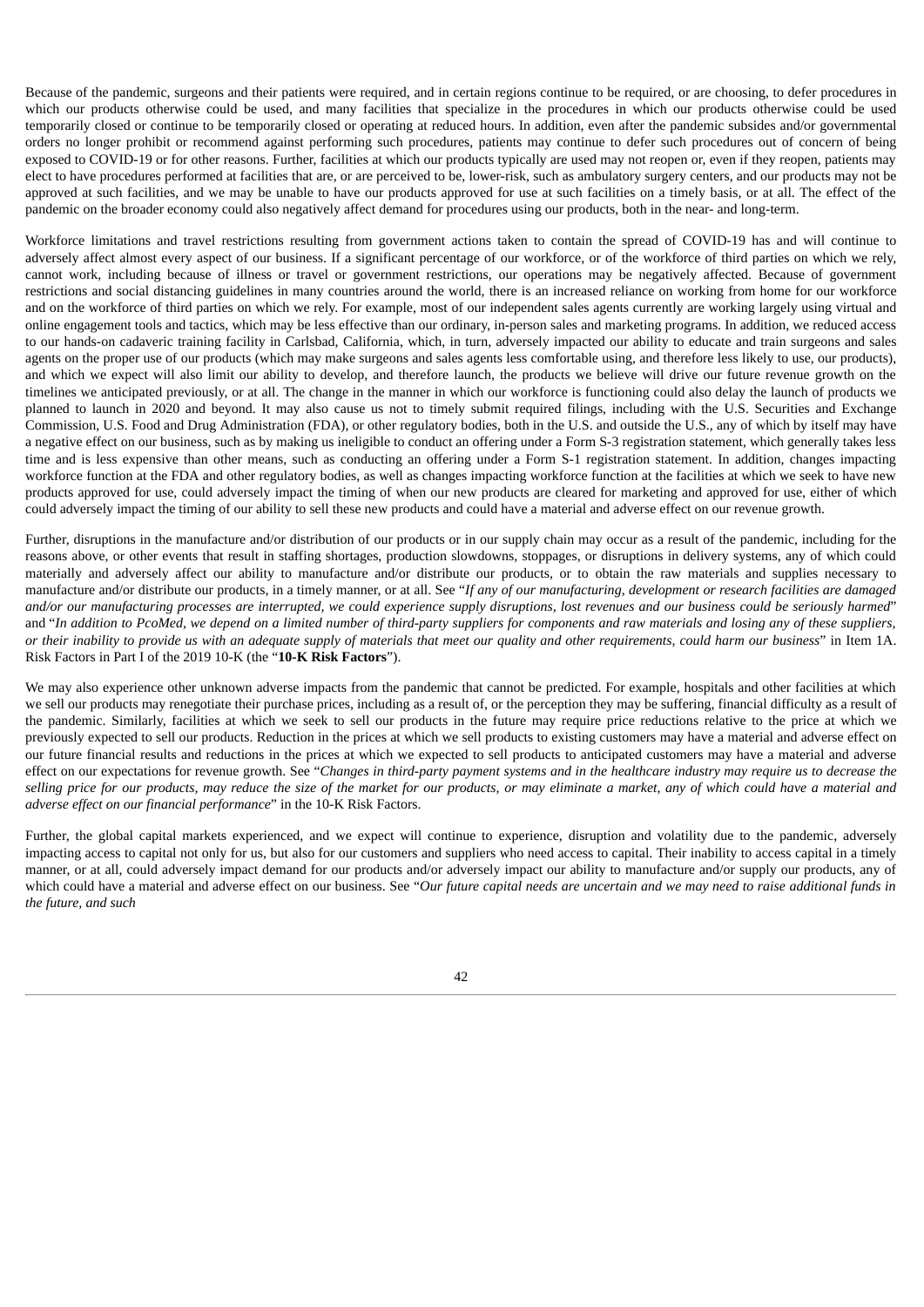funds may not be available on acceptable terms or at all," "The market price of our common stock has been and likely will continue to be volatile," and "Your percentage of ownership in us may be diluted and issuances of substantial amounts of our common stock, or the perception that such issuances may occur, could cause the market price of our common stock to decline significantly, even if our business is performing well" in the 10-K Risk Factors.

The full extent to which the pandemic will, directly or indirectly, impact our business, results of operations and financial condition, including our sales, expenses, supply chain integrity, manufacturing capability, research and development activities, and employee-related compensation, is currently highly uncertain and cannot be predicted with reasonable accuracy at this time and will depend on future developments that are also highly uncertain and cannot be predicted with reasonable accuracy at this time, including, without limitation: (a) new information that may emerge concerning COVID-19, its contagiousness and/or virulence; (b) resurgences in COVID-19 transmission and infection following the easing or lifting of "stay-at-home" or other restrictions or following resumption of surgical procedures, whether as a result thereof, as a result of reinfection, as a result of a delay in the emergence of symptoms following infection (or reinfection) by COVID-19, or as a result of its ability to lay dormant following infection (or reinfection), and the adverse impact the foregoing may have on our business and financial condition, including because of the adverse impact on patients' willingness to undergo procedures in which our products could be used; (c) actions required or recommended to contain or treat COVID-19, in light of any or all of the foregoing or other as-yet unanticipated developments, whether related to COVID-19 directly or indirectly; and (d) the direct and indirect economic impact, both domestically and abroad, of COVID-19 as a result of any or all of the foregoing, including actions taken by local, state, national and international governmental agencies, whether such impact affects customers, suppliers, or markets generally.

The pandemic also heightens the risks in certain of the other risk factors described in in the 10-K Risk Factors, including, without limitation, those related to:

- (1) our ability to compete successfully in the highly competitive industry in which we operate as result of the uncertainty of the full extent of the impact of the pandemic on our business, financial condition and results of operations (see "*We operate in an industry and in market segments that are highly competitive and we may not compete successfully*" in the 10-K Risk Factors);
- (2) our ability to (a) effectively demonstrate to neurosurgeon and orthopedic spine surgeons the merits of our products compared to those of our competitors and (b) successfully educate and train surgeons and their staff on the proper use of our products in light of the reduced access to our hands-on cadaveric training facility in Carlsbad, California or if we are required to or elect to temporarily close it, which is the primary manner in which we offer such education and training (see "To be commercially successful, we must effectively demonstrate to neurosurgeon and orthopedic spine surgeons the merits of our products compared to those of our competitors" and "We must successfully educate and train surgeons and their *staff on the proper use of our products*," in the 10-K Risk Factors);
- (3) our ability to develop and launch new products in a timely and consistent manner in light of (a) the reduced access to our hands-on cadaveric training facility in Carlsbad, California or if we are required to or elect to temporarily close it, which will limit our ability to develop and launch the products we believe will drive our future revenue growth on the timelines we anticipated previously, or at all, (b) the change in the manner in which our workforce is functioning and (c) the changes impacting workforce function at the FDA and other regulatory bodies, as well as changes impacting workforce function at the facilities at which we seek to have new products approved for use (see "*We may not develop new products in a* timely and consistent manner, and failure to do so may adversely affect the attractiveness of our overall product portfolio to our surgeon *customers and negatively impact our sales and market share*" in the 10-K Risk Factors);
- (4) our ability to maintain or expand our network of independent sales agents and stocking distributors (see "*If we are unable to maintain and expand* our network of independent sales agents and stocking distributors, we may not maintain or grow our revenue" in the 10-K Risk Factors);
- (5) an inability to conduct clinical studies effectively to demonstrate the safety and efficacy of our products as a result of, among other things, costsavings measure we implement or the closure or reduced operating hours of the sites at which such clinical studies would be conducted (see "*Sales* of, or the price at which we sell, our products may be adversely affected unless the safety and efficacy of our products, alone and relative to competitive products, is demonstrated in clinical studies" and "If the third parties on which we rely to conduct our clinical studies and to assist us with pre-clinical development do not perform as contractually required or expected, we may not obtain regulatory clearance, approval or a CE *Certificate of Conformity for or commercialize our products*" in the 10-K Risk Factors);
- (6) our ability to maintain the integrity of our data and to avoid security breaches, loss of data, and other disruptions that could compromise sensitive information as a result of most of our workforce working remotely in environments that may be less secure than our office environment and the increased use of video conferencing and other technologies to conduct business virtually in light of the pandemic (see "*We depend on information* technology and if our information technology fails to operate adequately or fails to properly maintain the integrity of our data, our business could *be*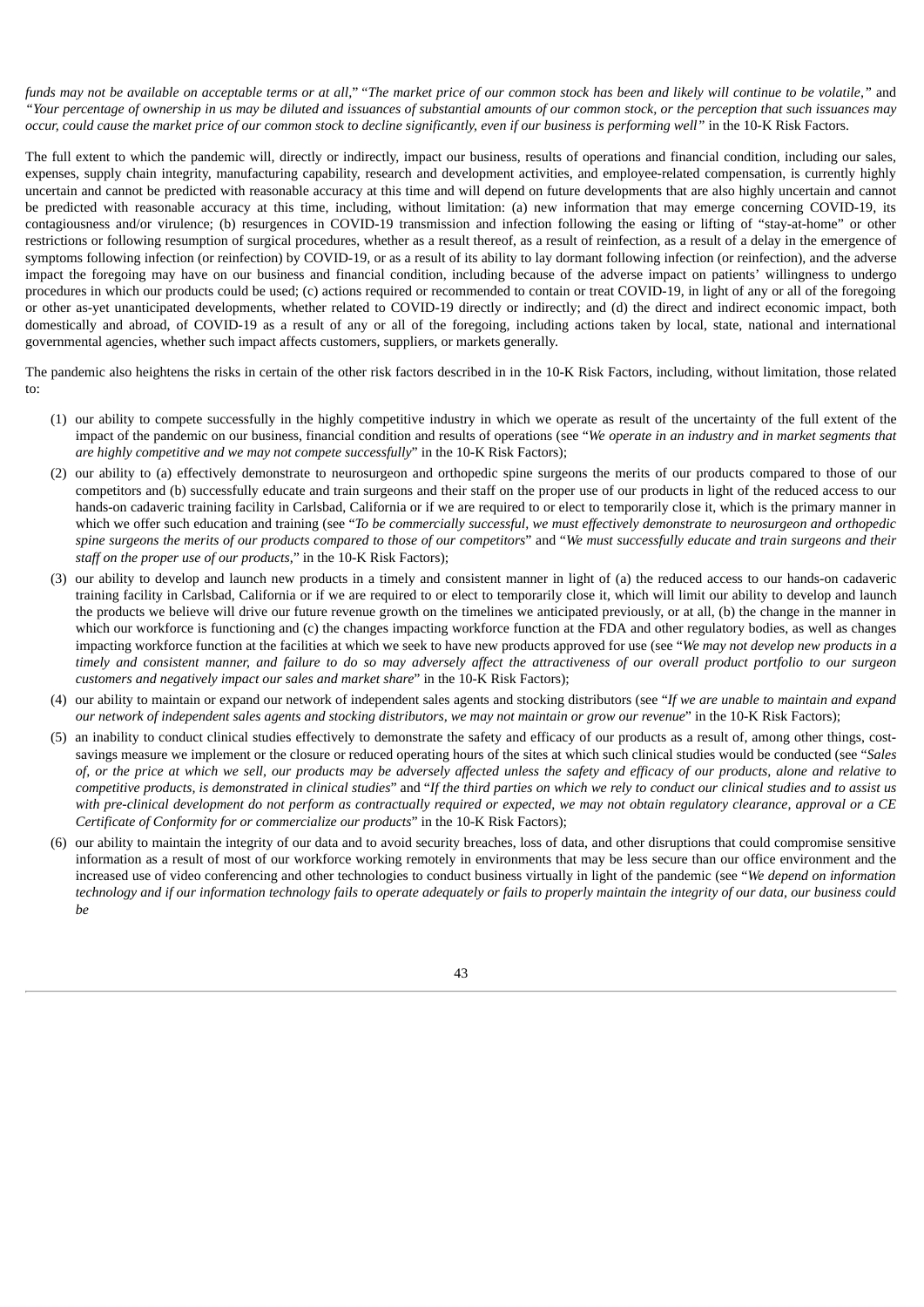materially and adversely affected" and "Security breaches, loss of data and other disruptions could compromise sensitive information related to our business, prevent us from accessing critical information or expose us to liability, which could adversely affect our business and our *reputation*" in the 10-K Risk Factors);

- (7) increased exposure to uninsured risks (see "Our insurance policies are expensive and protect us only from some risks, which will leave us exposed *to significant uninsured liabilities*" in the 10-K Risk Factors);
- (8) our inability to increase our international sales and a potential adverse impact by changes in foreign currency exchange rates in light of the pandemic (see "We are exposed to a variety of risks relating to our international sales and operations" in the 10-K Risk Factors);
- (9) fluctuation in our sales volumes and operating results as a result of the adverse effects of the pandemic (see "*Our sales volumes and our operating results may fluctuate*" in the 10-K Risk Factors); and
- <span id="page-43-0"></span>(10)increased economic instability around the world in light of the pandemic (see "*Continuing economic instability, including challenges faced by* European countries, may adversely affect the ability of hospitals and other customers to access funds or otherwise have available liquidity, which could reduce orders for our products or impede our ability to obtain new customers, particularly in European markets" in the 10-K Risk Factors).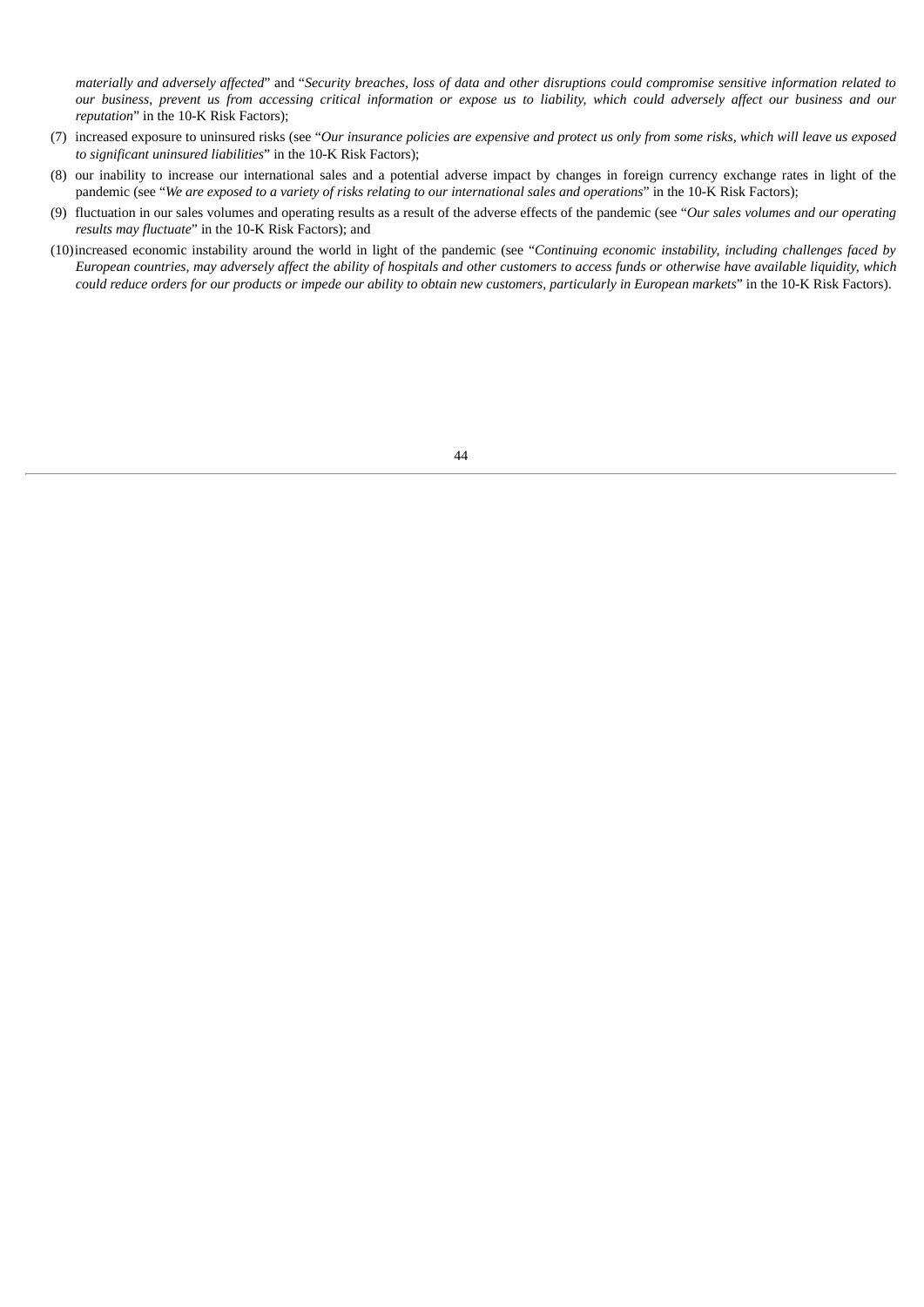# **ITEM 2. UNREGISTERED SALES OF EQUITY SECURITIES AND USE OF PROCEEDS**

# **Recent Sales of Unregistered Securities**

None.

# **Purchases of Equity Securities by the Issuer**

The table below is a summary of purchases of our common stock we made during the quarter covered by this report. Other than as indicated in the table below, no such purchases were made in any other month during the quarter. We do not have any publicly announced repurchase plans or programs.

| Period                     | <b>Total Number of Shares</b><br>Purchased (1) | Average Price Paid per Share | <b>Total Number of Shares</b><br><b>Purchased as Part of Publicly</b><br><b>Announced Plans or Programs</b> | <b>Maximum Number of Shares</b><br>That Mav Yet be Purchased<br>Under the Plans or Programs |
|----------------------------|------------------------------------------------|------------------------------|-------------------------------------------------------------------------------------------------------------|---------------------------------------------------------------------------------------------|
| July 1 - July 31           | 13.260                                         | 10.17                        |                                                                                                             |                                                                                             |
| August 1 - August 31       | 737                                            | 10.26                        |                                                                                                             |                                                                                             |
| September 1 - September 30 | 2.114                                          | 12.90                        |                                                                                                             |                                                                                             |

(1) These shares were surrendered to the Company to satisfy tax withholdings obligations in connection with the vesting of restricted stock awards.

# <span id="page-44-0"></span>**ITEM 3. DEFAULTS UPON SENIOR SECURITIES**

Not applicable.

# <span id="page-44-1"></span>**ITEM 4. MINE SAFETY DISCLOSURES**

Not applicable.

# <span id="page-44-2"></span>**ITEM 5. OTHER INFORMATION**

<span id="page-44-3"></span>None.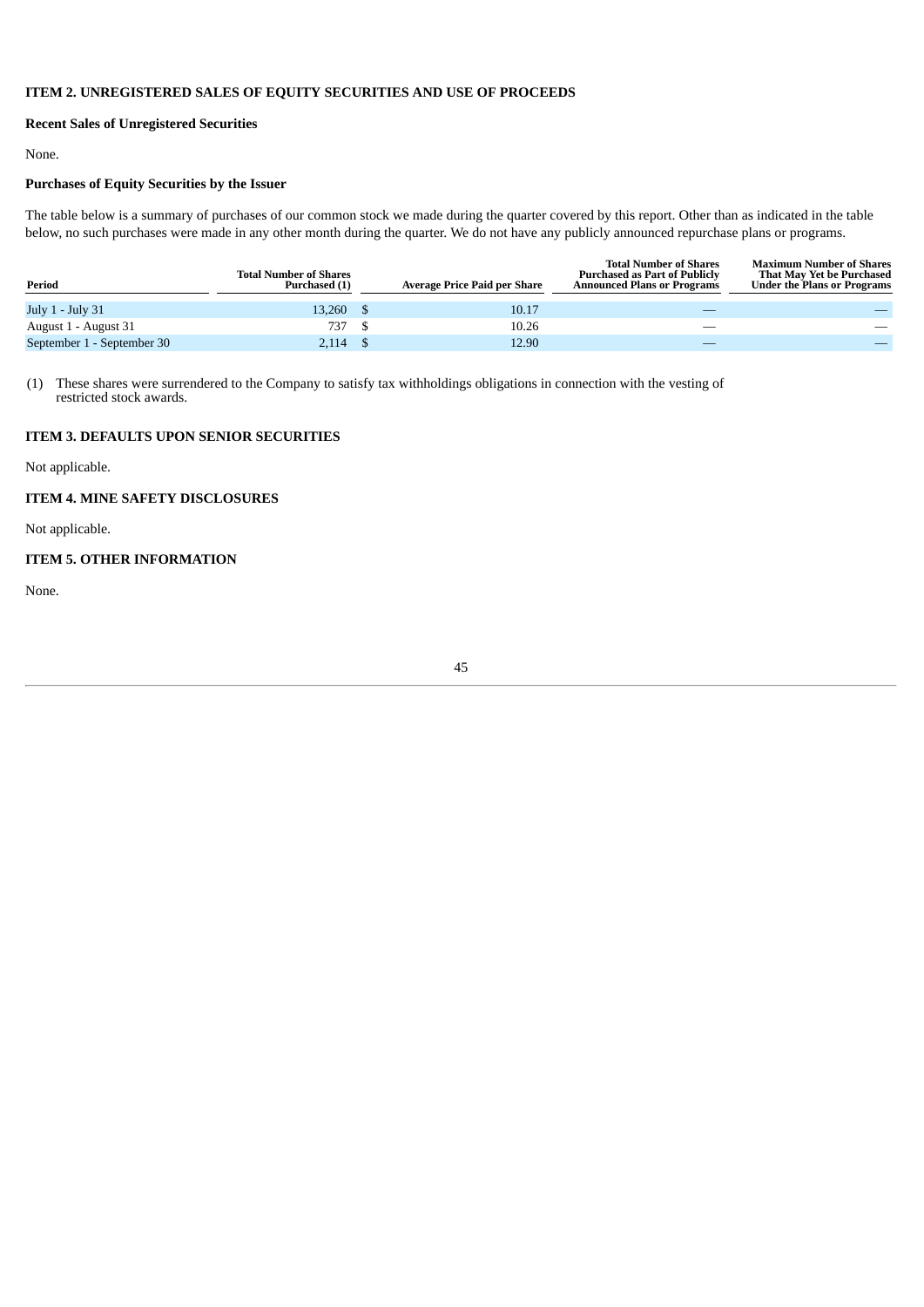# **ITEM 6. EXHIBITS**

| <b>Exhibit No.</b><br>$10.1^{(1)}$ | <b>Description</b><br>Second Amendment to Amended and Restated Credit Agreement made as of July 30, 2020 by and among Wells Fargo Bank,<br>N.A., as administrative agent for each member of the lender group and the bank product providers, the lenders party thereto,<br>SeaSpine Holdings Corporation, SeaSpine Orthopedics Corporation, SeaSpine, Inc., ISOTIS, Inc., SeaSpine Sales LLC, Theken<br>Spine, LLC, and IsoTis Orthobiologics, Inc. |
|------------------------------------|-----------------------------------------------------------------------------------------------------------------------------------------------------------------------------------------------------------------------------------------------------------------------------------------------------------------------------------------------------------------------------------------------------------------------------------------------------|
| $31.1*$                            | Certification of Principal Executive Officer Pursuant to Section 302 of the Sarbanes-Oxley Act of 2002                                                                                                                                                                                                                                                                                                                                              |
| $31.2*$                            | Certification of Principal Financial Officer Pursuant to Section 302 of the Sarbanes-Oxley Act of 2002                                                                                                                                                                                                                                                                                                                                              |
| $32.1***$                          | Certification of Principal Executive Officer Pursuant to Section 906 of the Sarbanes-Oxley Act of 2002                                                                                                                                                                                                                                                                                                                                              |
| $32.2**$                           | Certification of Principal Financial Officer Pursuant to Section 906 of the Sarbanes-Oxley Act of 2002                                                                                                                                                                                                                                                                                                                                              |
| 101.INS*+                          | Inline XBRL Instance Document – the instance document does not appear in the Interactive Data File because its XBRL tags are<br>embedded within the Inline XBRL document.                                                                                                                                                                                                                                                                           |
| 101.SCH*†                          | Inline XBRL Taxonomy Extension Schema Document                                                                                                                                                                                                                                                                                                                                                                                                      |
| 101.CAL*†                          | Inline XBRL Taxonomy Extension Calculation Linkbase Document                                                                                                                                                                                                                                                                                                                                                                                        |
| 101.DEF*†                          | Inline XBRL Definition Linkbase Document                                                                                                                                                                                                                                                                                                                                                                                                            |
| $101.LAB*+$                        | Inline XBRL Taxonomy Extension Labels Linkbase Document                                                                                                                                                                                                                                                                                                                                                                                             |
| 101.PRE*†                          | Inline XBRL Taxonomy Extension Presentation Linkbase Document                                                                                                                                                                                                                                                                                                                                                                                       |
| 104                                | Cover Page Interactive Data File (embedded within Exhibit 101. INS Inline XBRL document)                                                                                                                                                                                                                                                                                                                                                            |
| (1)<br>$\ast$<br>Filed herewith    | Incorporated by reference from the registrant's current report on Form 8-K filed on July 31, 2020.                                                                                                                                                                                                                                                                                                                                                  |

\*\* These certifications are being furnished solely to accompany this report pursuant to 18 U.S.C. 1350, and are not being filed for purposes of Section 18 of the Securities Exchange Act of 1934 and are not to be incorporated by reference into any filing of the registrant, whether made before or after the date hereof, regardless of any general incorporation by reference language in such filing.

<span id="page-45-0"></span>† The financial information of SeaSpine Holdings Corporation Quarterly Report on Form 10-Q for the quarter ended September 30, 2020 filed on November 9, 2020 formatted in iXBRL (Inline Extensible Business Reporting Language): (i) the Condensed Consolidated Statements of Operations, (ii) Condensed Consolidated Statements of Comprehensive Loss, (iii) the Condensed Consolidated Balance Sheets, (iv) Parenthetical Data to the Condensed Consolidated Balance Sheets, (v) the Condensed Consolidated Statements of Cash Flows, (vi) the Condensed Consolidated Statements of Equity, and (vii) Notes to Unaudited Condensed Consolidated Financial Statements, is furnished electronically herewith.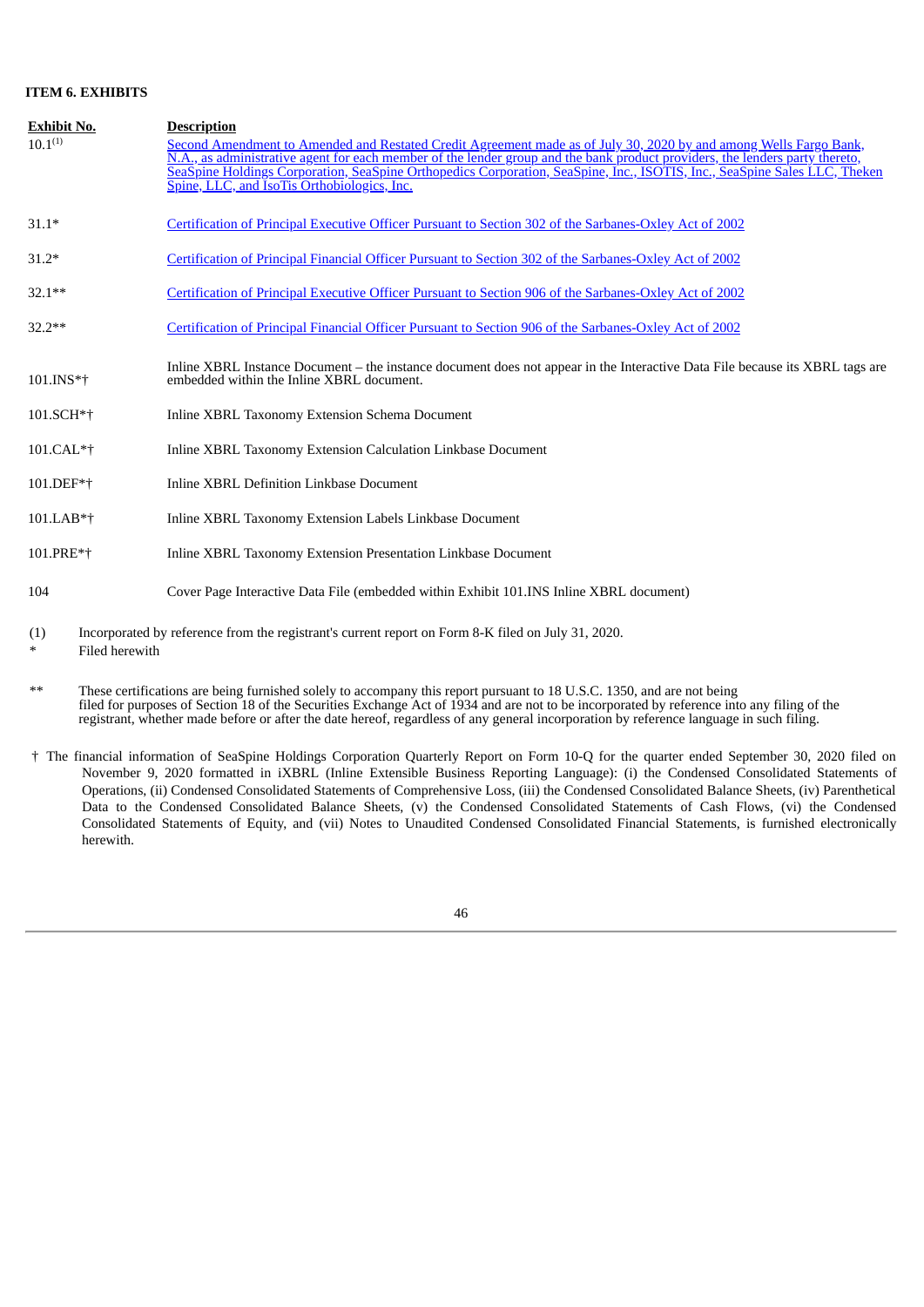# **SIGNATURES**

Pursuant to the requirements of the Securities Exchange Act of 1934, as amended, the registrant has duly caused this report to be signed on its behalf by the undersigned thereunto duly authorized.

# **SEASPINE HOLDINGS CORPORATION**

Date: November 9, 2020 /s/ Keith C. Valentine

Date: November 9, 2020 /s/ John J. Bostjancic

Keith C. Valentine President and Chief Executive Officer (Principal Executive Officer)

John J. Bostjancic Chief Financial Officer (Principal Financial Officer)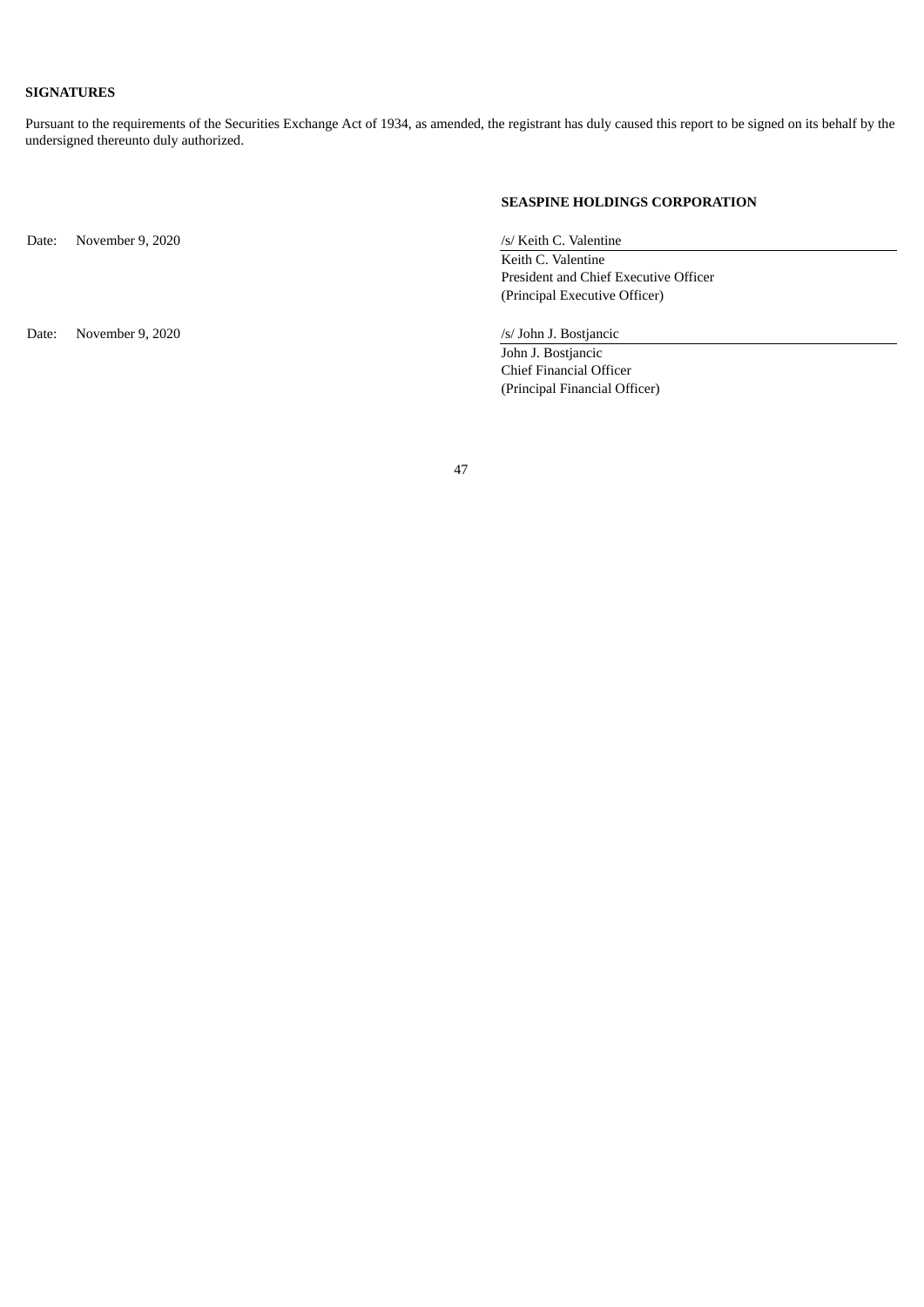#### **Certification of Principal Executive Officer**

#### **Pursuant to Section 302 of the Sarbanes-Oxley Act of 2002**

<span id="page-47-0"></span>I, Keith C. Valentine, certify that:

4

(a)

(b)

(c)

(d)

5

- 1. I have reviewed this quarterly report on Form 10-Q of SeaSpine Holdings Corporation;
- 2 Based on my knowledge, this report does not contain any untrue statement of a material fact or omit to state a material fact necessary to make the statements made, in light of the circumstances under which such statements were made, not misleading with respect to the period covered by this report;
- 3 Based on my knowledge, the financial statements, and other financial information included in this report, fairly present in all material respects the financial condition, results of operations and cash flows of the registrant as of, and for, the periods presented in this report;
	- The registrant's other certifying officer and I are responsible for establishing and maintaining disclosure controls and procedures (as defined in Exchange Act Rules 13a-15(e) and 15d-15(e)) and internal control over financial reporting (as defined in Exchange Act Rules 13a-15(f) and 15d-15(f)) for the registrant and have:
		- Designed such disclosure controls and procedures, or caused such disclosure controls and procedures to be designed under our supervision, to ensure that material information relating to the registrant, including its consolidated subsidiaries, is made known to us by others within those entities, particularly during the period in which this report is being prepared;
	- Designed such internal control over financial reporting, or caused such internal control over financial reporting to be designed under our supervision, to provide reasonable assurance regarding the reliability of financial reporting and the preparation of financial statements for external purposes in accordance with generally accepted accounting principles;
		- Evaluated the effectiveness of the registrant's disclosure controls and procedures and presented in this report our conclusions about the effectiveness of the disclosure controls and procedures, as of the end of the period covered by this report based on such evaluation; and
			- Disclosed in this report any change in the registrant's internal control over financial reporting that occurred during the registrant's most recent fiscal quarter (the registrant's fourth fiscal quarter in the case of an annual report) that has materially affected, or is reasonably likely to materially affect, the registrant's internal control over financial reporting; and
	- The registrant's other certifying officer and I have disclosed, based on our most recent evaluation of internal control over financial reporting, to the registrant's auditors and the audit committee of the registrant's board of directors (or persons performing the equivalent functions):
- (a) All significant deficiencies and material weaknesses in the design or operation of internal control over financial reporting which are reasonably likely to adversely affect the registrant's ability to record, process, summarize and report financial information; and
- (b) Any fraud, whether or not material, that involves management or other employees who have a significant role in the registrant's internal control over financial reporting.

Date: November 9, 2020 /s/ Keith C. Valentine

Keith C. Valentine *Chief Executive Officer*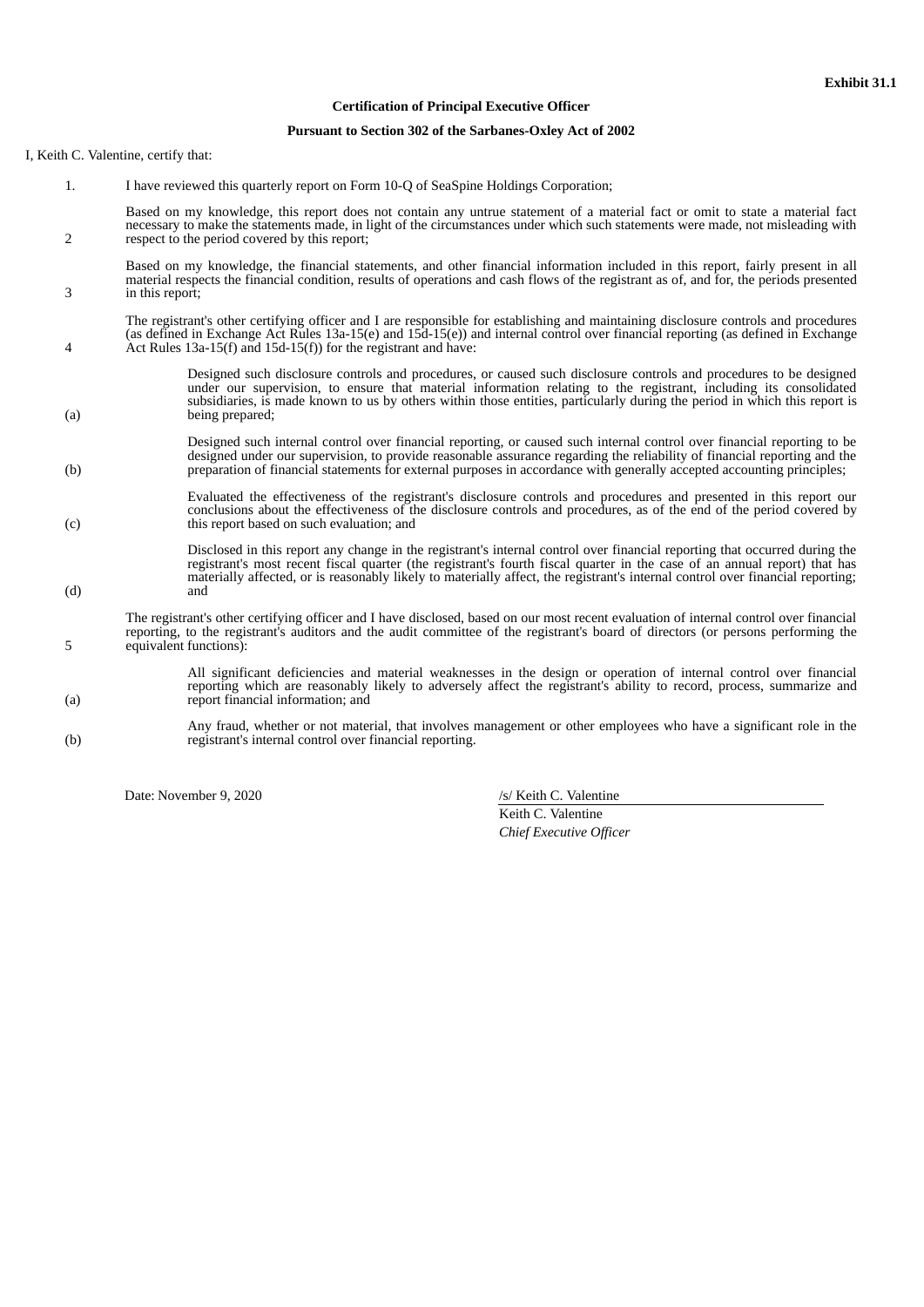#### **Certification of Principal Financial Officer**

#### **Pursuant to Section 302 of the Sarbanes-Oxley Act of 2002**

<span id="page-48-0"></span>I, John J. Bostjancic, certify that:

 $\overline{2}$ 

4

(a)

(b)

(c)

(d)

1. I have reviewed this quarterly report on Form 10-Q of SeaSpine Holdings Corporation;

Based on my knowledge, this report does not contain any untrue statement of a material fact or omit to state a material fact necessary to make the statements made, in light of the circumstances under which such statements were made, not misleading with respect to the period covered by this report;

3 Based on my knowledge, the financial statements, and other financial information included in this report, fairly present in all material respects the financial condition, results of operations and cash flows of the registrant as of, and for, the periods presented in this report;

The registrant's other certifying officer and I are responsible for establishing and maintaining disclosure controls and procedures (as defined in Exchange Act Rules 13a-15(e) and 15d-15(e)) and internal control over financial reporting (as defined in Exchange Act Rules 13a-15(f) and 15d-15(f)) for the registrant and have:

- Designed such disclosure controls and procedures, or caused such disclosure controls and procedures to be designed under our supervision, to ensure that material information relating to the registrant, including its consolidated subsidiaries, is made known to us by others within those entities, particularly during the period in which this report is being prepared;
- Designed such internal control over financial reporting, or caused such internal control over financial reporting to be designed under our supervision, to provide reasonable assurance regarding the reliability of financial reporting and the preparation of financial statements for external purposes in accordance with generally accepted accounting principles;
	- Evaluated the effectiveness of the registrant's disclosure controls and procedures and presented in this report our conclusions about the effectiveness of the disclosure controls and procedures, as of the end of the period covered by this report based on such evaluation; and
		- Disclosed in this report any change in the registrant's internal control over financial reporting that occurred during the registrant's most recent fiscal quarter (the registrant's fourth fiscal quarter in the case of an annual report) that has materially affected, or is reasonably likely to materially affect, the registrant's internal control over financial reporting; and
- 5 The registrant's other certifying officer and I have disclosed, based on our most recent evaluation of internal control over financial reporting, to the registrant's auditors and the audit committee of the registrant's board of directors (or persons performing the equivalent functions):
- (a) All significant deficiencies and material weaknesses in the design or operation of internal control over financial reporting which are reasonably likely to adversely affect the registrant's ability to record, process, summarize and report financial information; and
- (b) Any fraud, whether or not material, that involves management or other employees who have a significant role in the registrant's internal control over financial reporting.

Date: November 9, 2020 /s/ John J. Bostjancic

John J. Bostjancic

*Chief Financial Officer*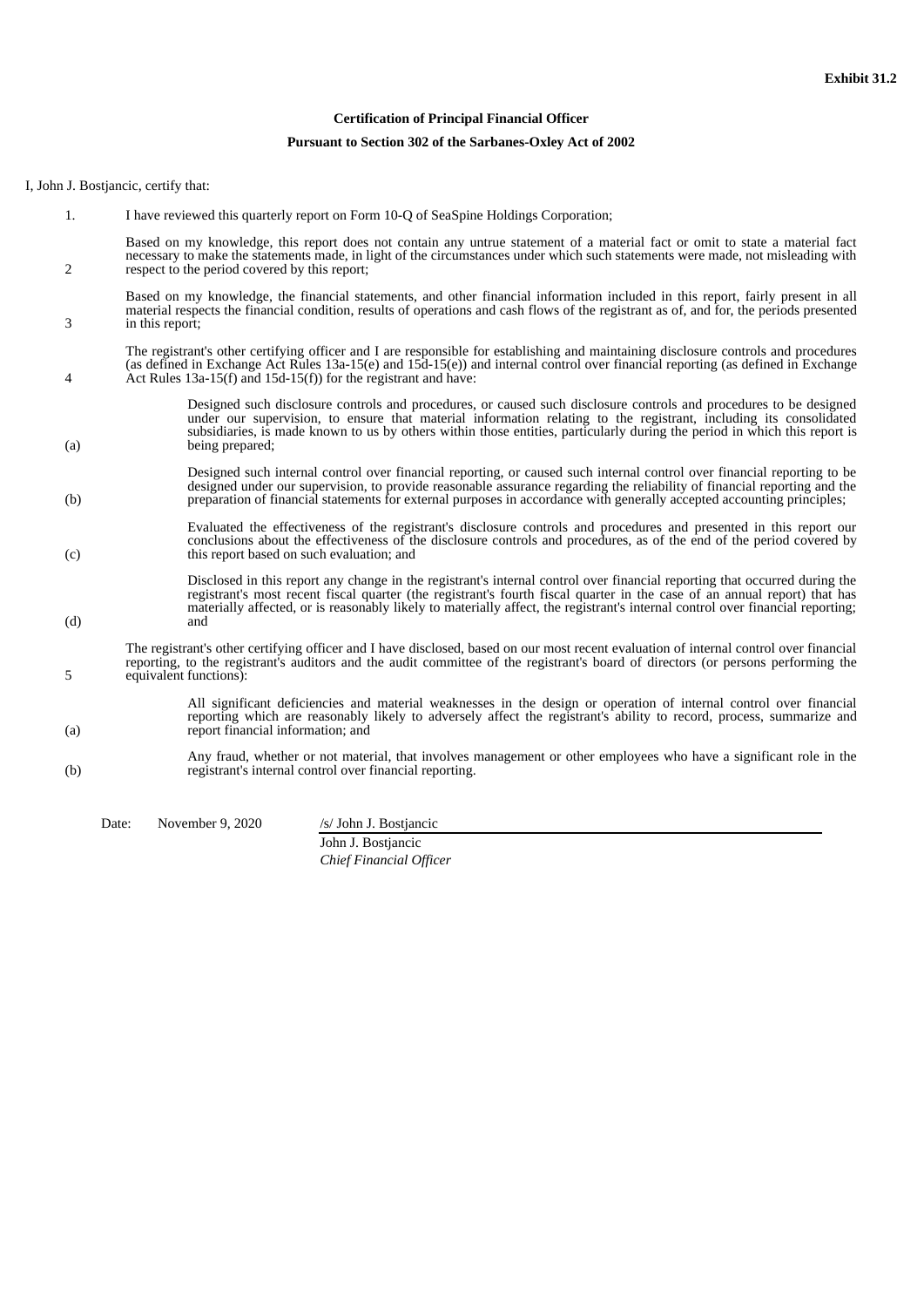# **Certification of Principal Executive Officer**

### **Pursuant to Section 906 of the Sarbanes-Oxley Act of 2002**

<span id="page-49-0"></span>I, Keith C. Valentine, President and Chief Executive Officer of SeaSpine Holdings Corporation (the "Company"), hereby certify that, to my knowledge:

- 1 The Quarterly Report on Form 10-Q of the Company for the quarter ended September 30, 2020 (the "Report") fully complies with the requirement of Section 13(a) or Section 15(d), as applicable, of the Securities Exchange Act of 1934, as amended; and
- 2 The information contained in the Report fairly presents, in all material respects, the financial condition and results of operations of the Company.

Date: November 9, 2020 /s/ Keith C. Valentine

Keith C. Valentine *Chief Executive Officer*